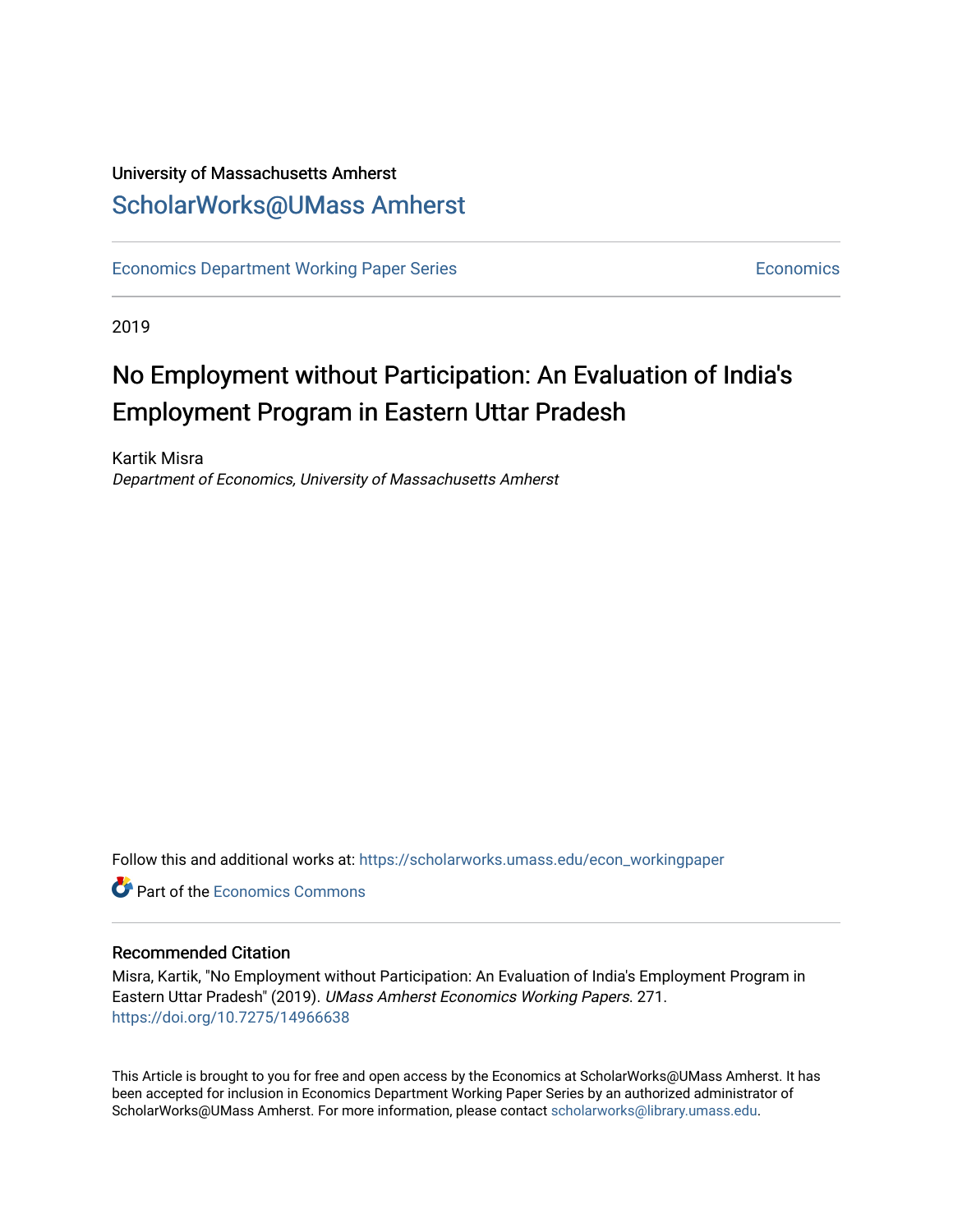# **No Employment without Participation: An Evaluation of India's Employment Program in Eastern Uttar Pradesh**

# Kartik Misra**<sup>1</sup>**

#### **Abstract**

The Mahatma Gandhi National Rural Employment Guarantee Act (NREGA) provides 100 days of employment in a year to every rural household at the legal minimum wage. At the national level this programme has been highly successful in providing an income safety-net to small peasants and landless workers. However, in the poorer states of Uttar Pradesh, Bihar and Jharkhand the provision of public employment under NREGA has been inadequate. Using evidence from field research in the Mirzapur district of Uttar Pradesh, this paper aims to study how awareness among programme beneficiaries about their legal entitlements and at various levels of government determines the provision of NREGA employment in one of the poorest regions of the country. Further, we discuss the impact of NREGA on agricultural productivity and wage bargaining by landless workers who are the intended beneficiaries of NREGA. Our findings suggest that patron-client exchanges between the local elite and NREGA beneficiaries determines the provision of public employment and generates rents for the local elite. Therefore, there is urgent need for increasing transparency in NREGA provision and creating mechanisms to hold elected representatives and government functionaries accountable to NREGA beneficiaries.

 $\overline{a}$ 

<sup>1</sup> Department of Economics, University of Massachusetts, Amherst, MA 01002. kmisra@econs.umass.edu I thank Deepankar Basu, Lynnette Leidy Sievert and Uttara Balakrishnan for their comments and suggestions. I thank Amit Kumar Singh the Chief Development Officer of Mirzapur, Vivek Kumar, Sandeep Srivastava and Manoj Sharma for logistical support. Finally, I thank Manish Tiwari, Awadhraj Singh, Anurag Srivastava, Shailendra Maurya, Shatrughan Dubey and Vinay Dubey for help with data collection. This research was funded by a research fellowship from the American Institute of India Studies and the Department of Economics, University of Massachusetts Amherst.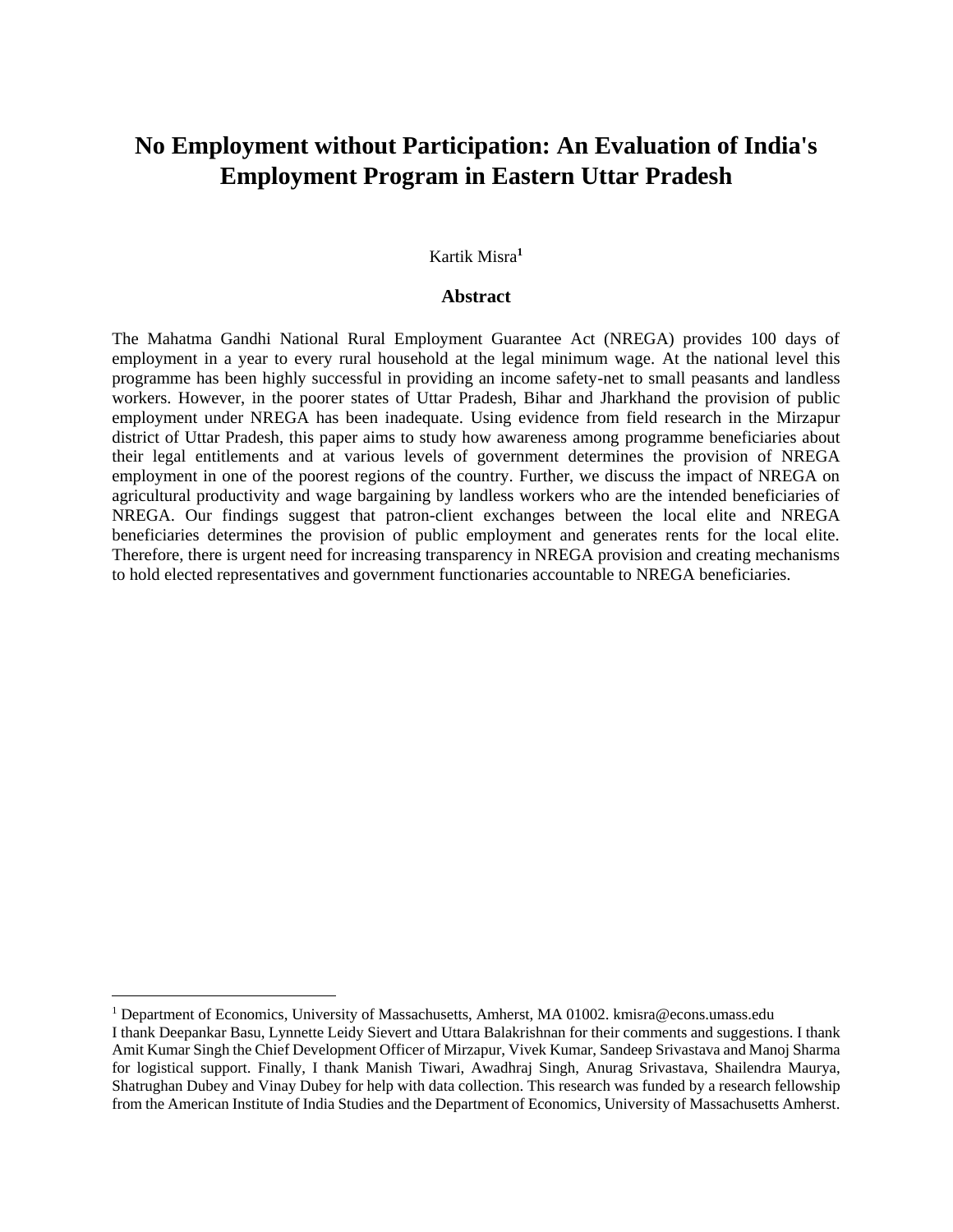#### **1. INTRODUCTION**

 $\overline{a}$ 

The Mahatma Gandhi National Rural Employment Guarantee Act (NREGA) is the largest rural welfare program in the world. Enacted in India in 2005, this scheme guarantees 100 days of employment in a year to every rural household at the legal minimum wage. The Act was operational in the 200 poorest districts by February 2006, another 130 districts got the scheme in the second phase in April 2007 and finally by 2008, the entire country was under its ambit. This legal work entitlement impacts close to 50 million households in India and is thus a powerful tool for social and economic transformation. Through its joint emphasis on social protection and livelihood security, the scheme *endeavours* to empower the rural poor by instilling a new sense of identity and bargaining power and make economic growth inclusive for all in rural India. However, lack of transparency in its implementation and awareness of legal entitlements of workers has diluted the demand-driven nature of the program. Using primary data collected from the Halia block of Mirzapur district in Uttar Pradesh, this paper documents the extent of awareness of legal entitlements by program beneficiaries and government officials responsible for its implementation in one of the poorest regions of the country. Further, we discuss the impact of NREGA on agricultural productivity and wage bargaining by landless workers who are the intended beneficiaries of NREGA. Our study suggests that patron-client exchanges between the local elite and NREGA beneficiaries determines the provision of public employment and generates rents for the local elite.

Public workfare programs have enjoyed a long and distinguished presence in the experience of economic development around the world and their *potential* benefits depend on their ability to create income safety-nets for the poor.<sup>2</sup> This program improves upon earlier employment schemes in two ways. First, it employs workers directly and prohibits the hiring of private contractors as there is a long history of private contractors exploiting workers through underpayment and other forms of harassment (Ambasta et al., 2008). Second, public works under NREGA do not use labour displacing technology in order to maximize employment generation under NREGA. NREGA is a demand driven program based on the principle of self-selection (Dutta et al., 2012). It treats employment as a legal right and if the state is unable to provide employment for participants then

<sup>&</sup>lt;sup>2</sup> India has a long history with these programs since the 1960s. Schemes like Jawahar Rozgar Yojana, Employment Assurance Scheme, Food for Work Program, Jawahar Gram Samridhi Yojana, and Sampoorna Grameen Rozgar Yojana were forerunners to NREGA. Subbarao (1997) provides an overview of India's employment guarantee programs.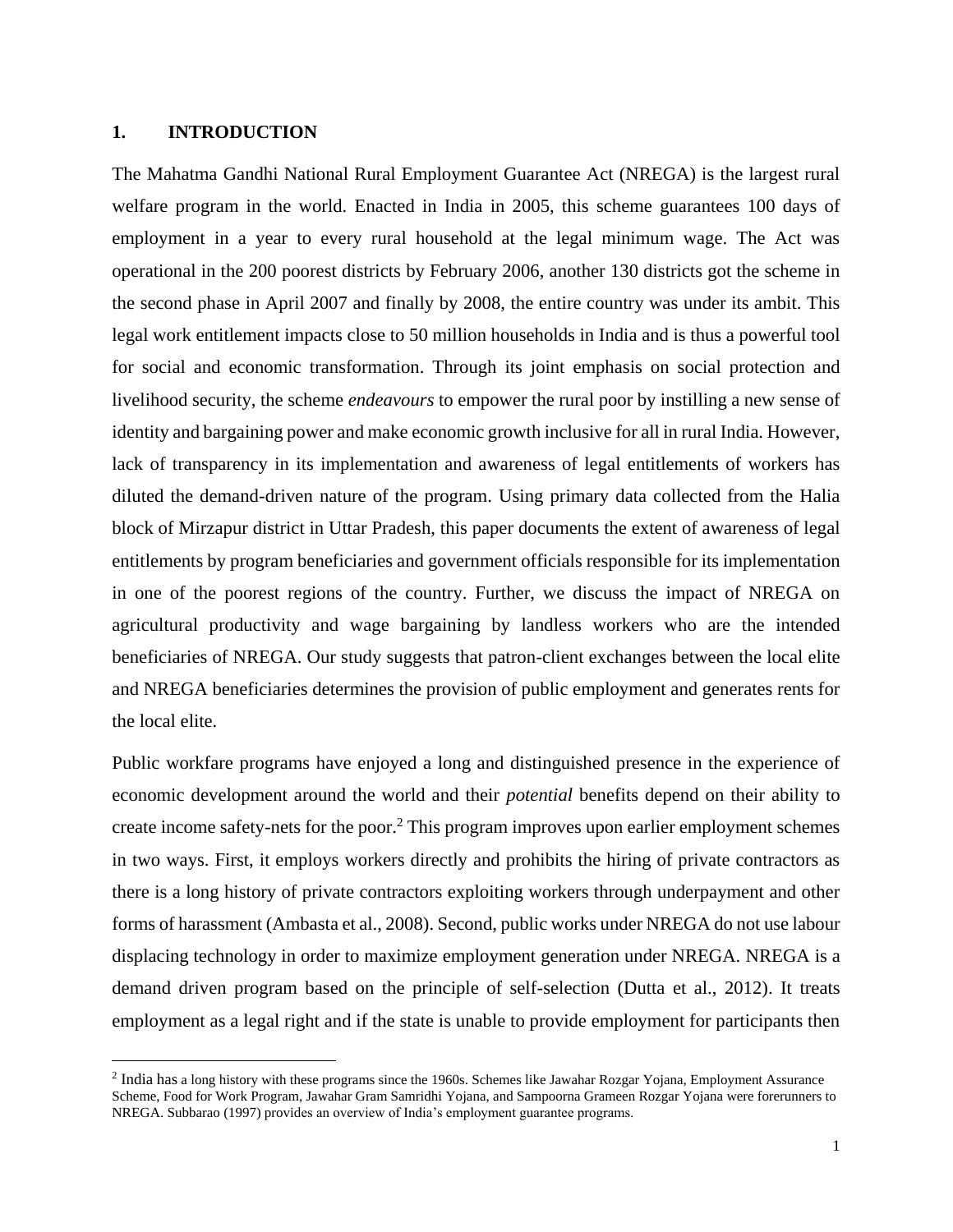it is obliged to pay workers without work. Public employment generated through NREGA is meant to generate productive assets that increase agricultural productivity and provide livelihood security. These include works aimed at natural resource management like irrigation works and afforestation. Moreover, public works can also be aimed to specifically improve the productivity of agricultural land owned by the scheduled castes, scheduled tribes and other disadvantaged sections of society. Finally, labour can also be employed to build rural infrastructure like toilets, roads and food grain storage structures (Dreze et al., 2006).

In 2018, NREGA completed a decade of being in operation throughout the country. Several academic studies and newspaper editorials were written to analyse each aspect of this historic legislation. Evidence suggests that public works leading to capital formation in agriculture have three potential effects on welfare (i) The direct effect of job creation for those employed (Klonner and Oldiges, 2014), (ii) public employment in the lean season of agriculture raise wages (Azam, 2011); and (iii) creation of public goods which increase agricultural productivity (Berg et al., 2012). There is evidence that NREGA has increased agricultural wages by around 4.3 percent (Berg et al., 2018) which caused a 20-percentage point shift away from use of labour-intensive technologies by small farmers (Bhargava, 2014) and resulted in crowing-out of private agricultural labour by 5 percentage points in regions where NREGA employment is not rationed (Misra, 2019). Additionally, Imbert and Papp (2015) show that the increase in wages for households in the poorest 30 percent of the population accounts for around 31 percent of the total welfare gains from the program. Correspondingly, others have argued that public works under NREGA contributed to increasing the productivity of agriculture which contributed to the non-transfer benefits of the programme (Deininger and Liu, 2013; Abreu et al., 2014).

In practice, NREGA suffers from several problems like reduced budgetary allocation, corruption, violation of people's entitlements and insufficient employment generation (Aggarwal, 2016). Further, the implementation and performance of NREGA varies considerably across states and districts. While states like Andhra Pradesh, Chhattisgarh, Himachal Pradesh, Madhya Pradesh, Rajasthan and Tamil Nadu have successfully created more than 100 days of employment under the program (Imbert and Papp, 2015), other states like Jharkhand and Bihar have lagged in the provision of NREGA employment under the program (Dutta et al., 2012; Bhatia and Dreze, 2006). Existing studies have identified limited administrative capacities, low awareness of the program among beneficiaries (Ravallion et al., 2015), insufficient financial allocation for NREGA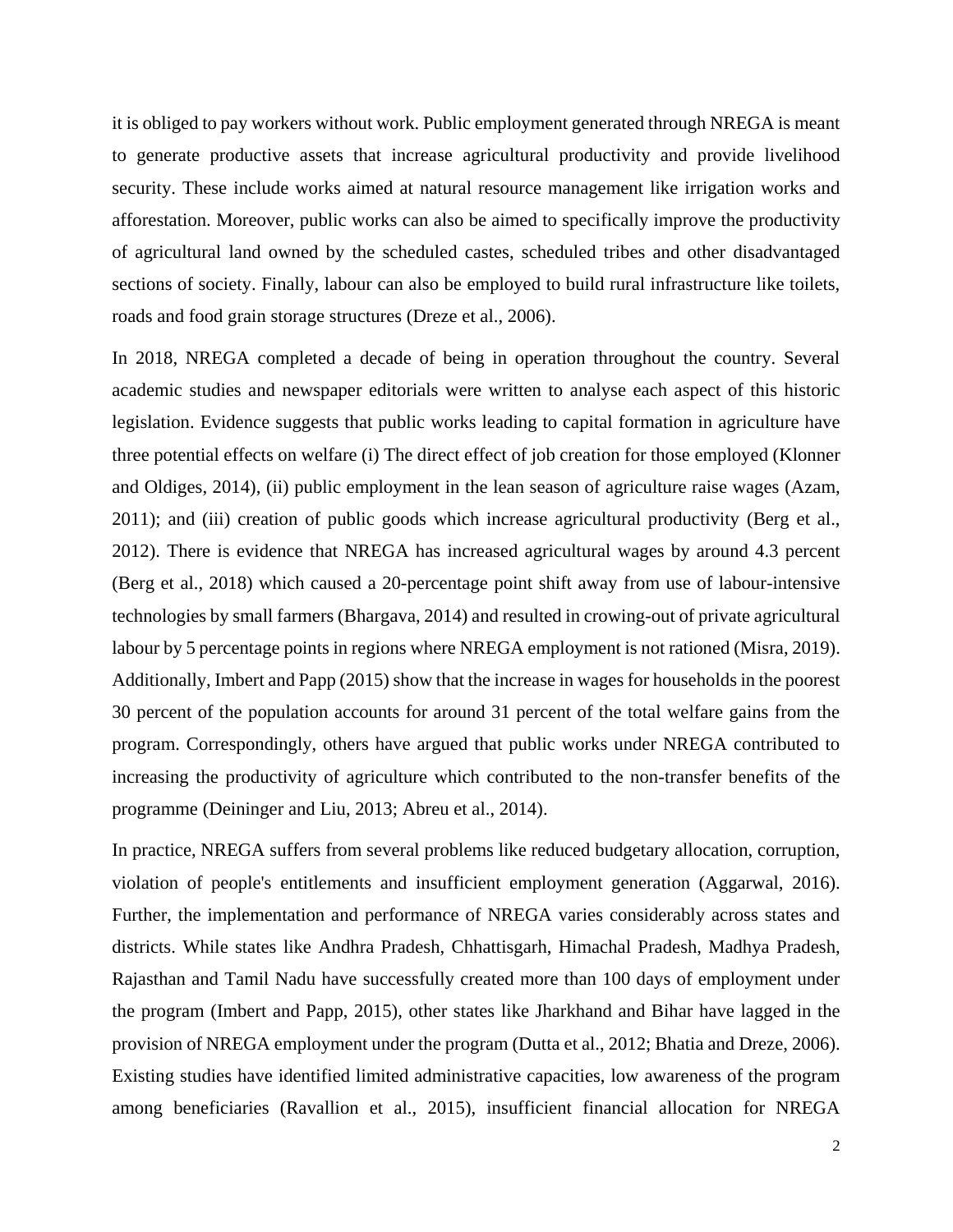(Banerjee and Saha, 2010), and corruption by bureaucrats (Adhikari and Bhatia, 2010) and private contractors (Bhagat, 2012) to explain poor performance of the program in certain states. Misra (2019) finds that local political economy factors like historical inequality in landownership and concentration of political power determines the provision of NREGA employment and its labour market impact.

In the state of Uttar Pradesh (UP), existing literature documents that the provision of NREGA has been inadequate. Dutta et al., (2012) show that in 2009-10 over 54 percent of the households in UP that demanded work under NREGA were not provided public employment guaranteed under the Act. Paradoxically, the same study found that the demand for NREGA work in UP is also low. Only around 35 percent of rural households officially demanded employment under NREGA when the national average was around 45 percent. This is surprising since UP has the highest proportion of the population below the poverty line in comparison to any state in the country. This lack of demand for NREGA suggests that workers may not be fully aware of their rights to demand public employment which is NREGA's unique feature.

National level studies on the functioning of NREGA conceals considerable regional heterogeneity in the implementation of the programme and few field-based studies have focussed on local political economy factors in the provision of NREGA, particularly in eastern Uttar Pradesh. This research aims to fill this lacuna in the existing literature. This paper aims to study how awareness among beneficiaries about their legal entitlements and at various levels of government determine the functioning of NREGA in one of the poorest regions of the country where NREGA has been operational since its inception in 2006. High incidence of poverty, prevalence of bonded labour in agriculture and high Maoist insurgency, were the main motivations in choosing the Halia block of Mirzapur district in Uttar Pradesh (UP) as the main setting for this study. We conducted in-depth household level surveys with NREGA beneficiaries and semi-structured interviews with government officials in 12 Gram Panchayats of Halia block.

This study contributes to the existing literature on the functioning of NREGA in three critical ways. First, this paper is the first to interview government officials at the state, district and block-level responsible for the planning and implementation of the scheme to understand the bottlenecks in NREGA implementation on the *supply side.* Using semi-structured interviews from government functionaries, this paper discusses how and why the actual execution of NREGA diverges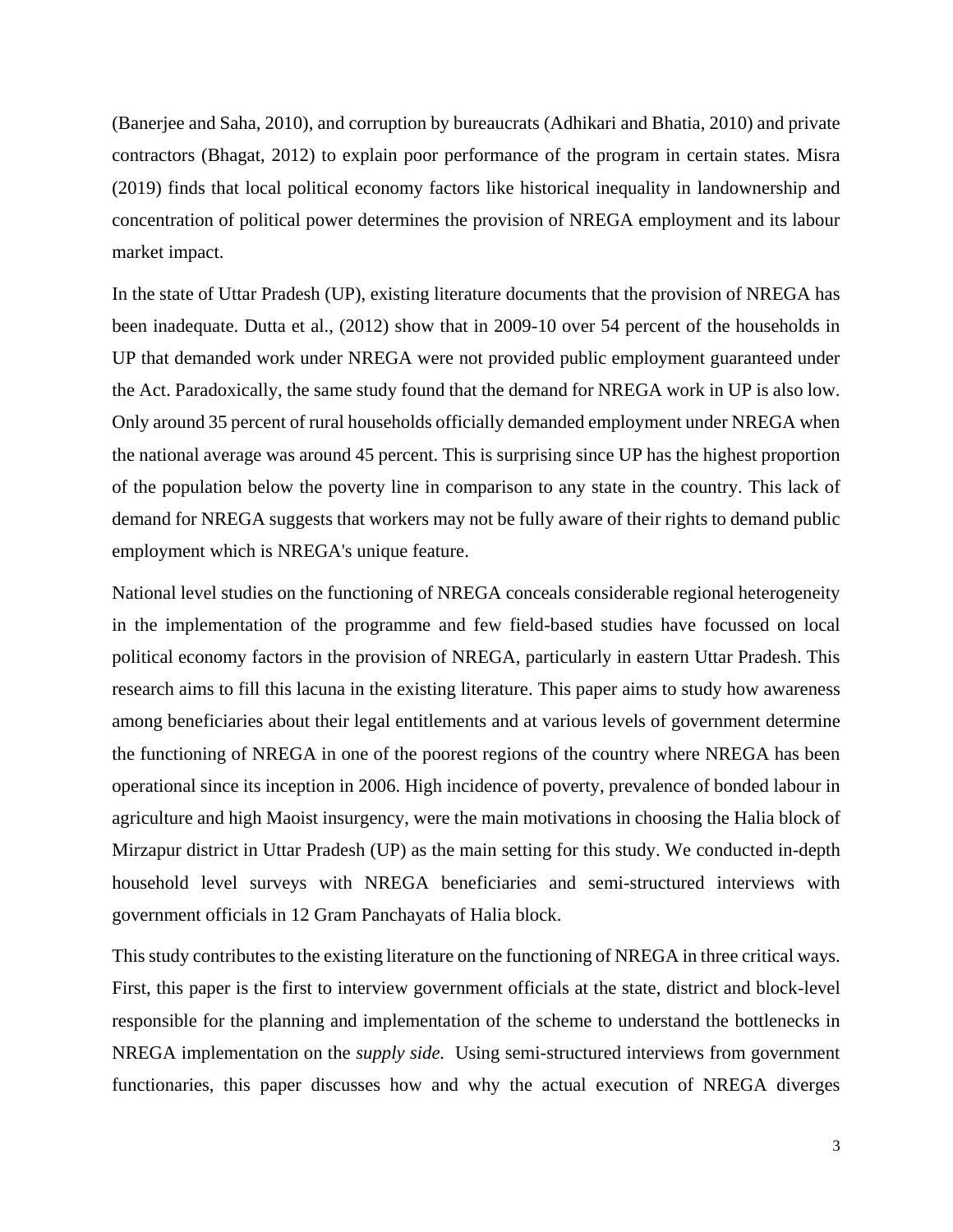significantly from the provisions of the Act. This allows us to understand various processes associated with the program based on information on the flow of finances, data entry processes and the role of block and district level development officers in supporting the endeavours of the Gram Panchayats.

Second, using primary household level data, we analyse bottlenecks on the *demand side* by recording people's perceptions about NREGA implementation and the role of various stakeholders to assess their awareness of various provisions of the Act. Finally, this paper analyses the impact of NREGA on agricultural production, and labour supply of NREGA beneficiaries in the region to ascertain whether NREGA income allows farmers to change their production decisions.

There are four major findings from this study. On the *supply side*, first, our findings suggest that even though NREGA has been India's flagship poverty alleviation program for more than a decade, government functionaries at the state and local level have little awareness of their responsibilities and administrative capacity to ensure smooth functioning of NREGA at the grassroots level. Additionally, official records of the number of employment days created, wages paid under the programme differ significantly from those reported by workers. Second, in the surveyed villages all decision-making authority was concentrated with the elected head of the village assembly (*Pradhan*). This concentration of power creates patron-client relationships of exchange between the *Pradhan* and workers which generates rents for the former and safeguards his class interests.

On the *demand side*, we find that first, around 60 percent of NREGA workers in our sample were not aware of the provisions of the scheme and their role in demanding employment under NREGA and participating in its implementation and planning at the local level. Further, contrary to evidence from states like Rajasthan and Andhra Pradesh where workers' participation and social audits create transparency and predictability in NREGA implementation, our surveys find that citizens are excluded from the planning process and the role of the village assembly is totally irrelevant in the provision of NREGA. Second, the provision of NREGA in this region is not enough to increase agricultural productivity and consequently, its impact on agricultural wage bargaining is limited. This is contrary to national level analysis which finds that NREGA has a positive impact on agricultural productivity and wages (Berg et al., 2012; Berg et al., 2018). This difference is caused primarily by the erratic and unpredictable nature of NREGA employment in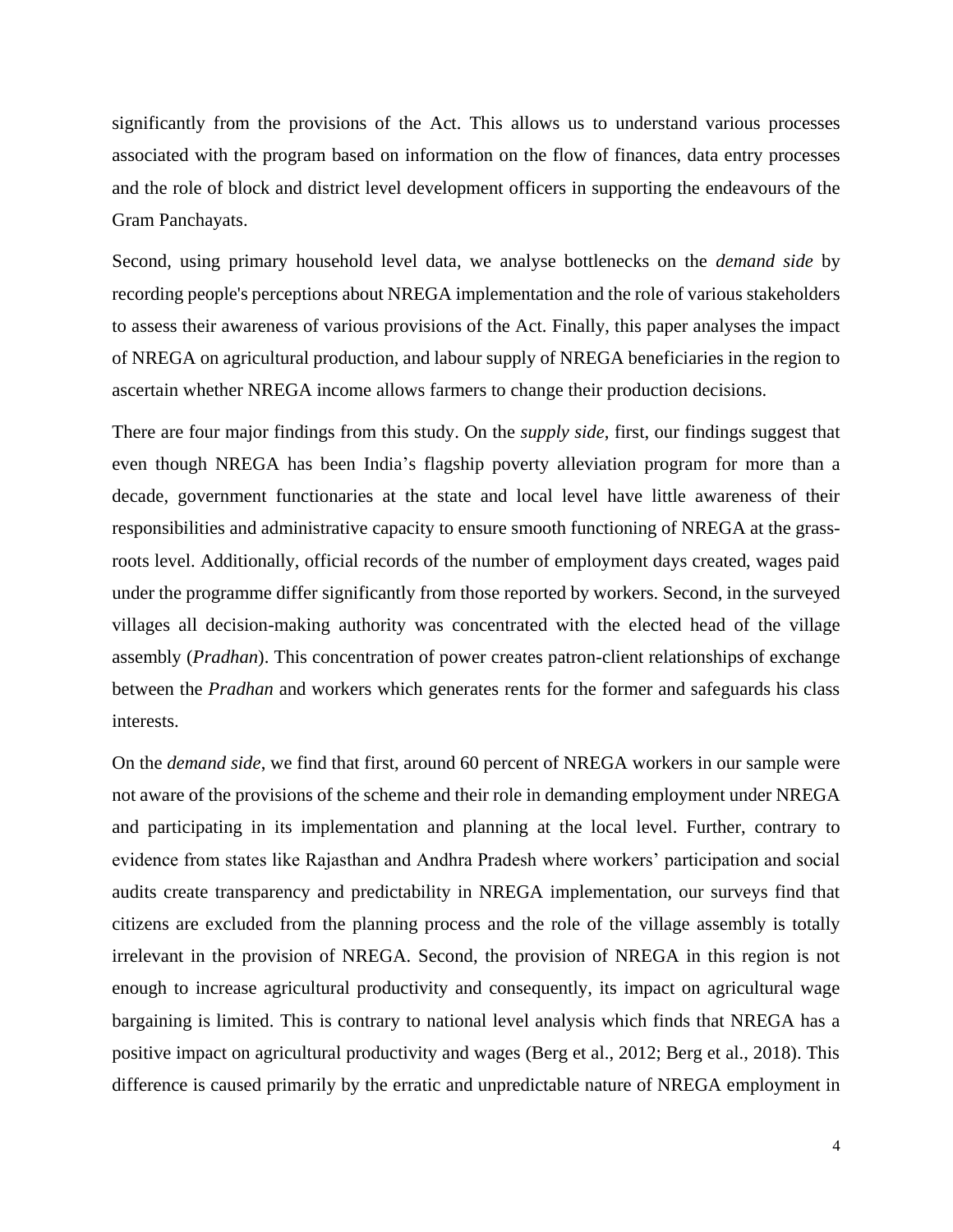Mirzapur has not resulted in productive assets being created in the region and consequently, NREGA has had no impact on agricultural productivity in this region.

The rest of this paper is organised as follows. Section 2 presents an overview of the survey region and discusses the sampling process and methodology of data collection used in this study. Section 3 presents the findings of our interviews with government officials and shows how processes necessary to increase workers' participation in NREGA functioning are not followed. Section 4 analyses the findings of our household surveys of NREGA beneficiaries and section 5 reports the findings from our focus-group discussions on how NREGA is impacting agricultural productivity and labour demand. Section 6 argues that lack of awareness among NREGA beneficiaries serves the vital purpose of protecting the interests of the local elite and finally section 7 concludes with some policy implications of this study.

# **2. CHOICE OF DISTRICT AND DATA COLLECTION**

This study was conducted in the Halia block of Mirzapur district in eastern Uttar Pradesh.<sup>3</sup> Lack of proper implementation and embezzlement of NREGA funds in the region has attracted considerable media attention and has been the subject of a high-level official inquiry (PTI, 2014).<sup>4</sup> In this context, there are two main motivations for documenting the functioning of NREGA in this region.

First, this region is characterized by the presence of the *kol* community which is one of the mostbackward communities of the country and is forced to work in tied-labour arrangements in agriculture. Following the pioneering work of Srinivas and Marriot (1995), several researchers have analysed the role of caste identity in determining people's access to public goods, their ability to engage profitably in trade and to raise capital through collateral (Banerjee and Somanathan, 2007; Anderson, 2011; Verma, 1991; Dreze et al., 1999). Rural wages and the incidence of poverty differ along gender, caste and religious lines. Social stratification along caste and gender lines can reduce certain groups' access to NREGA, who remain impoverished in regions where these inequalities are more pronounced. In this context, analysing the *kol* community become crucial given their extreme social and economic exclusion. The second motivation for choosing Halia

 $\overline{a}$ 

 $3$  Blocks or tehsils are administrative sub-division of a district created for rural development. Halia is one of the 12 administrative blocks of Mirzapur.

<sup>4</sup> For instance, Singh (2009) records instances of corruption and other problems with NREGA implementation in the region.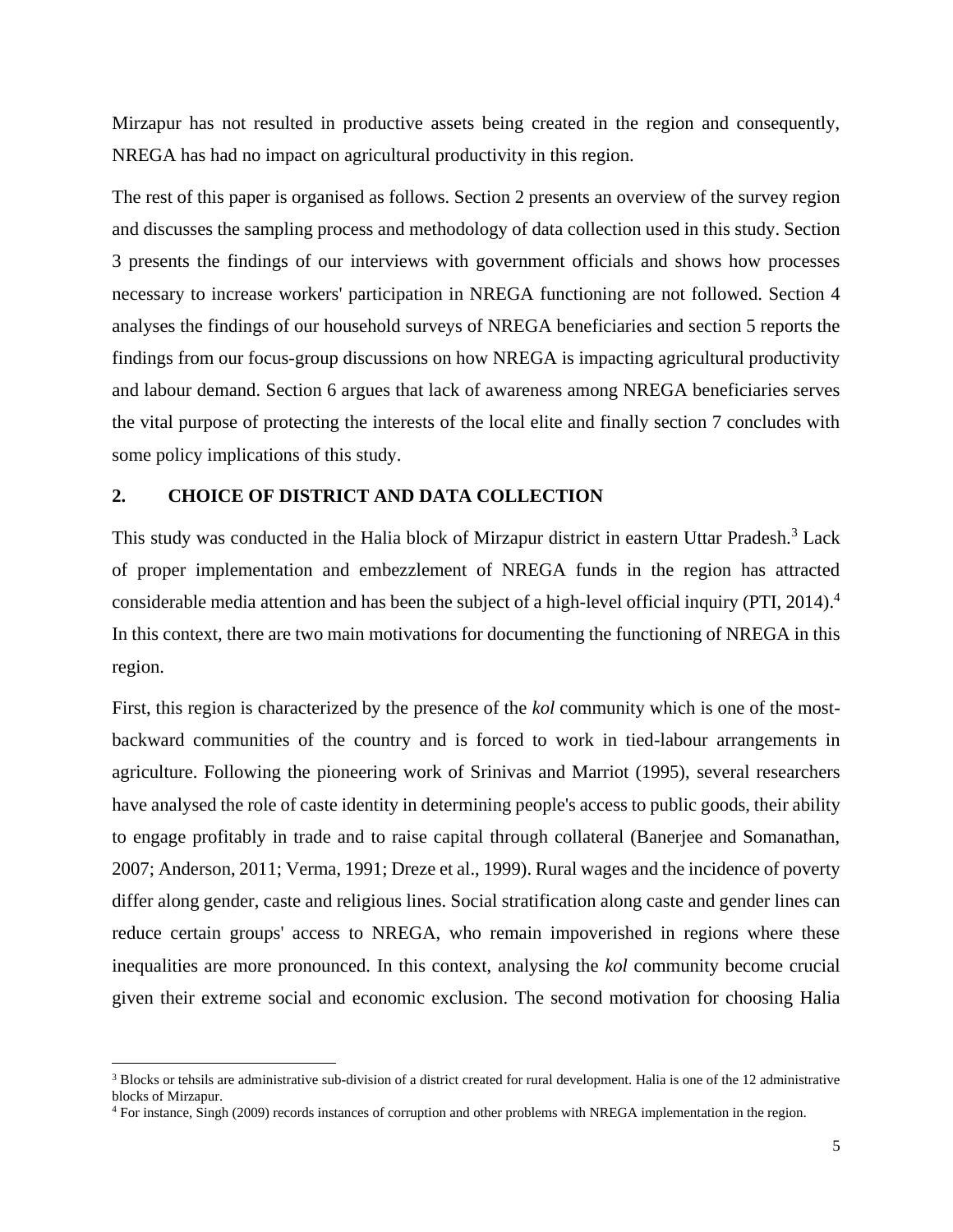block was that this region is affected by Maoist movements. While there is some literature which examines the impact of NREGA on the Maoists, granular, block level evidence is scarce.

We conduced informal discussions with several state and district level officials and undertook household level surveys of NREGA participants between November 2016 and March 2017. This section presents an overview of the survey district and presents our sampling and data collection strategy.

#### **2.1 Mirzapur**

Mirzapur located in the eastern part of Uttar Pradesh (UP), is one of the poorest 200 districts of the country and among the fifteen poorest districts of UP (Haq,  $2017$ ).<sup>5</sup> This district was covered under NREGA in the first phase in 2006. It is a predominantly rural district with 86 percent of its total population of around 2.5 million residing in rural areas. Over 65 percent of the total labour force is employed in agriculture.<sup>6</sup>

Selected demographic indicators are given below in **Table 1**. The proportion of marginalized communities, particularly Scheduled Castes is 28 percent in Mirzapur while the state-level average is 23 percent. Socially backward communities like SCs and STs are over-represented in NREGA participation as the incidence of poverty is higher for these groups.<sup>7</sup> Correspondingly we find that 5 percent of our sample of NREGA beneficiaries comprises of STs, when their share in districtlevel population is only 0.7 percent. Further, literacy rates among these groups (56 percent for SCs and 57 percent for STs) are also lower than the state average of (60 percent for SCs and 64 percent for STs). We next discuss the *kol* community and the Maoist movements in this region.

# [INSERT TABLE 1 HERE]

# *2.1.1 Kols*

 $\ddot{\phantom{a}}$ 

In addition to widespread poverty and higher incidence of marginalized communities, Halia district is also home to the *kol* community. The *kols* are a tribal community of Central India who live primarily in the states of Uttar Pradesh, Bihar, Jharkhand, Madhya Pradesh, Maharashtra and Tripura. This community is classified as Scheduled Tribes (ST) in all states except UP where they

<sup>&</sup>lt;sup>5</sup> In the 2003 ranking of districts by poverty, Mirzapur was ranked 180 out of the 447 backward districts of the country (Planning Commission, 2005).

<sup>&</sup>lt;sup>6</sup> This includes the percentage of cultivators and agricultural wage workers.

<sup>7</sup> For instance, in 2011, 45 percent of the Scheduled Tribes living in rural India were below the poverty line in comparison to only 15 percent of those belonging to the upper castes.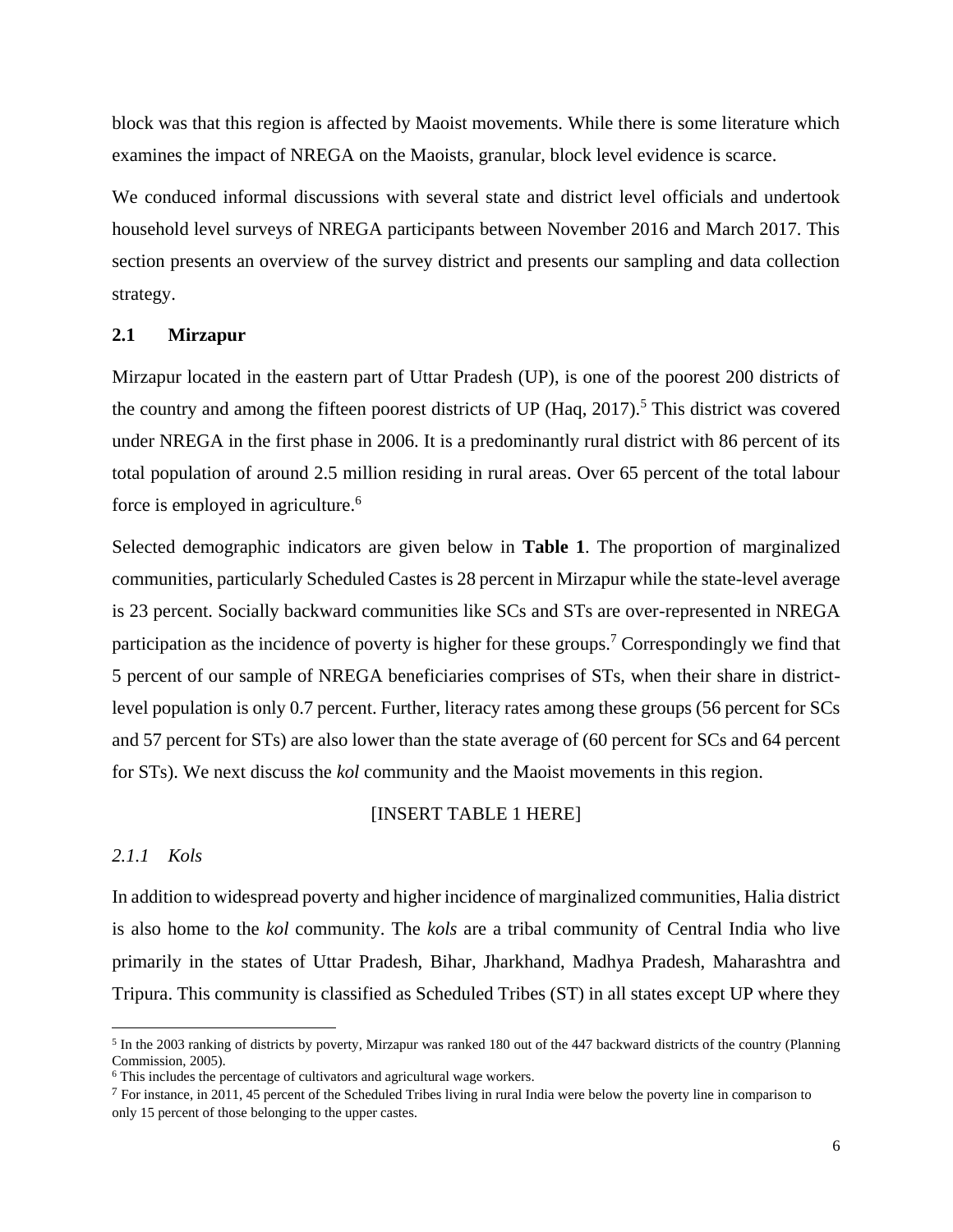are classified as Scheduled Castes (SC). According to the [Census of India, \(2011\)](http://censusindia.gov.in/Tables_Published/SCST/scst_main.html) the total population of the community is estimated at 1.7 million, of which around 300 thousand *kols* live in eastern UP.<sup>8</sup>

The *kols* like most tribal *adivasi* groups of the country, have traditionally depended on forest produce for subsistence. The *kols* of Central India have been among the most disadvantaged groups in the country and their development indicators have lagged other tribal communities. For instance, in a study of body-mass index (BMI) of adult males in Central India, Adak et al., (2006) find that over 51 percent of the *kols* in the region suffered from severe to mild chronic energy deficiency. In the three decades following India's independence in 1947, these groups have been dispossessed of their lands and denied access to forests under various developmental paradigms. These groups have been displaced and rendered homeless for the construction of large dams and industrial townships (Guha, 2007). This process of dispossession of *adivasis* accelerated under the neoliberal policies followed by the Indian state since the 1990s. Verma (2016) shows that till 1990s, 40 percent of all displaced social groups were *adivasis* and policies of involuntary land transfer for setting-up of Special Economic Zones (SEZs) increased the dispossession of this group significantly. Further, this group has suffered violent atrocities and human rights violations by the police and other agencies as they organize resistance movements against land grab attempts by the state (Baviskar, 2003).

The *kols* of southern UP work primarily as wage workers in agriculture and in quarry mining industries. Most *kol* households either do not own agricultural land or own uneven, rocky or lessproductive land.<sup>9</sup> They dwell in stone or *katchcha* houses without basic amenities like electricity, clean water, toilets or access to health care (Rashid, 2013). Srinivasan et al., (2005) find that the *kols* of Halia block in Mirzapur are among the few communities where bonded labour in agriculture has continued unabated. These tied-labour arrangements among *kols* represent interlinked factor markets characterized by debt-bondage where workers are forced to work for large agricultural landlords (often over generations) in order to service a short debt or loan taken from their employers.

 $\overline{a}$ 

<sup>8</sup> Madhya Pradesh has around 900 thousand *kol* population which is the highest in the country.

<sup>&</sup>lt;sup>9</sup> A full account of struggles for *kol* landownership can be foun[d here.](http://absss.in/land-distribution-for-kol-tribals-in-uttar-pradesh)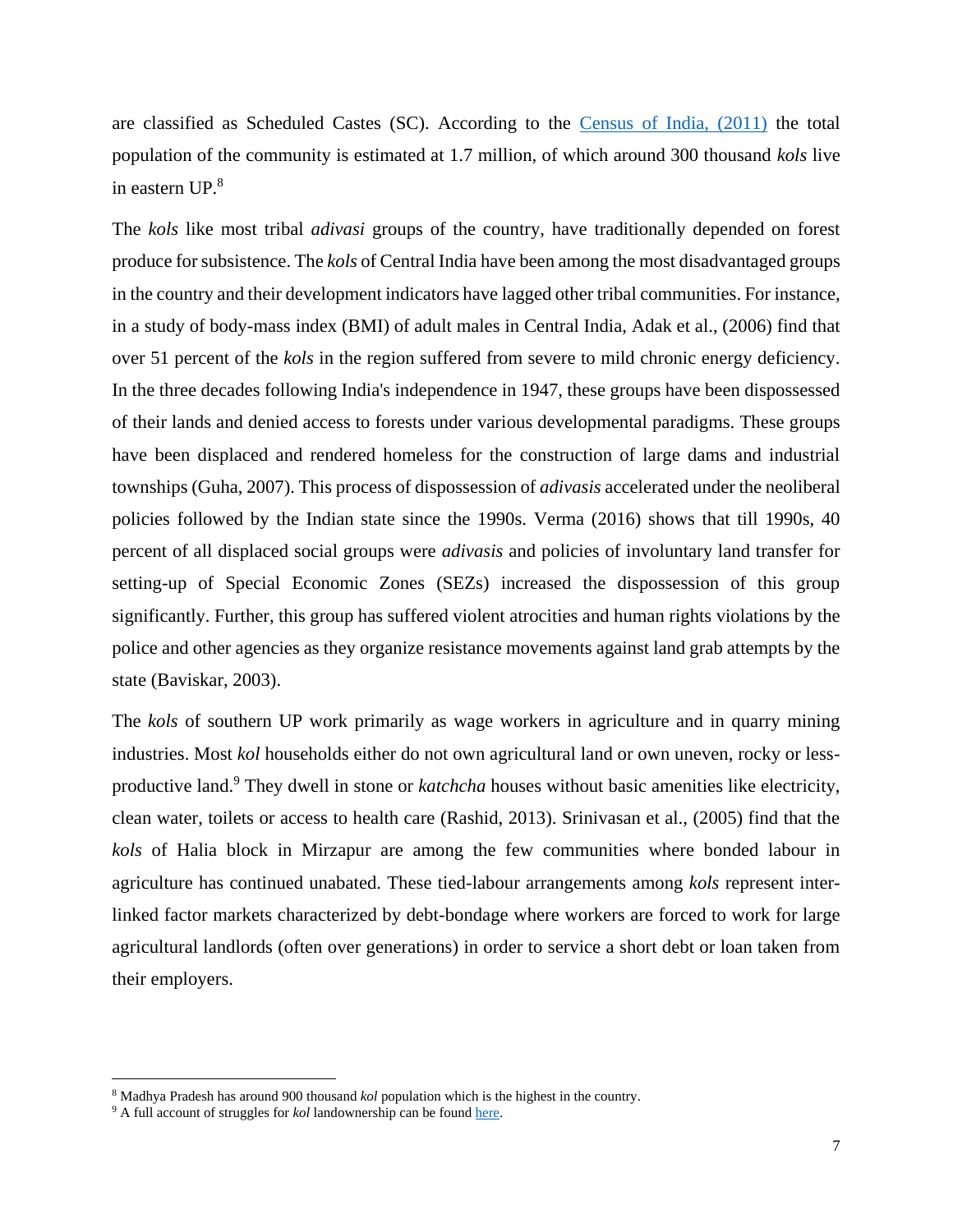In a detailed study of bonded workers in Halia block of Mirzapur, Shankar (1996) finds that workers traditionally take a small loan in order to meet the expenses of a marriage or funeral *(shradh)* and are forced to pledge their labour to the landlord who does not charge interest on the loan. Further, workers are paid using food-grains.<sup>10</sup> In addition, this labour-tying arrangement also involves a component of share cropping. The *kol* workers are given a small plot of land (0.06 ha) for subsistence farming and the landlords claims a share of the produce based on the credit and inputs like seeds and fertilizers supplied by them in the production process.

#### *2.1.2 Maoist movements in the region*

In addition to bonded labour, the Halia block of Mirzapur is also affected by armed left-wing Maoist movements by virtue of being situated at the border of Madhya Pradesh and Uttar Pradesh. Socio-economic exclusion and high incidence of poverty has contributed to these struggles in the region. Borooah (2008) finds that the probability of a district being affected by extremist movements is increasing in poverty and decreasing in literacy.

While 41 percent of UP's population is below the poverty-line, Mirzapur has a higher concentration of poverty. Using the 2004, National Sample Survey (Consumption Expenditure Survey) we find that the poverty rate in Mirzapur is around 53 percent. High levels of poverty coupled with Maoist insurgencies has contributed to the listing of the district among 170 extremely backward districts and among the 55 extremist affected districts of the country (Planning Commission, 2005).<sup>11</sup> While there is some evidence of NREGA has succeeded in creating an income safety-net for people and improved their participation in anti-Maoist operations (Khanna and Zimmerman, 2017), therefore, it is important to assess the impact of the programme in this region as such local level evidence is scarce.

#### **2.2 Sampling and Data Collection**

 $\overline{a}$ 

This paper presents the findings of a field study conducted in the Halia block of Mirzapur district. There are two components of the study. First, we document the district and block-level administrative processes involved in the provision of NREGA and second, we discuss the gaps in

<sup>10</sup> The wages in kind are mostly given in *kodo* which is an inferior rain-fed crop (Shankar, 1996).

<sup>&</sup>lt;sup>11</sup> See Kumar et al., (2015) for details of the Maoist movement in eastern Uttar Pradesh.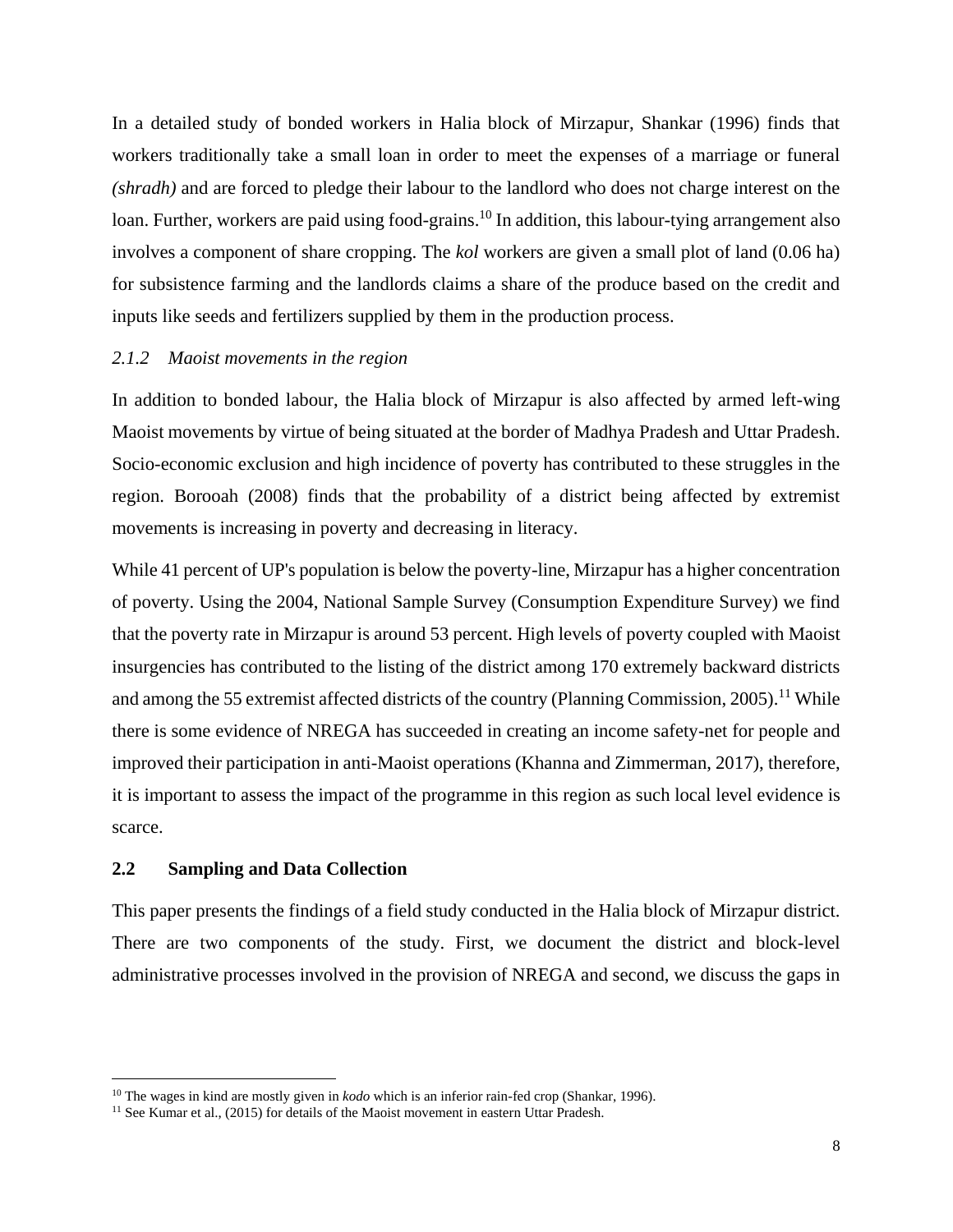implementation and the extent of awareness workers have of the rights of workers under the program. Correspondingly, we collect data from government officials and NREGA beneficiaries.

# *2.2.1 Administrative Data Collection*

This paper is the first to document the experiences of officials involved in the ground level implementation of NREGA. Between August - November of 2017, we conducted several rounds of semi-structured interviews with officials involved in NREGA implementation at the state, district and block levels. At the state level, we discussed the role of the state government in the implementation of NREGA with officials of the Ministry of Rural Development in the state capital of Lucknow. At the district level, we interviewed the office of the Chief Development officer (CDO) of Mirzapur to document the procedure of data entry, funds transfer and recording un-met demand for NREGA work at the district level. Finally, at the block level we interviewed the office of the Block Development Officer (BDO) to assess the administrative capacity at the block level for NREGA provision and supervision in the Halia block of Mirzapur.

#### *2.2.2 Household Survey Data*

 $\overline{a}$ 

In order to understand the impediments to NREGA participation and timely wage payment in one of the most backward regions of the country we conduced household level surveys of NREGA beneficiaries in 12 Gram Panchayats of Halia block from November 2017 - February 2018. The NREGA web portal provides detailed information about NREGA workers at the village level including the number of days and names of projects in which NREGA beneficiaries have worked. Using the work records for the year 2017 from the NREGA web-portal, we randomly selected around 1100 households for our study. Of these, we were able to trace around 973 households who were surveyed for this study.<sup>12</sup>

Our surveys included both quantitative and qualitative questions about household characteristics and assets, indebtedness profiles of household members and their sources of income including agricultural and non-agricultural earnings. Further, we asked beneficiaries about their participation in and awareness of the provisions of NREGA. These included detailed questions about the number

 $12$  Most villages had a population less than 2,000 people and settlements were organized along caste lines. Therefore, it was easy to identify and survey individuals from these households. In many cases we were informed that some individuals on our list had migrated out of the village a few years ago or were deceased. The inability of our team to locate around 120 households may indicate the presence of fudging of muster-rolls documented in existing studies like Adhikari and Bhatia (2010). However, we are unable to ascertain whether these were indeed instances of `ghost-workers' and suggest the need for future research on this issue.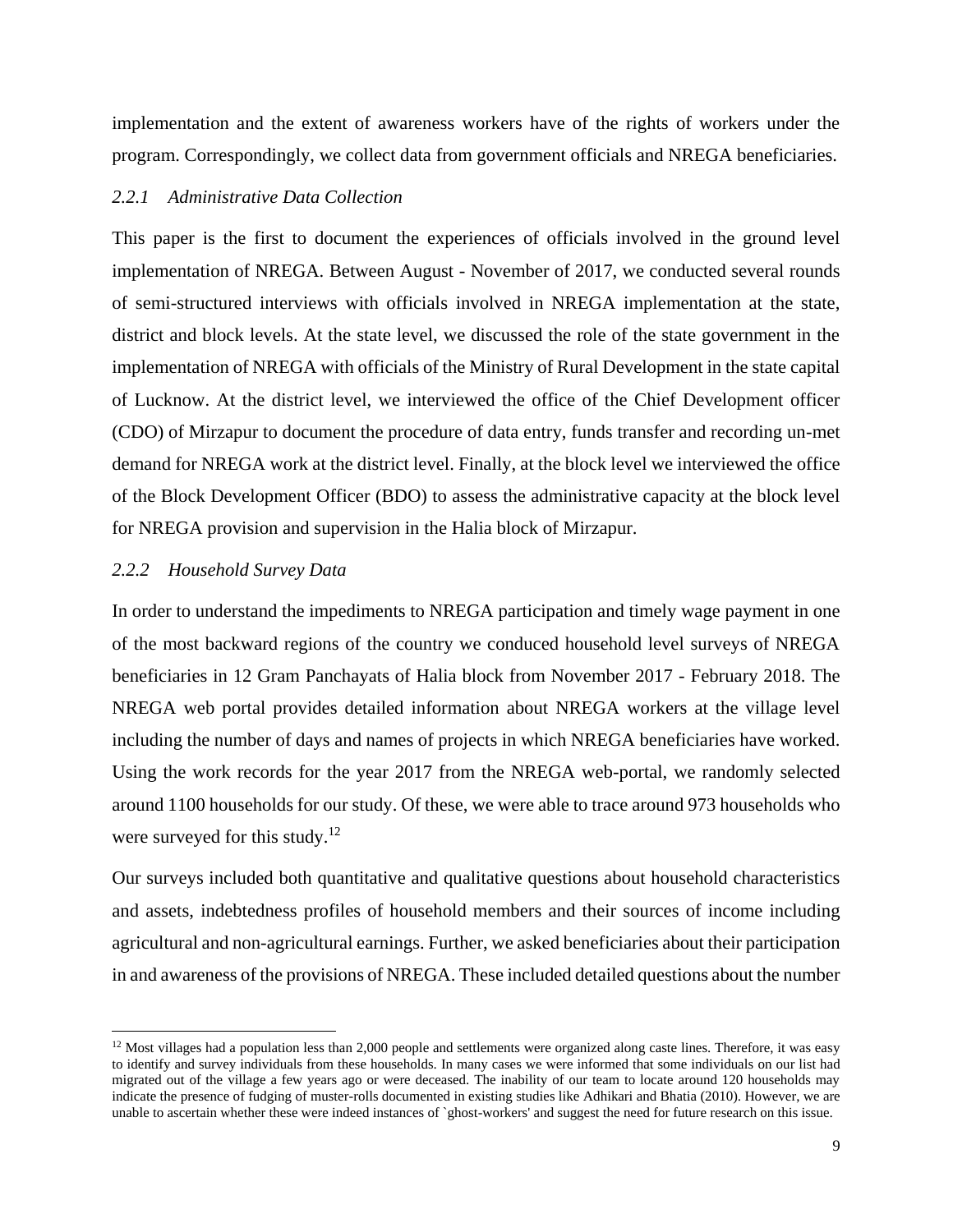of days they worked under NREGA, wages paid and conditions of work. Additionally, we recorded people's perceptions and experiences of negotiating with the *Pradhan*s or BDO for their entitlements under NREGA. **Table 2** provides the break-up of sample households by their caste and Gram Panchayat (GP). *Fuliyari* and *Gaurava* are the largest GPs in the sample and they collectively contribute to around 40 percent of the sample. While, all GPs in the sample are affected by Maoist activity, the villages of *Fuliyari, Parshiakala, Deohyat, Khutha* and *Gaurava* are right at the border of Madhya Pradesh are more prone to insurgent activities. These household level surveys were conducted in respondents' homes, so they feel comfortable in answering questions about NREGA wages received and their perceptions about the role of their elected representatives and government officials.

#### [INSERT TABLE 2 HERE]

#### *2.2.3 Focus Group Discussions*

In addition, we also conducted two focus group discussions asking people about the impact of NREGA on agricultural productivity, incomes and employment opportunities. These focus group discussions were held in the villages of *Halia* and *Fuliyari* where around 10-15 cultivators and agricultural wage workers were asked to discuss whether NREGA was having any spill over impact in agriculture. In several villages we were invited by the *Pradhan* for a meeting to discuss the functioning of NREGA and the problems faced by them. However, this would have interfered with our findings, so we decided to not meet with the *Pradhan*'s.<sup>13</sup>

#### *2.2.4 Summary Statistics*

 $\overline{a}$ 

We present summary statistics for our sample in **Table 3**. We see most NREGA beneficiaries were below the poverty line and lived in *katchcha* houses without access to clean drinking water and toilets. The respondents of all social groups relied primarily on public distribution of food at subsidized rates for rations. Most households had solar energy panels installed on their roofs which generally powered one LCD lamp and a mobile charging plug point for around ten hours in a day. These solar panels were installed under government programs where beneficiaries had to pay only 10 percent of the total cost. Further, most households had few durable assets other than bicycle

<sup>&</sup>lt;sup>13</sup> In some cases, the Pradhan's offered to arrange for surveys to be conducted in his house but we rejected these offers.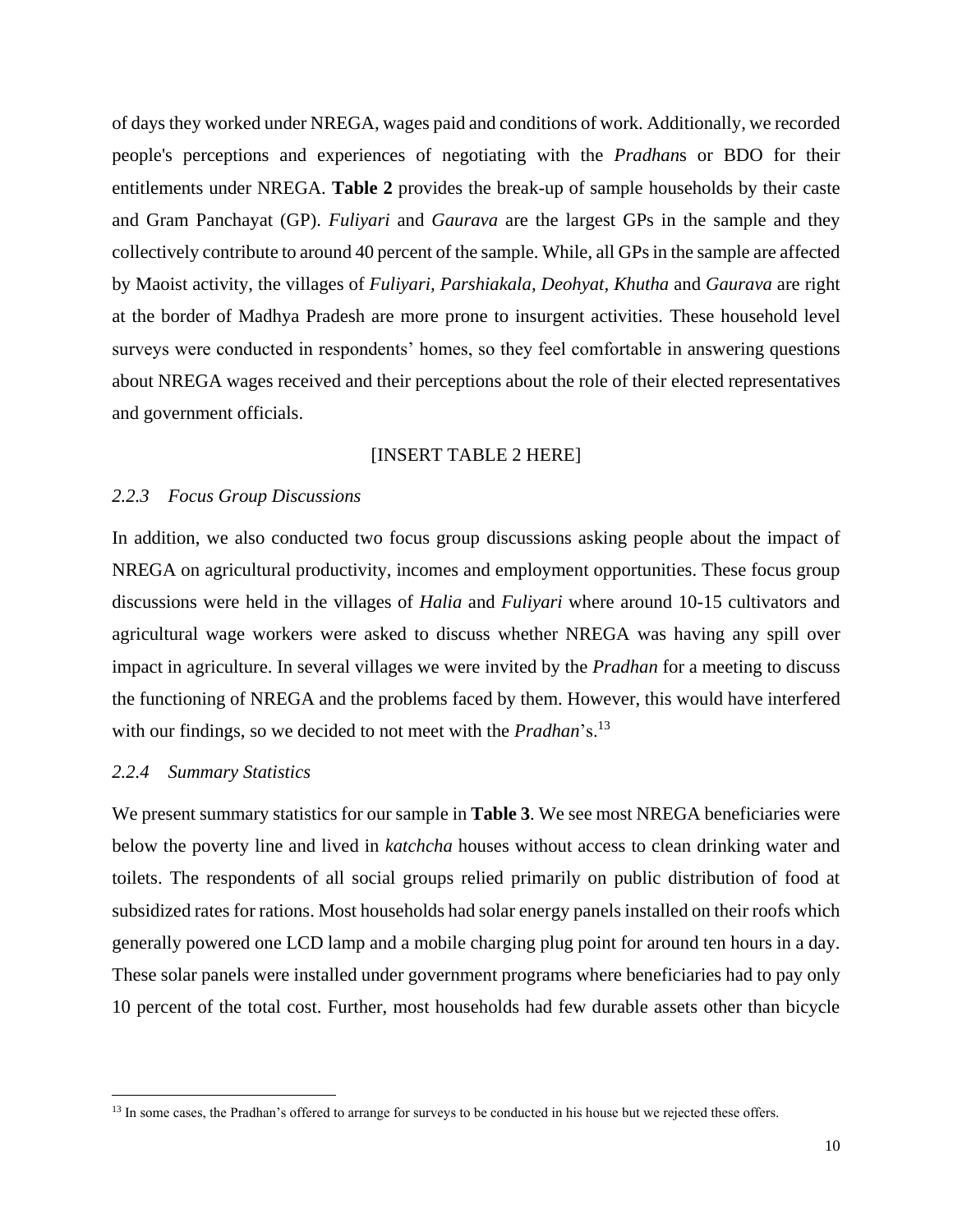and mobile phones. In most cases, the mobile phones were used primarily by men and women did not report owning mobiles.

# [INSERT TABLE 3 HERE]

# **3. SUPPLY-SIDE CONSTRAINTS IN NREGA IMPLEMENTATION**

As the survey of existing studies in Section 1 showed, there was surprisingly little awareness about NREGA's provisions and worker entitlements among our respondents. Existing research on the implementation of NREGA has focused primarily on improving the transparency of the village assemblies (Gram Panchayats) through social audits (Kumar and Shah, 2015) and capacity building and greater monitoring (Aiyar and Samji, 2006). Other studies have discussed the role of caste and gender affiliations of elected representatives (Johnson, 2009) and funds utilization and state-level capacity for proper implementation of NREGA (Chakraborty, 2007). However, few studies have focused on the bureaucratic capacity and opaque information flow within the administrative set-up created to oversee the provision of NREGA, particularly in the poorer states.<sup>14</sup>

The implementation of NREGA rests on the coordinated and timely functioning of the state, district and local governments. Himanshu (2013) outlines the responsibilities of each of these institutions in the planning, provision of public employment and wage payments under the program. This scheme is largely financed by the Central government but under Section 32 of the NREGA Act, the responsibility of implementing it is vested with state and local government or the *Gram Panchayats* (Mookherjee, 2014). In this section, we discuss that lack of awareness of workers' rights and the duties of elected representatives and government functionaries under NREGA contributes to the formation of client-patron exchanges between workers and the local elite and corruption in the provision of NREGA. We discuss the role played by each level of government in Mirzapur district of eastern Uttar Pradesh.

# **3.1 Role of the State Government**

 $\overline{a}$ 

At the state-level the major constraint faced in the state NREGA secretariat is the lack of adequate number of officials to implement the various administrative duties. Most employees are contractual

<sup>&</sup>lt;sup>14</sup> Notable exceptions include Raabe et al., (2010) who conduct an analysis of NREGA implementation using case studies in Bihar and Aiyar and Samji (2009) who study the role the state government of Andhra Pradesh in the implementation of NREGA.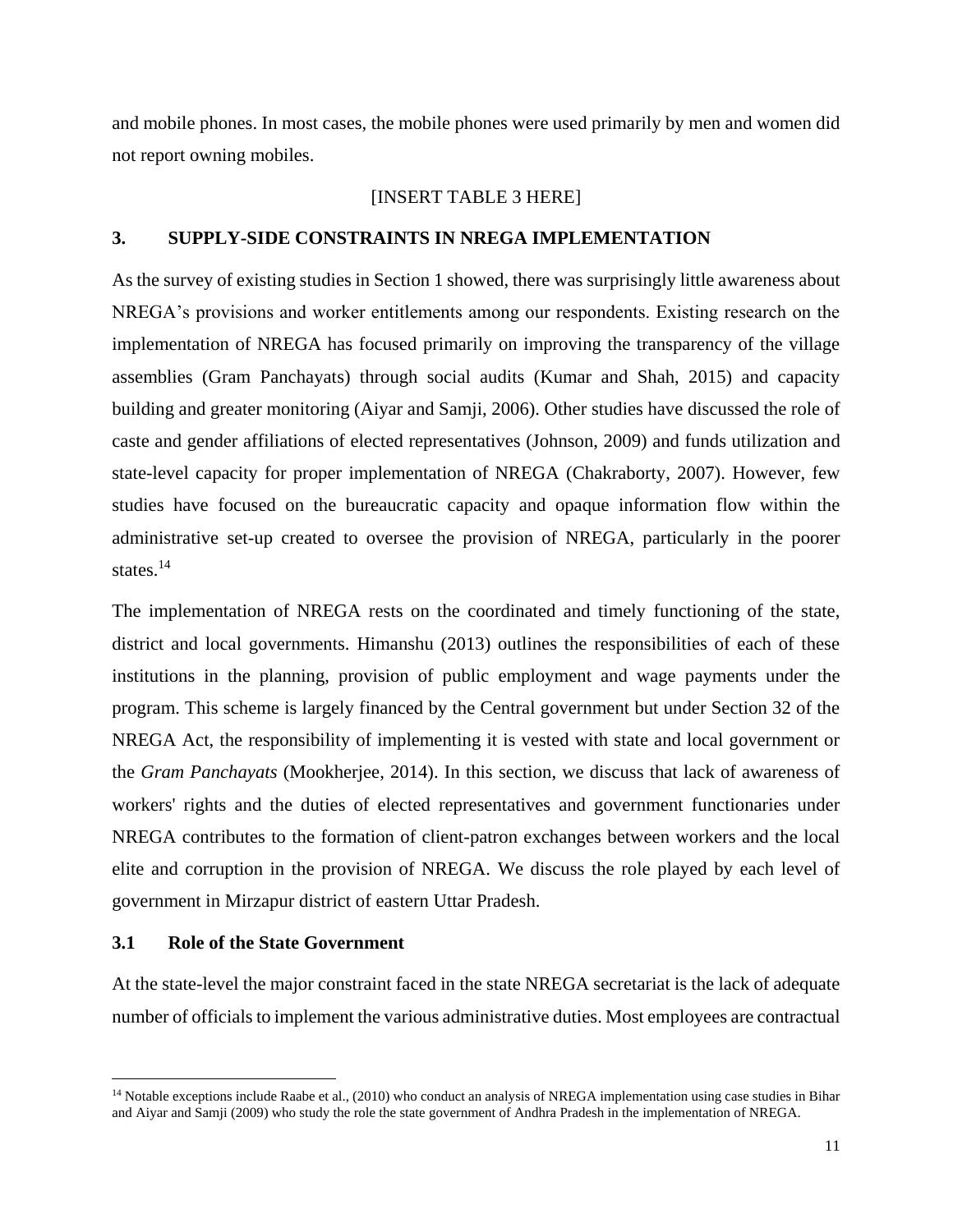data-entry staff with high turnaround rates. The administration was also unaware of its role in appointing district level officials like the Employment Guarantee Assistant (*Gram Rozgar Sahayak*) and the Program Officer (PO). We were told that these officials were determined at the district level and the state authority does not interfere with local decisions.

State level NREGA operations in UP do not have any programs to increase awareness of NREGA provisions among beneficiaries. Not only is this in violation of the responsibilities of the state government, but also contributes to the lack of information about participant rights and entitlements that we found in our field study. Further, under the NREGA Act state governments are expected to engage professional agencies for technical support to improve the quality of data collected under the program. This aspect of the scheme is also neglected. This disjoint between the 'perceived' and 'practiced' responsibility of the state government was also witnessed in the case of social audits. NREGA Act requires state governments to establish competent agencies to conduct social audits of NREGA functioning and asset creation. However, state-level officials contested this claim and stated that financial audits are conducted by the Central government and local bodies like the Panchayats decide to inspect public works completed under NREGA.

Finally, officials were reluctant to answer any questions. Most officials maintained that there was no delay in releasing funds from the State Employment Fund (SEF) to districts or the submission of district-wise utilization certificates to the Central government. In fact, any instance of insufficient or delayed fund transfer was blamed on delays in data entry. While there was general acknowledgement of the fact that funds were inadequate to pay workers on time, officials were not willing to explain these deficiencies.<sup>15</sup> Therefore, the state level administrative set-up in UP does not adequately fulfil its obligations under the NREGA Act, reflecting poor implementation of the program at the state level. We next turn to district level implementation.

#### **3.2 Role of the District Level Officials**

 $\overline{a}$ 

The Chief Development Officer (CDO) is the main district level officer responsible for smooth functioning of NREGA. Through our meetings with the CDO and his staff, we found the CDO conducted bi-weekly meetings with all BDOs to tackle the bottlenecks associated with NREGA. Further, the CDO had a team of around five contractual staff dedicated to data entry and

<sup>&</sup>lt;sup>15</sup> Public officials may be wary of pointing to the role of the state government in delaying or mismanagement of NREGA finances. However, our study could not ascertain these issues in detail.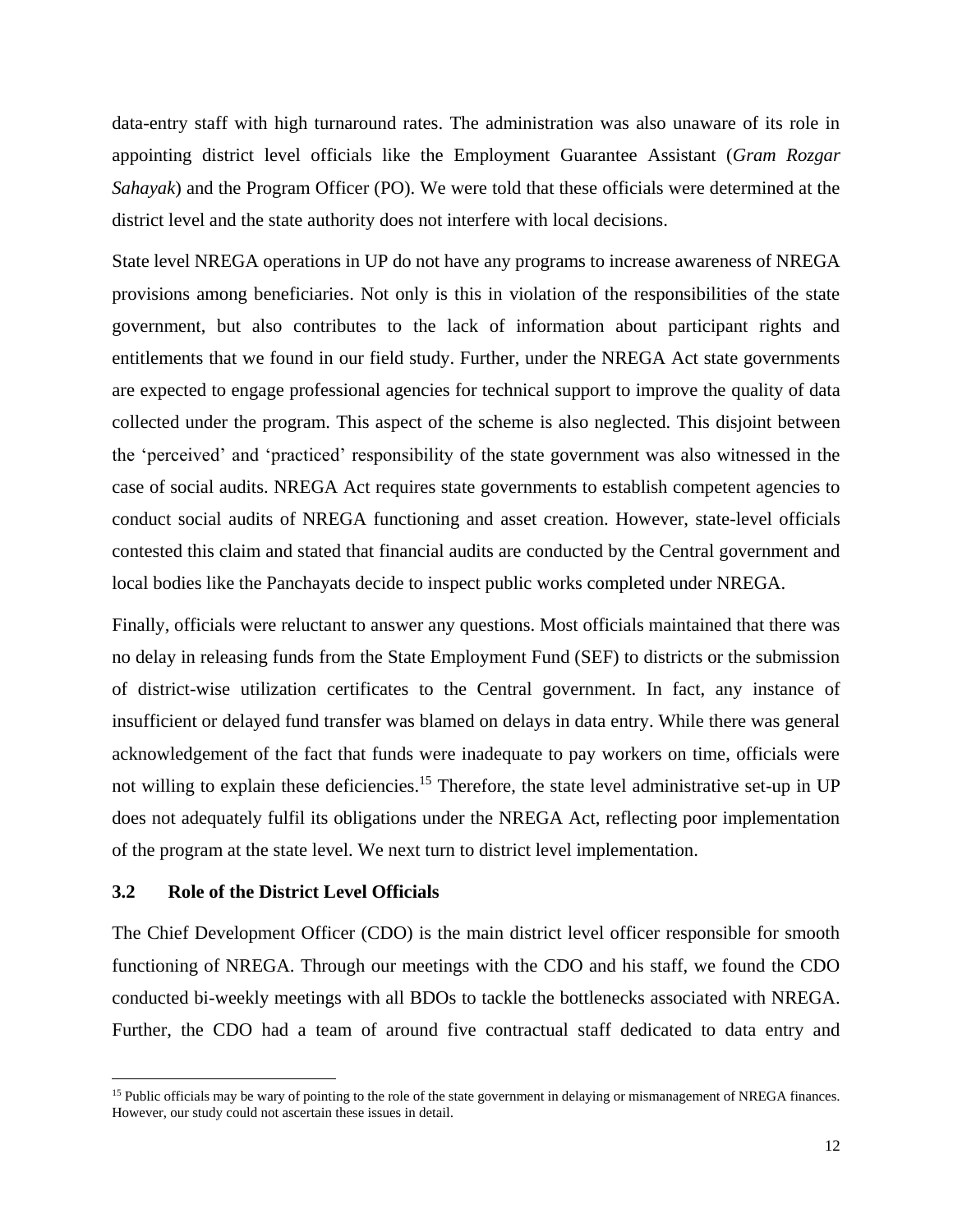maintaining records. However, on inspecting the records, we found that the lists of projects and information about works completed were not updated for the past six months. Further, according to the records maintained by the CDO, all workers under NREGA were paid full wages on time. However, when we cross-checked these entries with the workers, we found that official records about the number of days worked and wages paid differed considerably from those reported by the workers. The data entry staff at the CDO's office showed us that his records match those supplied by the block level officials but there was no provision for workers to verify their records. In addition, contrary to the provisions of the Act the CDO does not inspect or monitor the public works completed under NREGA which is under the purview of the Block Development Officer (BDO). We next turn to block level implementation.

# **3.3 Role of the Block Level Officials**

Successful implementation of NREGA depends critically on block level officers discharging their duties in a transparent manner. However, it was at this level that we found that procedures were most opaque and diverged from the rules considerably. For instance, there was no Program Officer (PO) to oversee the implementation of NREGA. The PO is the main authority who accepts applications for NREGA work, scrutinizes proposals and creates NREGA employment. In the absence of the PO, NREGA provision and transparency mechanisms within the Act are diluted. For instance, there are no direct employment requests made to block level officials and monitoring of NREGA works is seldom undertaken. When asked about social audits, we were told that there was never a request for these audits from the Gram Panchayats. Further, NREGA muster rolls were created by contractual data entry staff and suffered from delays due to electricity shortage and computer malfunctions.

The BDO himself primarily works out of another district and seldom visits the block. Therefore, information about NREGA responsibilities was limited in the Halia block administration office. We were told that the office simply compiles the lists of number of workdays generated under NREGA based on the information provided by the *Pradhan*. However, the officials at the BDO's office denied any corruption and leakages in NREGA funds transfer claiming that all payments were directly made by the state-government into the bank or post-office accounts of NREGA workers.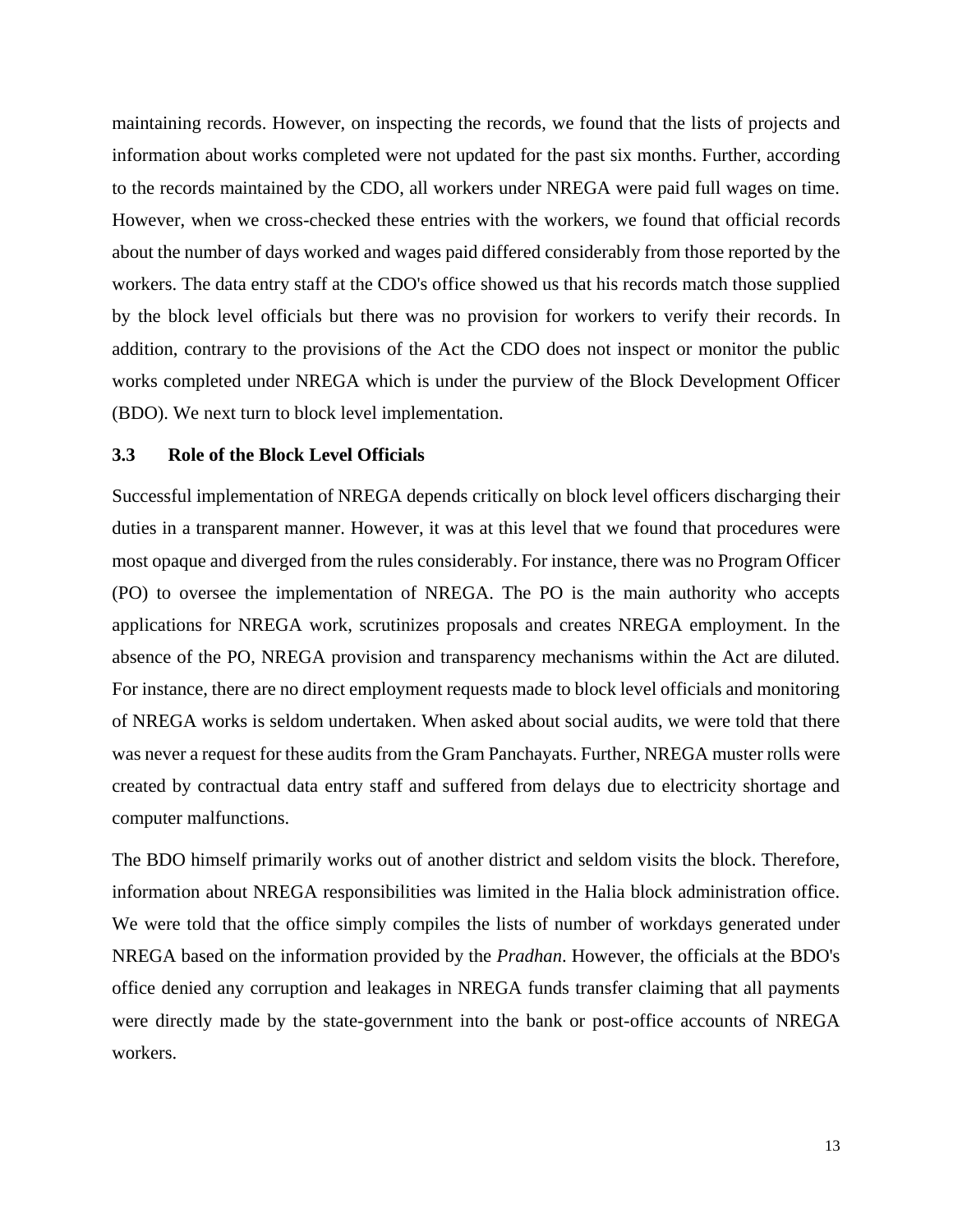Further, we were told citizens have never approached the BDO for any NREGA related issue. Correspondingly, the officials at the BDO's office believed that NREGA was working well in their block in comparison to the neighbouring block. Given the lack of demands for accountability, it is not surprising that the provision of NREGA in the block is well below the national average and suffers from wage delays and other shortcomings. We next discuss implementation of NREGA at the Gram Panchayat level.

# **4. STAGE-WISE FUNCTIONING OF NREGA**

This section breaks down NREGA participation into different stages to discuss potential challenges to its successful implementation. We discuss five main stages: (1) application for public employment under NREGA, (2) provision of public employment and wage payment, (3) supporting facilities at work sites, (4) asset creation under NREGA, and (5) presence of an efficient grievance redressal mechanism.

#### **4.1 Applying for NREGA works**

In order to ensure that the demand driven nature of the program is maintained, the application for NREGA employment involves two steps. First, households who anticipate working under NREGA must register with the Gram Panchayat (GP) which issues a job card to all applicants with a fiveyear validity (Dreze, Dey, and Khera, 2006). Second, any household with a valid job-card can request NREGA employment by submitting an oral or written application to either the Gram Panchayat or the NREGA program officer. We discuss these two steps in detail below.

# *Step 1: Job Cards*

Our survey revealed that close to 90 percent of the respondents had NREGA job cards issued by the GP. Most respondents (close to 95 percent) claimed that the *Pradhan* helped them in getting a job-card. **Panel A of Table 4** shows that there is little inter-caste variation in the proportion of households with a valid job card. However, this percentage is significantly lower for Muslim households (76 percent).

While most households had a valid job card, none of the job cards had any entry of the work done in the last six-months. In addition, in four villages (around 30 percent) of the sample, the job cards for the entire village were kept with the *Pradhan*'s and not the individual households. When we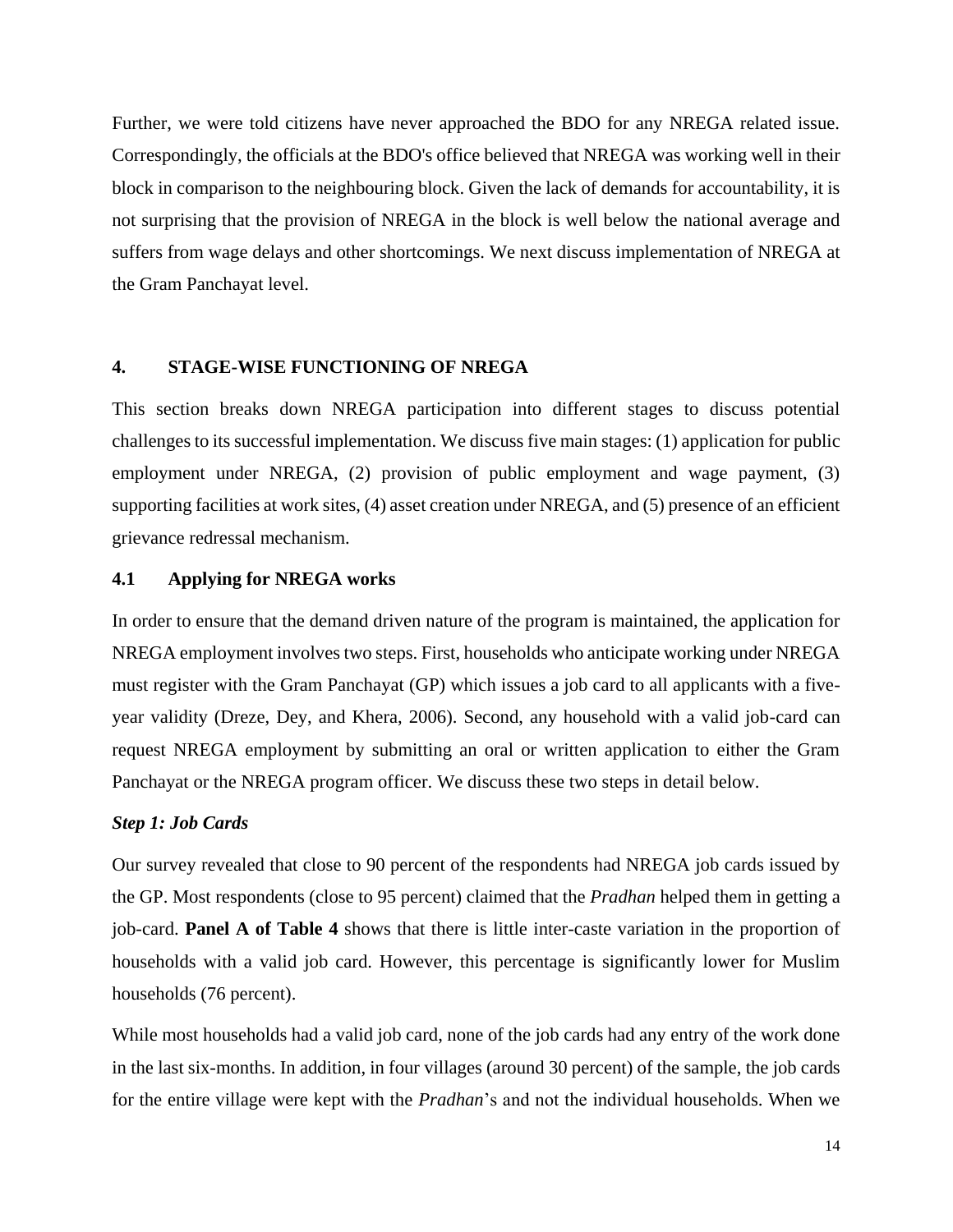asked the respondents to show us the job-cards, in most cases they could retrieve them from the *Pradhan*'s house. In these cases, the respondents stated that job cards were always kept with the *Pradhan* and they had never questioned this practice.

#### *Step 2: Requesting NREGA Employment*

 $\overline{a}$ 

Around 70 percent households in our sample had never placed a formal request (oral or written) for NREGA employment either to the BDO or the *Pradhan*. Some people had informally asked the *Pradhan* for NREGA work but received no acknowledgement for this request. Most respondents were unaware of their role in demanding employment under NREGA. It was believed that NREGA works would begin only when the *Pradhan desires*. In fact, over 50 percent of the respondents believed that NREGA works are undertaken in the village because the *Pradhan* wanted to help them during the lean season of agriculture. This demonstrates that in practice, the promise of demand driven employment guarantee is diluted as workers are unaware of the legal provisions of the Act. This also explains why official records of NREGA works in the region do not show any unfulfilled work demand during any time.<sup>16</sup> Since people do not request the provision of public employment, there is no mechanism to record how much work people want under NREGA. Existing research suggests there is a wide gap between the demand and *actual* provision of NREGA in regions where NREGA is not functioning properly (Dutta et al., (2014); Misra (2019)). However, our findings suggest that this gap may be even higher as there is no procedure to record the *actual* demand for NREGA employment by the beneficiaries. When we asked our respondents how many days in a year would they like to work under NREGA, the majority answered that they would like to work under NREGA for as much as possible. Surprisingly, 60 percent of the respondents were unaware of their legal entitlement of 100 days of NREGA employment per household.

<sup>&</sup>lt;sup>16</sup> According to the data processing staff at the office of the Central Development Officer (CDO) there is no unfulfilled demand for NREGA is the district. According to the NREGA website, there are a few cases of unfulfilled work demand from the previous years. We were told that this is a actually a data entry problem and does not signify any unmet work demand under NREGA.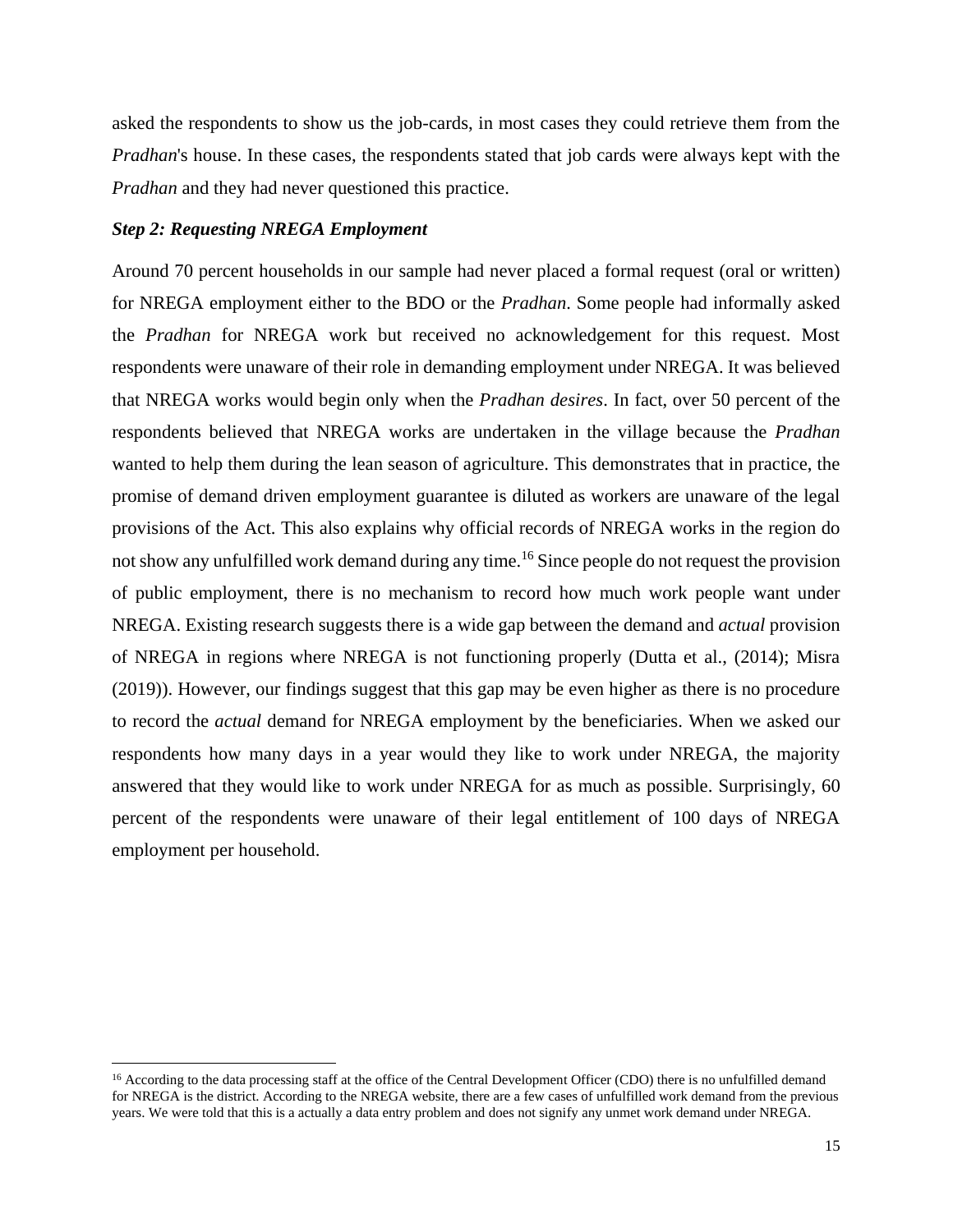# **4.2 Provision of NREGA employment and Wage Payment**

# *4.2.1 Provision of NREGA employment*

The next step after the issuance of job cards and putting in a request for public employment is the *provision* of public employment. Results from our survey show that both, participation rates (extensive margin) and number of days worked (intensive margin) are low in our sample.

# *Participation rate of marginalized communities*

Female participation in NREGA at 18 percent in UP is among the worst in the country as the national average in 2012 was around 47 percent (Mann and Pande, 2012). Our study shows that only 12 percent of the women worked under NREGA. This is particularly alarming since 33 percent of public employment created under the scheme is reserved for women.<sup>17</sup> Our findings are consistent with existing studies which argue that women's participation in NREGA depends on factors like presence of alternative employment for men (Desai, 2018). Since, our survey region is one of the most backward districts of the country, employment opportunities for men are few and correspondingly, they predominantly work under NREGA in the lean season of agriculture. However, further research is needed to identify household-level impediments to women's participation in NREGA.<sup>18</sup>

# *Number of days worked by marginalized communities*

 $\ddot{\phantom{a}}$ 

The actual provision of NREGA in the region does not correspond to demand. In 2016, workers reported working under NREGA for an average of 29 days. The number of days worked were roughly equal for men and women (29 and 28 respectively). **Panel B of Table 4** shows that marginalized communities (SCs, STs OBCs and *kols*) reported working for more than 31 days in a year while upper castes and Muslims worked for around 25 days. Low participation by Muslims may be attributed to high rates of inter-seasonal migration by household members (62 percent) in comparison to other social groups (35 percent).

<sup>17</sup> Several studies have found that NREGA has had a positive impact on female labour force participation nationally (Azam, 2011) and political engagement in local decision-making (Girard, 2014). Tsaneva and Balakrishnan (2018) find that in the first year of the program, women living in districts where NREGA was implemented were less likely to experience depression symptoms as the program provided them economic security and independence.

<sup>&</sup>lt;sup>18</sup> Several studies like Folbre (1986) discuss intra-household decision-making where the head of the household, dictates his preferences over economic choices of other family members.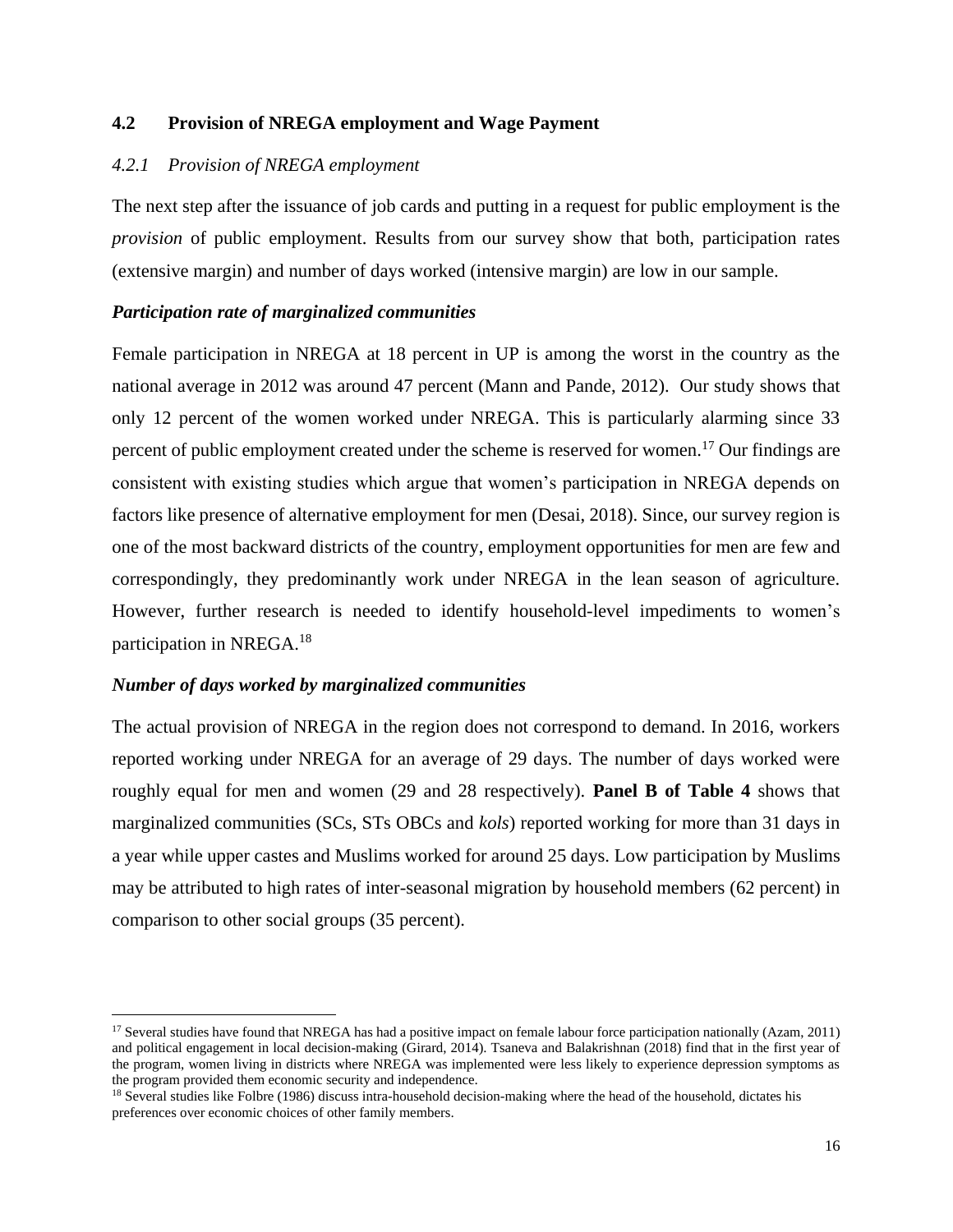However, higher participation by marginalized communities suggests that NREGA serves as an income safety-net for the poorer sections of society. Several studies using national and field level data have concluded that NREGA is mostly availed by the poor and participation by people from the top consumption quintile is merely 10 percent which means that the scheme is 'not poorly targeted' (Sabhiki, 2012).<sup>19</sup> This is borne out by other studies as well. Using field data from Andhra Pradesh, Karnataka, Rajasthan and Maharashtra collected in 2010, studies show that small and marginal farmers mainly benefited from NREGA except in distress prone districts of Anantpur and Yavatmal where larger farmers also participated and gained from NREGA (Kareemulla et al., 2010).

#### *Differential provision of employment by socio-economic status*

While the actual provision of NREGA was low in our sample, surprisingly, we found no evidence of any discrimination in people's participation based on gender, religion or caste of the household. In addition, none of the respondents reported having paid any bribes to help secure NREGA work or wages. In 76 percent household's public employment was primarily performed by men while in others, both men and women participated in NREGA.

#### *Mismatch between actual provision and reported provision*

The number of workdays reported by respondents differed significantly from the official records on the NREGA website. For instance, the average number of workdays according to the records was only 25. Our findings suggest that there is significant discrepancy in official records of NREGA employment. **Panel B of Table 4** shows considerable inter-caste variation in the difference between the official record and the actual number of days that people claimed to have worked. For instance, the Scheduled Castes and OBC households reported having worked for an average of 28 and 32 days respectively. However, according to the official records they worked only for 21 and 24 days respectively. This implies that workdays were under-reported for marginalized groups. This means that some of the labour performed by these groups was not recorded in official statistics and correspondingly they were not paid for this labour. The trend was different for upper caste households who reported having worked for 25 days but official records indicate that they worked for 37 days. Therefore, there was significant over-reporting of workdays

 $\overline{a}$ 

<sup>&</sup>lt;sup>19</sup> This is important as concerns are raised about leakage to the non-poor (Bhagwati and Panagariya, 2014).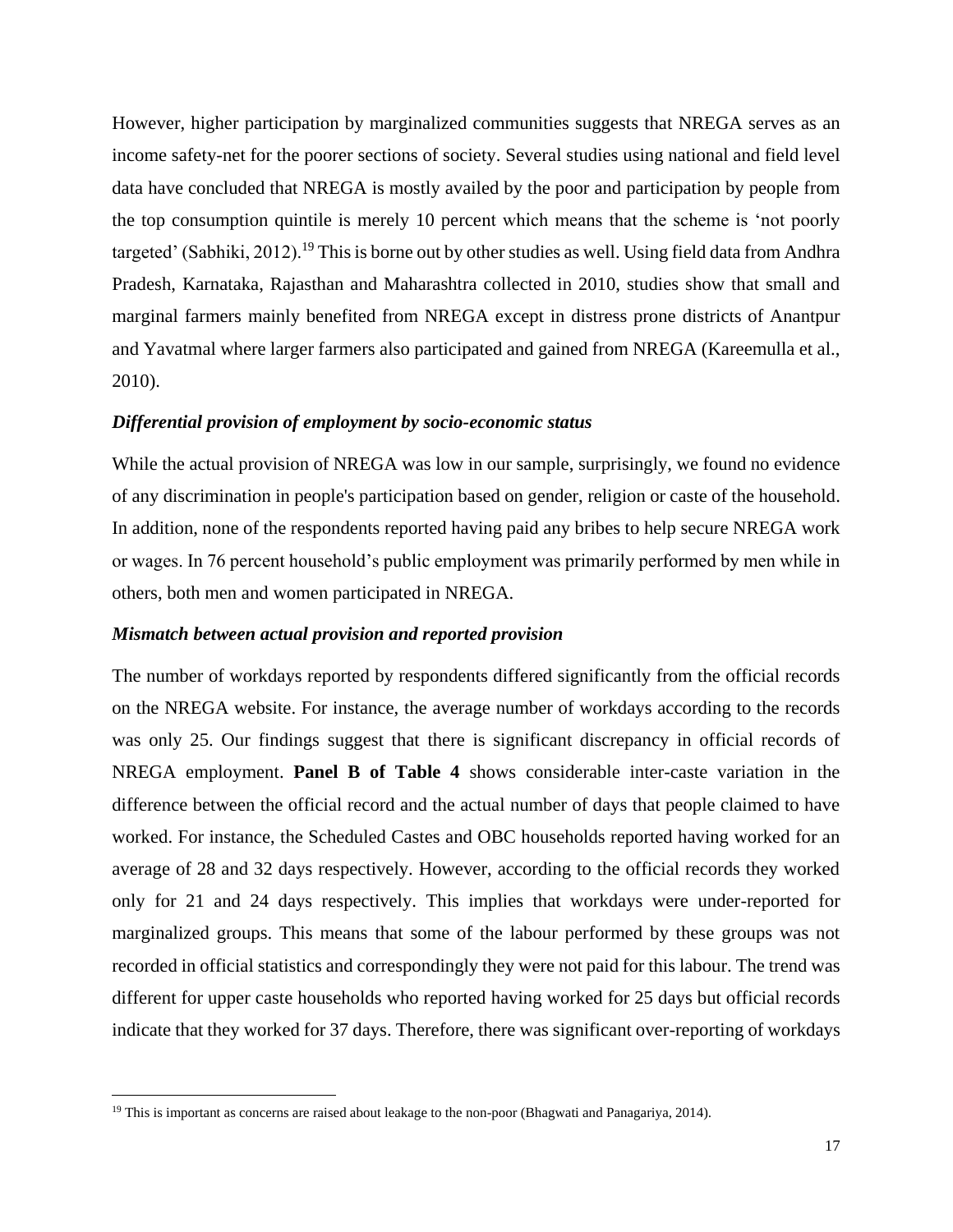in this case. This implies that upper caste workers got paid more than what they worked while poorer lower caste workers who depend more on income support provided by NREGA. This shows that even though workers in the region do not face any discrimination in work allocation, but caste plays a role in determining the earnings of NREGA workers. In contrast, evidence from Rajasthan shows that when the provision of NREGA falls short of its demand, employment is rationed based on the caste and of the village head *Sarpanch* (Mukhopadhyay et al., 2015). This discrepancy in payment received by different social groups highlights corruption as an important factor in the provision of NREGA employment. Existing literature has reported similar findings. For instance, Adhikari and Bhatia (2010) report that corruption in the form of fudging of muster rolls, flawed work measurement, non-payment of minimum wages and delays in wage payments is widespread across the country.

We found no evidence of year-long agricultural labour contracts which would hinder worker's ability to participate in NREGA. For over 81 percent of households engaged in self-farming or wage employment, NREGA employment augmented their income time without causing any significant substitution of private or self-employment by NREGA. This is contrary to Imbert and Papp (2015) who find significant crowding-out of private wage employment post-NREGA. The insufficient and unpredictable nature of NREGA provision does not allow farmers to change their labour supply decisions in response to public employment. Further, since NREGA employment occurs in the lean season of agriculture, labour demand in agricultural markets and in self-farming is low.<sup>20</sup> Further, most employers are flexible and adjust their own labour demand to allow workers to participate in NREGA.<sup>21</sup>

#### *Perceptions about NREGA provision*

 $\overline{a}$ 

When we tried to ascertain people's perceptions about NREGA supply, an overwhelming majority agreed that the provision of employment under NREGA is insufficient. However, there was little awareness about its causes. Around 60 percent of the respondents claimed that the *Pradhan* "tries his best" to create NREGA employment but has no budget to do so. Most people said that the provision of NREGA has remained consistently low ever since its inception. Therefore, our

 $20$  Most respondents claimed that they would prefer NREGA to remain operational throughout the year including the peak season of agriculture. This shows that labour demand in the rural economy (agricultural and non-agricultural) is insufficient to provide employment to workers at any point during the year.

 $21$  In most cases, private employers (agricultural and non-agricultural) adjusted the timing of their labour demand by a few days to accommodate NREGA employment.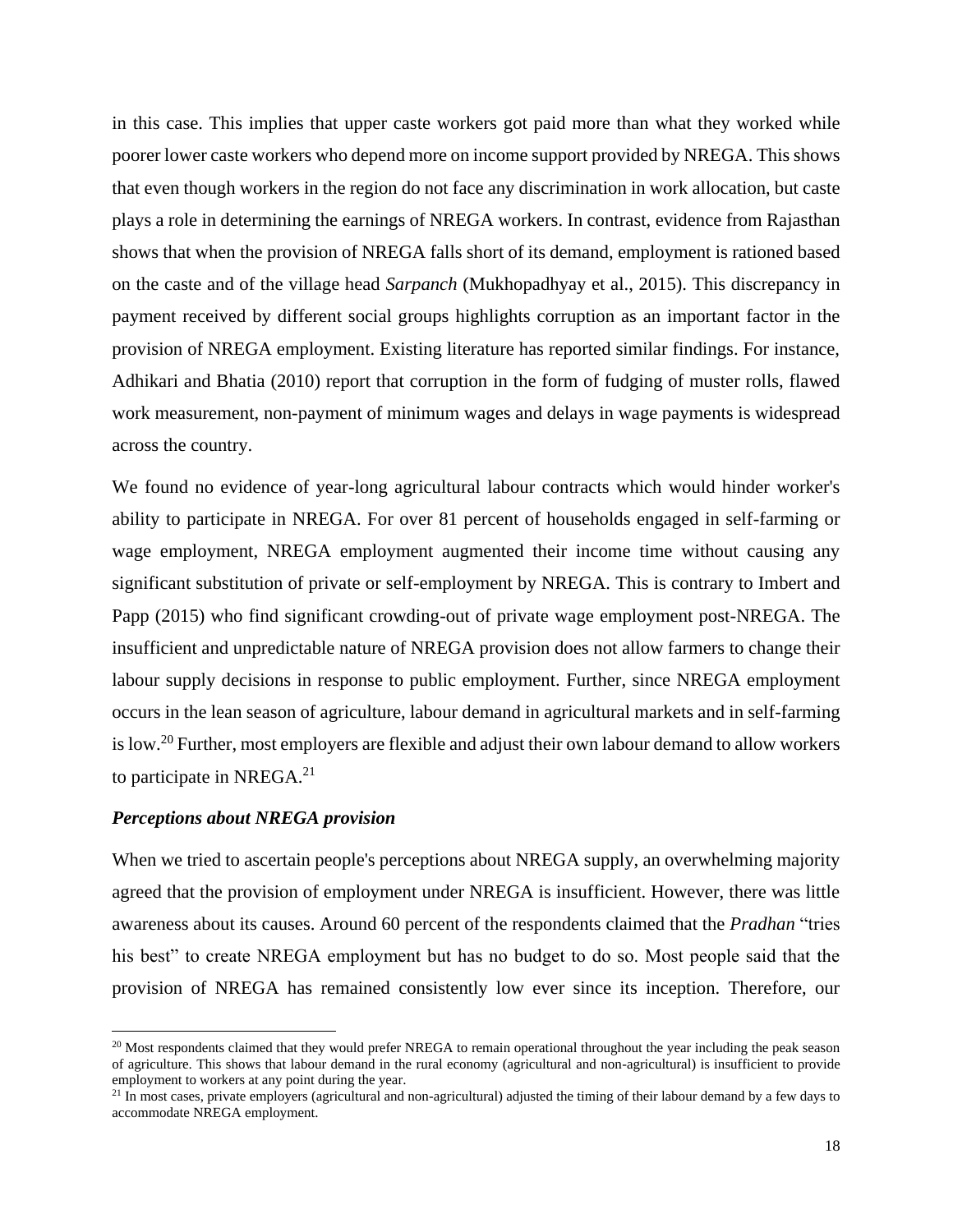findings suggest that NREGA has not altered the social relations of production within the rural economy. *This is primarily because the actual provision of NREGA does not vary by demand but is fixed exogenously by the Pradhan*. The number of workdays created under NREGA is not sufficient to meet the consumption requirements of poor households in the region. The average of 29 days of NREGA in the region in this study is lower than other regions including the worst performing states. For instance, during the period between 2013 and 2016, at the national level, NREGA generated 45 days of work in a year for each participating household in rural India.

#### *4.2.2 Payment of Wages*

Similar to the provision of NREGA employment, the nature of wage payment also diverged considerably from the norm. Our study found that there is no set schedule for NREGA payment in the survey villages. Officially, payment for NREGA works must be made weekly or fortnightly (Dreze et al., 2006). The primary purpose of employment guarantee is to raise people's incomes during the lean season of agriculture. Therefore, delays in payment effectively dilute the welfare effects of NREGA (Basu and Sen, 2015). Around 84 percent of the respondents claimed that NREGA payments were delayed by over two-weeks which is a direct violation of NREGA provisions.<sup>22,23,24</sup> Existing research identifies delays in payments as a major impediment to the successful implementation of NREGA across the country. Problems of delayed wage payments are effectively diluting the welfare effects of NREGA (Basu and Sen, 2015). Payment delays have increased since 2008 with the movement from cash payments to payments through bank and post office accounts and the complex procedures needed to approve payments for NREGA workers (Ravallion et al., 2015).

#### *Mode of payment*

 $\ddot{\phantom{a}}$ 

Over 92 percent of the respondents claimed to have bank or post-office accounts and produced bank passbooks to show NREGA payments. In the remaining cases, the money was paid in cash by the *Pradhan*. In some cases, respondents had given signed blank bank-withdrawal slips linked

 $^{22}$  The provision of NREGA remained low in Jharkhand even during acute agricultural crisis when it was most needed.

 $^{23}$  This is different from the experience in Jharkhand, Chhattisgarh, and Odisha where work is allocated to groups of workers and wages are paid to the group leader so individual workers receive less than their official wage (Banerjee and Saha, 2010). Further, several instances of collusion between local elected body and bank officials to reduce payments received by workers.

<sup>&</sup>lt;sup>24</sup> Studies from the neighbouring state of Bihar found even longer delays. For instance, in Bihar, 38 percent of payments are delayed by more than 60 days (Ravallion et al., 2015).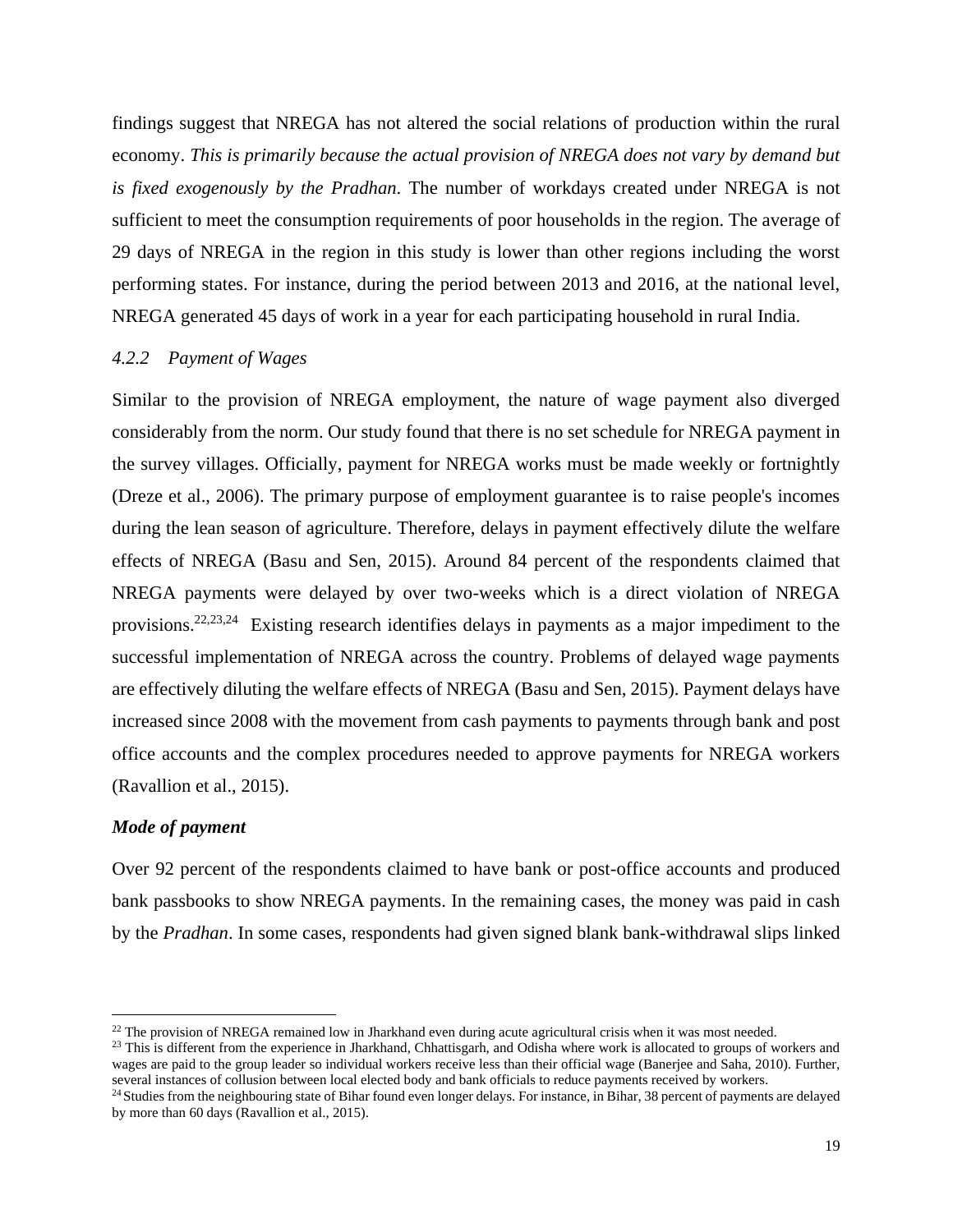to their accounts to the *Pradhan* who would withdraw the money and pay cash to workers.<sup>25</sup> In around 39 percent of cases no wages were paid to workers even when they participated in NREGA.

#### *Differences in wage payments by socio-economic status*

**Panel C of Table 4** shows that based on the number of days respondents claimed to have actually worked, the average daily wage rate paid for NREGA employment was 65 INR  $(0.9 \text{ USD})$ .<sup>26</sup> The actual wage rate differed considerably between social groups. For instance, on the one hand the upper castes and Muslim households received an actual wage rate of 86 and 73 INR respectively. On the other hand, the actual wage rate for SCs (including *kols*) and OBCs was only 63 and 69 INR respectively. The lowest wage rate was recorded for the STs who earned less than 60 INR a day under NREGA. However, if we compare daily wage rates based on the number of days officially reported on the NREGA website, we find that the average wage rate was 78 INR and there was relatively little variation between wage rates between social groups.<sup>27</sup>

We were not able to discern any differences in wages paid to men and women workers. This is particularly important since prior to NREGA, daily wages received by women were lower than the legal minimum wage in most states in comparison to men (Basu, 2013) Using nationally representative data (Zimmerman, 2012) has shown that female wages have risen considerably after NREGA. Moreover Desai, Vashishtha, and Joshi (2015) finds that around 45 percent of women working under NREGA during 20011 - 2012 were either not working earlier or were working exclusively on family farms in 2004-2005. Therefore, NREGA gave several women their first opportunity to earn a cash wage and consequently their material living, and household bargaining position have significantly improved.

# *Perceptions about wage payments*

Surprisingly, more than 88 percent of the households were aware that the minimum wage in the district was around 100 INR per day but were not aware that the minimum wage laws applied to NREGA employment. Further, most respondents felt they were paid a fair amount since their neighbours and friends received similar wages. While most respondents remembered the dates and

 $\overline{a}$ 

<sup>&</sup>lt;sup>25</sup> In principle bank-withdrawal slips can be used only by the account holder to withdraw money but according to the respondents, the Pradhan can operate their bank accounts without them being present.

<sup>&</sup>lt;sup>26</sup> Using the 2017 exchange rate 1 USD = 69 INR.

<sup>&</sup>lt;sup>27</sup> Some respondents claimed that the Pradhan assured them that they will get another payment related to NREGA in the coming weeks. However, the CDO's office confirmed that all NREGA wages for the year were paid.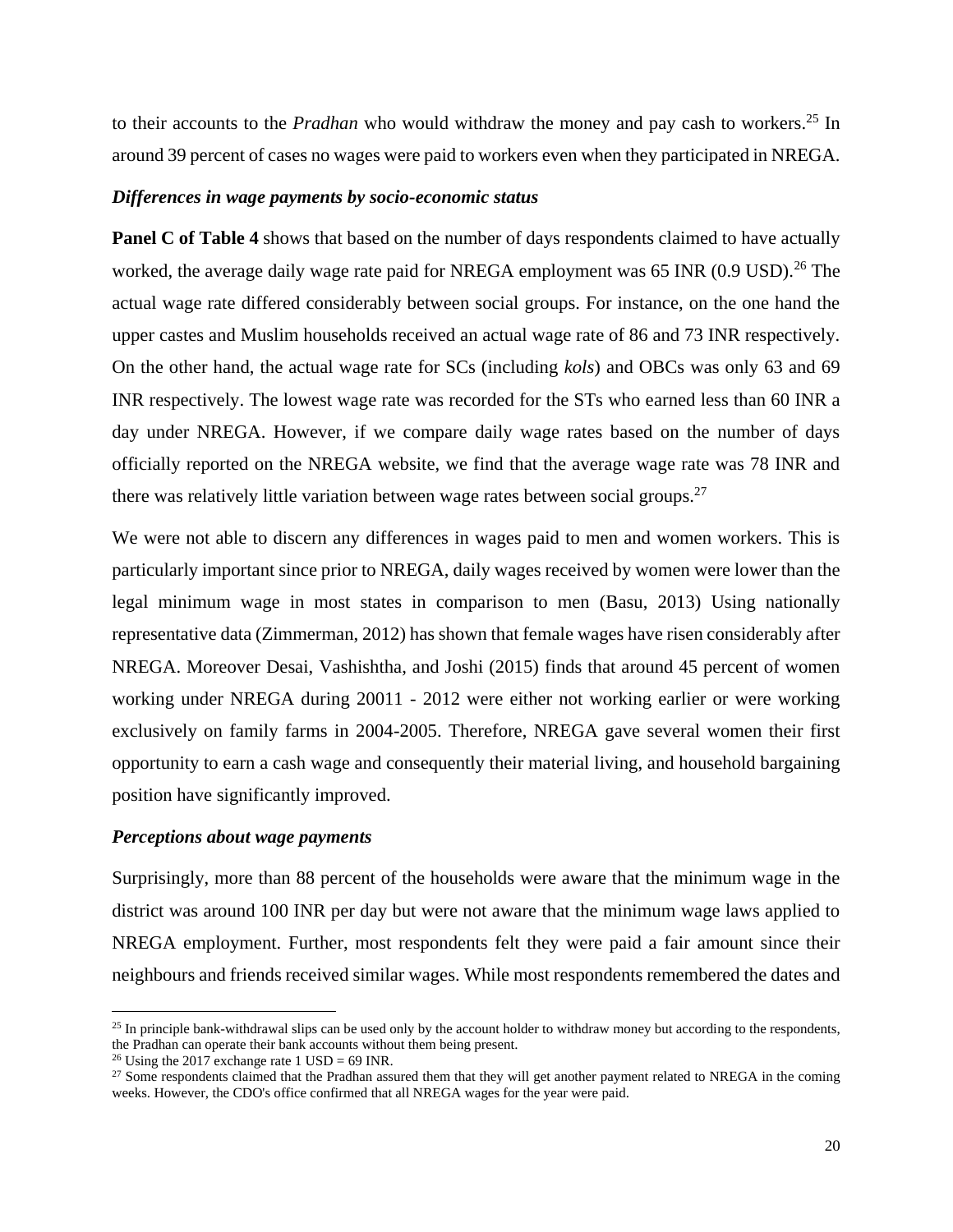amounts of NREGA earnings, they could not calculate their wage rates and estimate whether their earnings were commensurate with the number of days worked. Lack of awareness coupled with lack of education may explain people's inability to determine whether they are paid fair wages. For instance, the household head in 69 percent of the households was illiterate. This number was much lower for upper castes (39 percent).

# **4.3 Supporting Facilities at Work Sites**

According to Dreze et al., (2006), NREGA worksites are required to be located within 5 kilometres of the village and should have provision for safe drinking water, shade for children and periods of rest, first-aid box with adequate material for emergency treatment for minor injuries and other health hazards connected with the work [Schedule II, Para 23]. All respondents agreed that NREGA works were undertaken very close to the village (in most cases less than one kilometre). However, most respondents agreed that apart from the provision of drinking water, no other facility was provided at the worksite.

**Panel D of Table 4** shows that most workers agreed that in their experience no health or childcare facilities are provided at NREGA work sites. In some cases, women workers suggested that they had to delegate child-care to other family members and would benefit if there was any form of child-care support while they worked. However, they had never made a formal or informal request for this as they did not think it was mandatory under the Act. Further, most women agreed that their primary concern was lack of adequate work and timely payment under NREGA and consequently, they would refrain from demanding work-site child-care facilities as that might upset the *Pradhan*. This potentially creates impediments to women's participation in NREGA as they disproportionately bear childcare responsibilities within the household.

# **4.4 Assets Created under NREGA**

In eight out of twelve villages the respondents claimed to have worked under two NREGA works. The construction of a water reservoir *(talaab)* and a mud *(katchcha)* road. Both existed and were verified by our team. In the remaining four villages workers only worked on a water reservoir which could not be completed as works had been halted owning to insufficient funds. Over 70 percent respondents claimed that the water reservoirs helped with agricultural production but claimed that they have been working on the same reservoir for several seasons as it needs frequent repairs. More than 80 percent of the respondents had no knowledge of any list of prospective works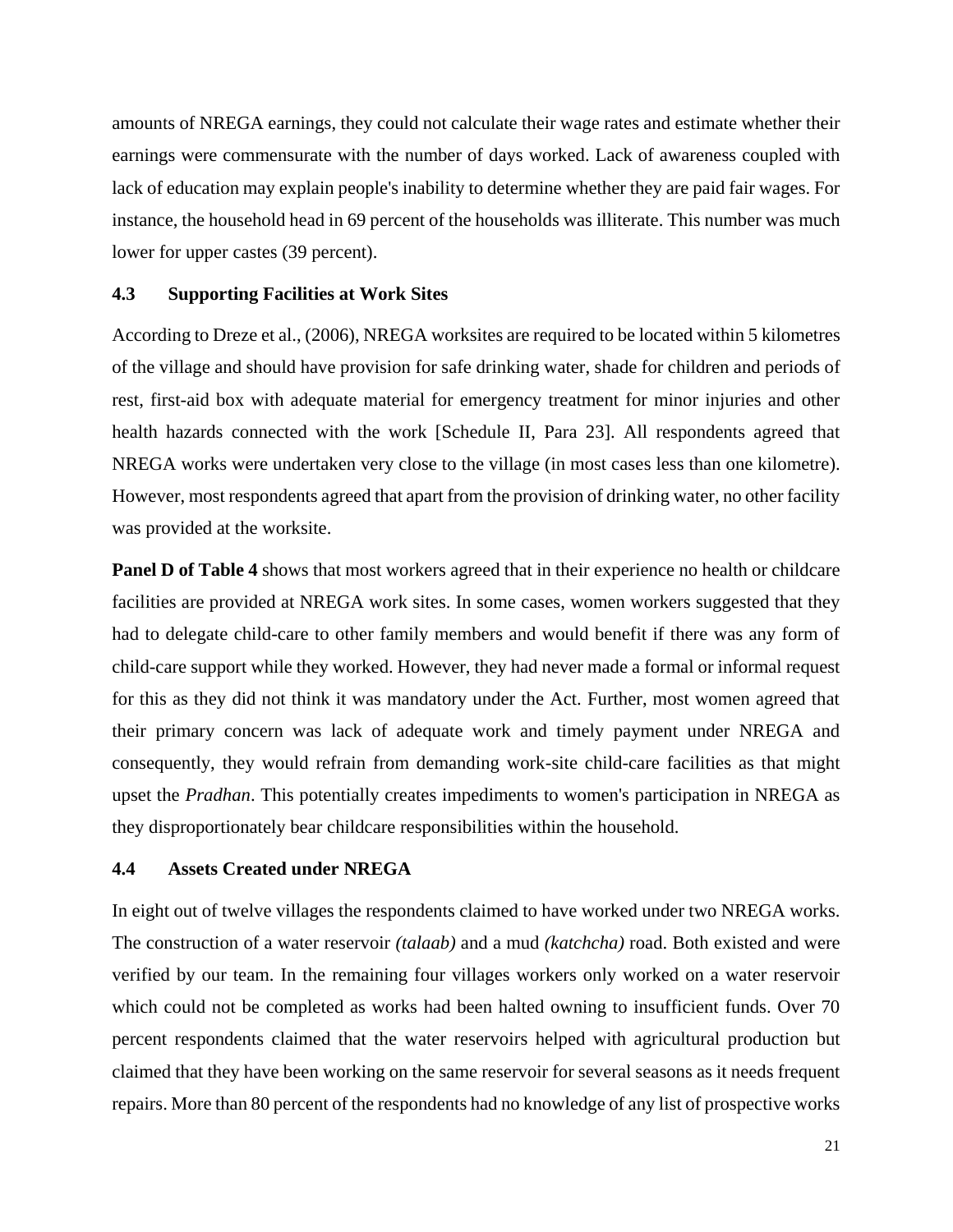maintained by the Gram Panchayat. Finally, most workers did not know that NREGA works were meant to improve the productivity of their agriculture. It was believed that the government chose which public assets were to be created under NREGA and local participants had no say in the process.

While productive assets created under NREGA can create non-transfer welfare gains for the local economy as they increase the productivity of agriculture (Abreu et al., 2014). However, the experience of this region shows that this element of the program is not implemented seriously. Creation of durable assets is also a significant source of corruption in NREGA. For instance, public employment to create wells was undertaken in Jharkhand and corruption and bribery were rampant during the construction process (Bhagat, 2012). Lack of accountability through social audits and public disclosure of payment rolls hinders the ability of workers to examine fund utilization certificates prepared by the officials (Ambasta et al., 2008). However, better implementation of the program can help in minimizing corruption and increasing transparency in NREGA. For instance, creating correct incentives for officials reduces theft by around 64 percent (Niehaus and Sukhtankar, 2013). Better implementation of NREGA can increase private market wages by around 6 percent and decrease days without work by 7 percent (Murlidharan et al., 2016).

#### **4.5 Grievance Redressal**

Over 90 percent of the respondents claimed that they had problems with the inadequate provision of NREGA and delayed wage payments. However, in most cases they would only discuss this with the *Pradhan* who would blame lack of budgetary allocation for the poor provision of NREGA. None of the respondents claimed to have approached the BDO, NREGA PO, or any bureaucrat to discuss problems related to NREGA implementation. This is consistent across social groups as seen from **Panel E of Table 4**. In fact, nobody claimed raising this issue in the Gram Sabha or the village assembly. This shows that people's perception of NREGA differs considerably from its actual provisions. People have not realized that NREGA is a demand driven program and they are entitled to 100 days of employment at the minimum wage. Most people claimed that they had no knowledge about the provisions of NREGA and relied on the *Pradhan*'s interpretation of the rules and procedures to help them with their problems.

[INSERT TABLE 4 HERE]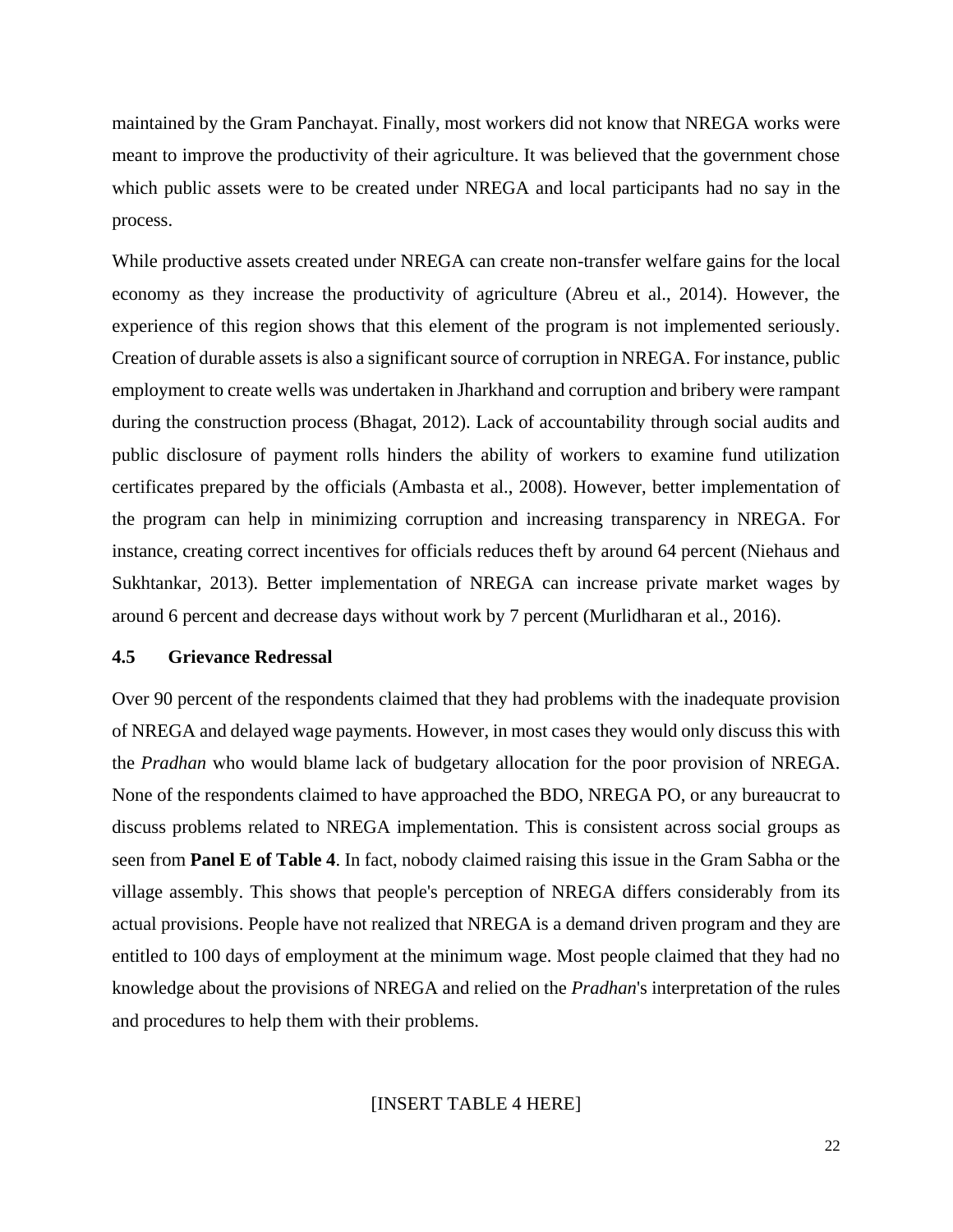# **5. NREGA'S IMPACT ON AGRICULTURE**

It is important to investigate whether the creation of productivity enhancing assets under NREGA has had an impact on agriculture in this region for three reasons. First, as mentioned above, this region is traditionally characterized by the incidence of tied-labour and among the most backward districts of the country.<sup>28</sup> Correspondingly, it is important to study whether NREGA has been successful in helping prevent indebtedness by raising the productivity and incomes in agriculture.<sup>29</sup> Second, raising agricultural productivity through public works is an important non-transfer benefit of NREGA which augments the direct income transfer under the program (Deininger and Liu, 2013). However, creation of productivity enhancing assets under NREGA requires a coordinated push from the farmers, Gram Sabhas and the block level officials. As mentioned above, we found no evidence of any planning or proposals for possible works under the program and there was no mechanism for involving local farmers in deciding the nature of public assets created.

Finally, most NREGA beneficiaries in our sample were wage workers for most months in a year. Existing research shows that the guarantee of alternative employment increases the bargaining position of workers and exert an upward pressure on rural wages (Imbert and Papp, 2015; Basu et al., 2009). Studies using national level data show that NREGA has allowed rural households to increase consumption expenditure between 6.5 and 10 percent with around 12 percent increase for marginalized caste groups (Bose, 2017).

# **5.1 Agricultural Profile of the Region**

 $\overline{a}$ 

**Table 5** provides an overview of the proportion of agricultural cultivators and wage workers by social group. Around 74 percent of our respondents were engaged in some form of agricultural production. Among these, 46 percent own the land they cultivate and the remaining 54 percent work as sharecroppers on the land of large landlords. While we did not find any incidence of

<sup>&</sup>lt;sup>28</sup> The Backwardness Index comprises of agricultural productivity per worker, agricultural wages, and the proportion of SCs and STs in the population (Planning Commission, 2015).

<sup>&</sup>lt;sup>29</sup> Other studies have shown that NREGA employment enables peasants to withstand adverse weather shocks and the agricultural lean season when private labour demand is low (Bardhan, 1980). For instance, in 2008, around two-thirds of NREGA workers in North India avoided hunger and around 75 percent respondents credited NREGA for helping them sustain their livelihoods in the dry season of agriculture (Khera and Nayak, 2009). This, in turn may reduce their reliance on informal credit to meet their consumption or investment needs and reduces migration to urban areas. Studies have also shown that NREGA increased the consumption expenditure of the most vulnerable sections (Schedule Castes and Scheduled Tribes) during the lean season of agriculture (Klonner and Oldiges, 2014)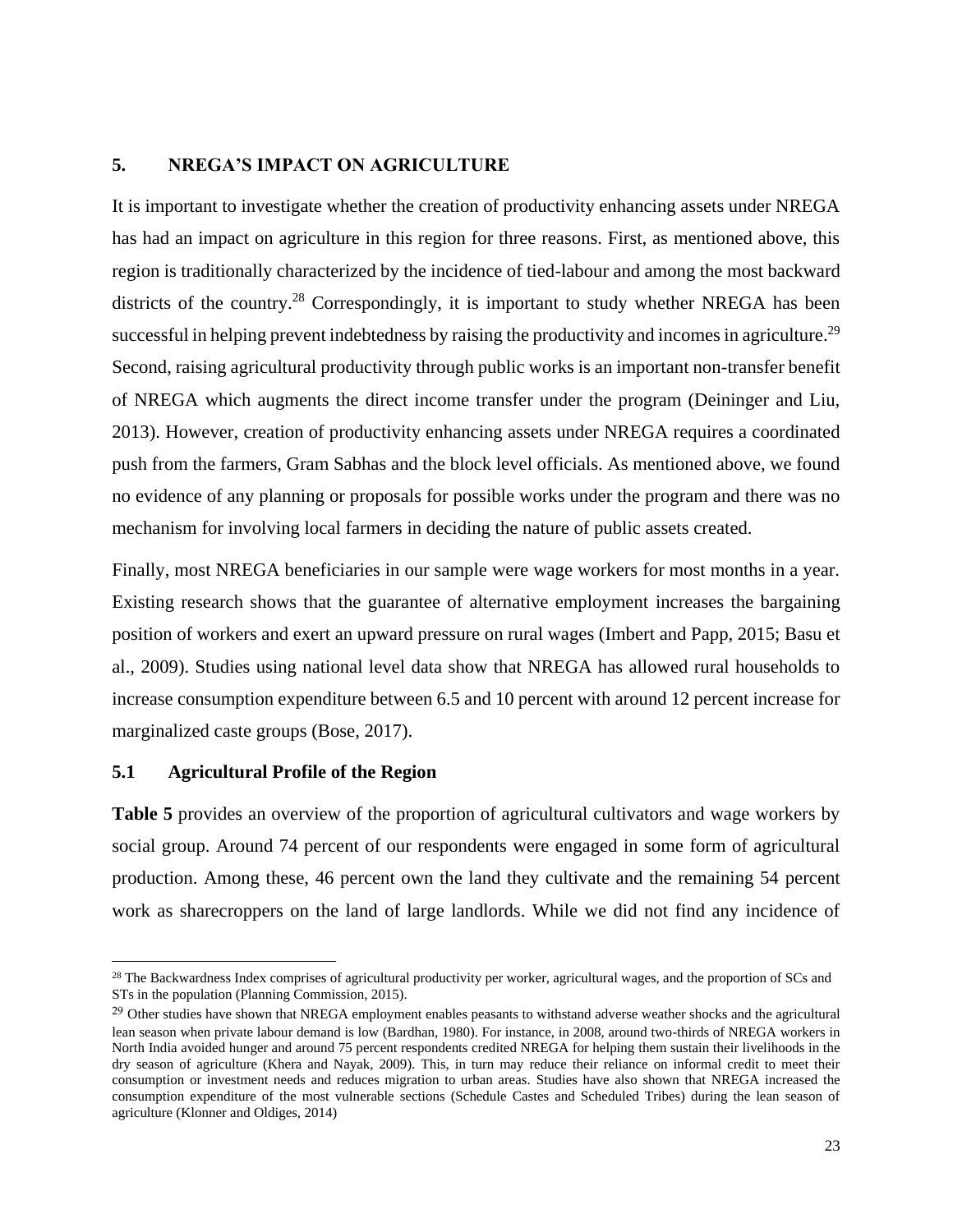bonded labour in over 390 *kol* households that we surveyed, around 65 percent *kol* households engaged in share-cropping *(adhiya)* where the landlord claimed about half the total produce. The incidence of sharecropping among the *kols* was the highest among all social groups. As already noted, sharecropping on land owned by the landlord (who also provides credit and inputs for production) is an important component of tied-labour arrangements in this region. However, none of our respondents reported that they were forced to work for their landlords exclusively.<sup>30</sup>

Most households cultivate small plots of land (less than 0.5 acre) and over 97 percent of the respondents produced solely to meet their subsistence needs. They relied predominantly on household labour and over 90 percent never hired any additional workers. The remaining 26 percent of the respondents work as landless labour in agriculture and non-agricultural wage employment. Even among cultivators, household members engage in wage labour for six to nine months in a year. The agricultural produce for these households lasts between three to six months depending on the farm and family size. Members from most households that engage in self-farming also work as agricultural wage workers as incomes from agriculture are not sufficient to meet their subsistence needs. While 67 percent of all cultivators (and 60 percent of kol cultivators) reported taking a loan from the landlords or local money lenders, none of them reported any work conditionality attached to the loan repayment schedule. Interest rates charged were between 15 - 25 percent per month and none of the respondents had ever approached a bank or any formal lending institution for credit. None of the respondents felt that banks would lend them any money even when all of them had bank accounts and even ATM debit cards. Most loans were taken to buy inputs for agriculture (67 percent), financing household consumption and medical expenses came next (15 percent).

#### [INSERT TABLE 5 HERE]

# **5.2 Role of NREGA on Agricultural Productivity and Wages**

 $\overline{a}$ 

Several studies have shown that NREGA positively impacts agricultural productivity (Berg et al., 2012) and raises agricultural wages (Berg et al., 2018). However, results from our sample suggest

<sup>&</sup>lt;sup>30</sup> The landlord occasionally asks sharecroppers to work in his house during weddings and other ceremonies without any monetary payment. In the focus group discussions, we found that this practice was not practices across castes and was not confined to the kols. People in the region distinctly remember that kols were forced to work on the landlord's farms for 1kg rice and a bottle of local liquor but reported that this practice does not exist anymore. While we did not any incidence of debt-bondage in our sample, future research is needed to determine whether the practice is actually extinct from the region.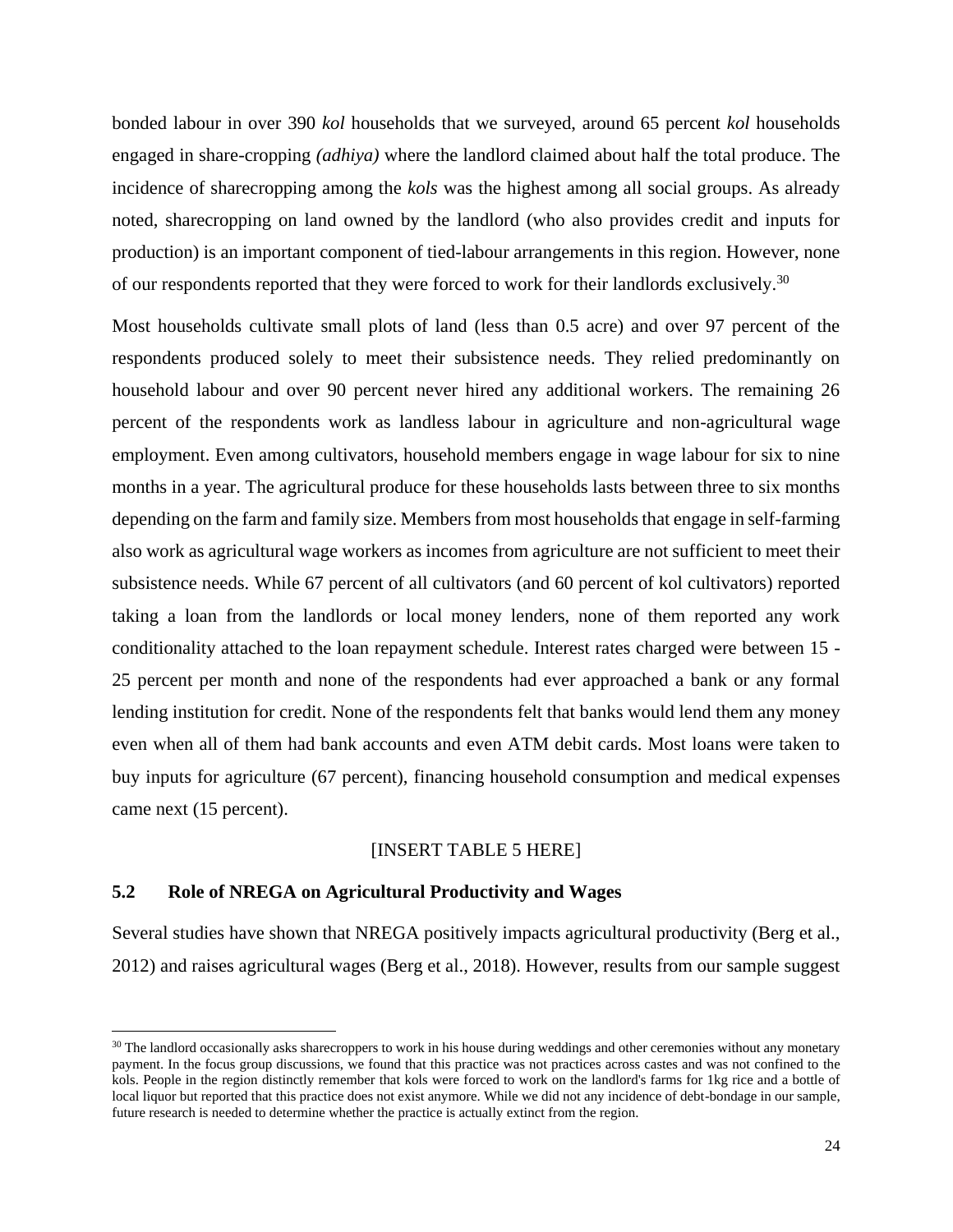that NREGA had little impact on the intensity of inputs like fertilizer, machinery and labour demand in this region. This is not surprising since we found little evidence of durable assets being created under NREGA. Further, contrary to evidence from other states; none of the NREGA works in this region were conducted in the fields belonging to marginalized communities. This is particularly important as *kol* farmers were granted landownership of rocky and semi-barren land on the outskirts of several villages under the Uttar Pradesh Land Ceiling Act of 1972.<sup>31</sup> Under Category II of the permissible works under NREGA, public employment can be used to undertake individual works to improve the land belonging to scheduled castes, scheduled tribes, de-notified tribes and other families below the poverty line (Dreze et al., 2006). In contrast, Rawaware et al., (2015) finds that in Maharashtra around 75 percent of NREGA works on private land belonged to small (53 percent) and marginal farmers (22 percent) However, our study found that no such works were ever undertaken in the rocky fields belonging to the *kol* farmers who could have benefited immensely from such productivity enhancing works on their land.

We also investigate the impact of NREGA on agricultural wages. Our respondents claimed that NREGA had no impact on their wage bargaining position vis-a-vis private agricultural employers. In a few instances when workers had demanded higher wages, landlords simply refused and in the absence of other alternative employment, workers had no choice but to accept the wages offered by the landlords. This was also true during the lean season of the year when NREGA employment was primarily undertaken. The ability of NREGA to increase wages depends on the increase in wage bargaining power of workers that the guarantee of NREGA employment provides. In places where this guarantee is diluted by the inadequate and erratic nature of NREGA provision, the programme would not affect wages in the countryside (Misra, 2019). Further, owing to stagnant agricultural productivity there was no increase in labour demand during the harvest season and consequently there was no upward pressure on agricultural wages. In several instances, workers reported having worked at wages below the legal minimum.

Therefore, contrary to the experience of better performing states like Andhra Pradesh, Rajasthan and Tamil Nadu where NREGA has had a positive impact on rural wages and crowded-out private employment (Dreze and Khera, 2009; Imbert and Papp, 2015), in the most backward regions of

 $\overline{a}$ 

 $31$  Under the Land Ceiling Act of 1972, the maximum land size for agricultural holding was fixed at 12.5 acres. Any landholding above this size was confiscated by the state and redistributed among the landless workers, primarily belonging to the marginalized social groups. However, there has been limited real redistribution under the scheme and most land transferred is barren or nonagricultural land. See Singh and Mehrotra (2014) for a full discussion on land reforms in UP.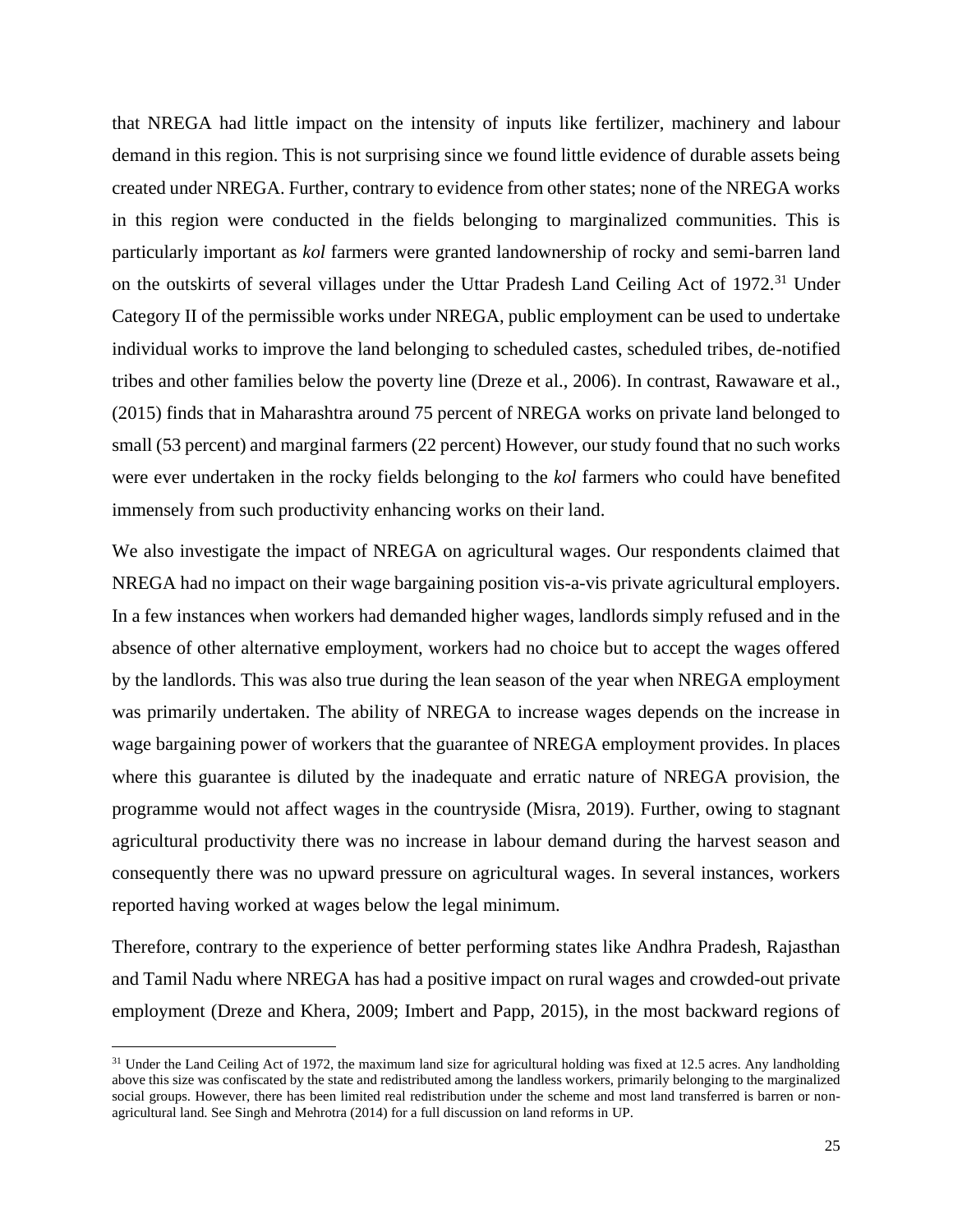the country, the full potential of NREGA has not been realized. In fact, its implementation does not allow cultivators to increase the productivity of their agriculture or workers to improve their wage bargaining potential. It simply serves as an erratic and unpredictable source of income for a few days in the year. Almost all respondents claimed that NREGA earnings were spent in household consumption and was not enough to increase their savings or provide for agricultural investment. Next, we discuss how lack of transparency and citizen's participation in the provision of NREGA is leading to elite capture and corruption in its implementation.

#### **6. LACK OF AWARENESS AND THE LOCAL POLITICAL ECONOMY**

#### **6.1 Role of the** *Pradhan*

 $\overline{a}$ 

The *Pradhan* plays a pivotal role in NREGA provision, wage payment and record collection in every gram panchayat. In most cases, people approach the *Pradhan* with most of their NREGA related queries. However, when we questioned people on whether the *Pradhan*'s discharge their duties as mandated by the NREGA Act, we found that the *Pradhan* did not keep any records of existing works, number of days of employment created and wages paid in a transparent manner. Further, NREGA job-cards were never updated with particulars of the number of days worked and wages paid. In several cases the *Pradhan* kept the job cards, so people had no idea of the wages they were actually paid and the number of days of work that got registered in the official records. This increased the opaqueness in the functioning of NREGA.

Paradoxically, as outlined in **Section 4** above, almost all respondents had a positive view of the role played by the *Pradhan* in helping them with NREGA related difficulties. **Table 6** shows that most respondents thought that inadequate provision of NREGA and delays in wage payments were minimized because of the efforts of the *Pradhan*. It was believed that the *Pradhan* even pays the *panchayat mitra* an additional monthly payment of 5000 INR for maintaining NREGA records for the entire village.<sup>32</sup> In addition, our respondents never met or interacted with any of the government functionaries like the Program Officer or saw the BDO inspect any work site. Even in Halia village which is located within a few kilometres from the Block headquarters, 80 percent of the

<sup>32</sup> *Panchayat mitras* are local officials who assist with the day to day functioning of the Gram Panchayat.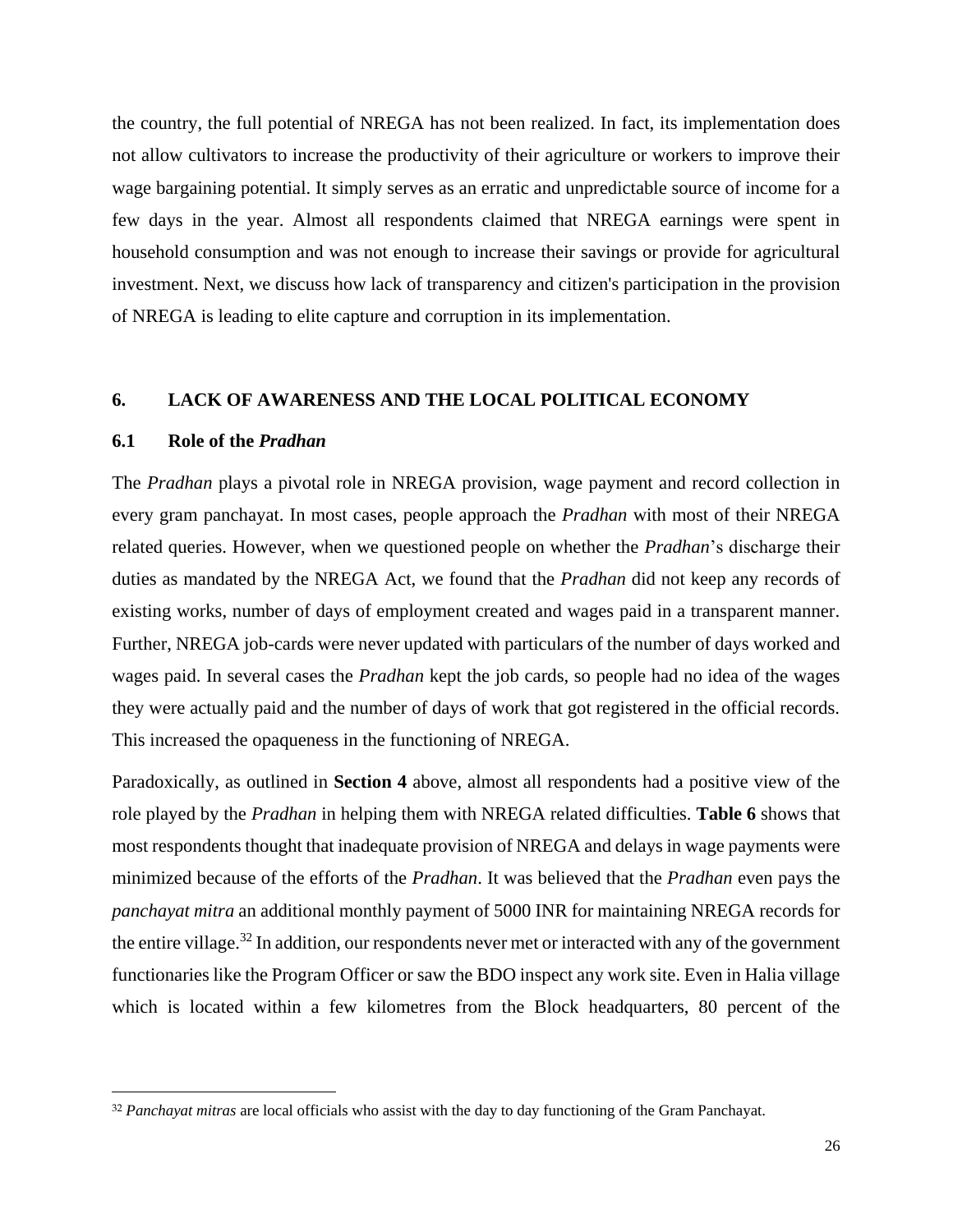respondents agreed that they had never heard of the Program Officer and less than 6 percent of the respondents said they ever spoke to any one from the BDO's office.

This central position of the *Pradhan* is primarily because of a total lack of awareness of the provisions of NREGA among the beneficiaries. In the absence of any transparency measures like social audits, this concentration of political and social power with the *Pradhan* has led to clientpatron exchanges and corruption in the functioning of NREGA. **Table 6** shows that around 90 percent or more respondents of all social groups believed that the provision of NREGA depends solely on the *Pradhan* who has consolidated his position considerably in the local economy. Respondents explained that if they have to approach the *Pradhan* with their NREGA related complaints, they could not afford to antagonize him in any way. We find that in this region, the village *Pradhan* not just controls all facets linked to NREGA implementation in his Gram Panchayat but has also emerged as the link between citizens and government officials. A respondent in Maheshpur village summed up the role of the *Pradhan* as follows.

*"Pradhanji is surely on our side, he runs around for our work and does not ask us for anything. If the government doesn't release funds, how can we blame him? He even withdraws our money and delivers it it us from the bank"*

Experiences from Jharkhand where local body elections have not been held since 1978 also show that local institutions like the Gram Sabha lacks the administrative capacity to implement NREGA (Bhatia and Dreze, 2006). The absence of village assemblies seriously dilutes the legal entitlement of NREGA as these assemblies are pivotal in ensuring that NREGA is implemented when people demand employment from the state. In most cases, this lack of administrative capacity is also reflected in the delay in appointment of officials at the village and block level. $33$  In fact, these deficiencies in public personnel and institutional capacity allows public officials to restrict the number of job cards and regulate the supply of NREGA workdays.

[INSERT TABLE 6 HERE]

 $\overline{a}$ 

<sup>&</sup>lt;sup>33</sup> Officials at the local level include panchayat sevaks or panchayat mitras and gram rozgar sevaks and block level officials include supervisors, engineers etc.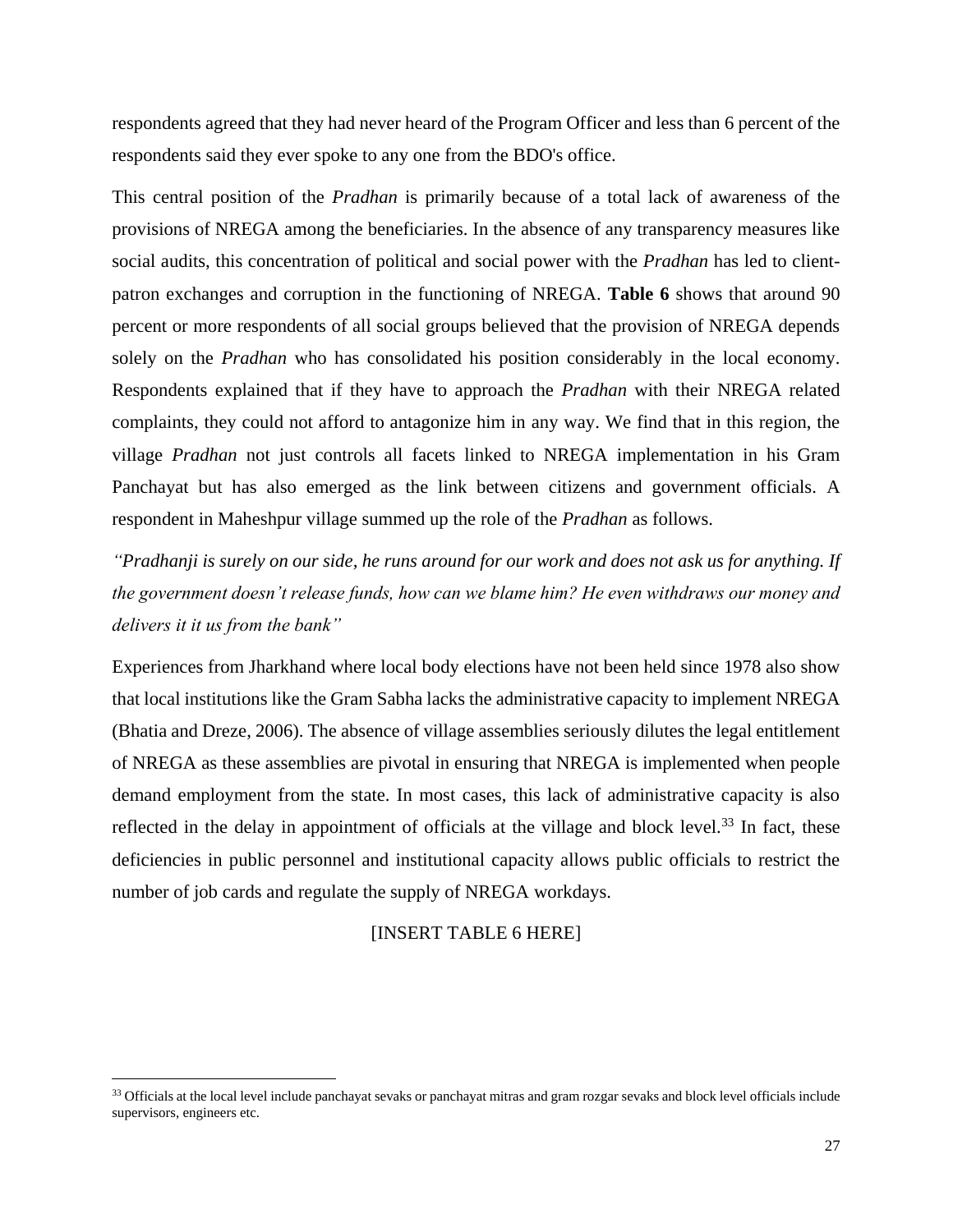# **6.2 Patron-Client Exchanges NREGA Implementation**

According to Scott (1972) patron-client relationships consist of exchanges between an individual of higher socio-economic status (patron) who uses his own influence and resources to provide protection or benefits, or both, for a person of lower status (client) who, for his part, reciprocates by offering general support and assistance, including personal services, to the patron. Such repeated exchanges between an identifiable agent within a community is a form of rent seeking in developing countries. The patron spends a part of the rents created in one period to provide protection and access to scarce resources to clients in their networks to maintain their influence and authority which allows further rounds of rent-seeking (Khan and Jomo, 2000). The pivotal role played by the *Pradhan* in the functioning of NREGA in his Gram Panchayat establishes him as the principle patron in the repeated provision of NREGA which creates rents for the local elite. One of the respondents in Fuliayi summed up the *Pradhan*'s role in the implementation of NREGA as follows.

# *"If he [Pradhan] would not benefit, then why will he work so hard for our welfare"*

Dutta et al., (2012) attribute the low demand and participation rates in NREGA in Bihar, Jharkhand and Odisha to low information and awareness. As workers are unaware of their rights under NREGA, they rely on the *Pradhan* for the provision of NREGA. The *Pradhan* in turn, benefits from lack of transparency in the functioning of NREGA to control its supply to suit the interests of local landholding elite and appropriate NREGA funds. At the same time, the *Pradhan* spends some resources to ensure that workers continue to trust and rely on him to address their concerns and grievances related to the functioning of NREGA. By excluding the role of community participation and decision-making through the Gram Sabhas, *Pradhan*s not only dilute the demand driven provisions of NREGA, but also create opaqueness in the implementation of NREGA. This arrangement suits government functionaries as workers do not approach the PO or BDO with requests for NREGA and the official records can show that there is no unfulfilled demand for NREGA in their regions. Such complicity between lower-level government officials and local elite has been studied extensively in the Indian context. For instance, Bardhan (1998) argues that professionals, large landlords and capitalist form dominant coalitions in India which exclude the poor from political participation and economic prosperity. Existing research also finds that the impact of NREGA on agricultural labour markets is muted in regions where high levels of land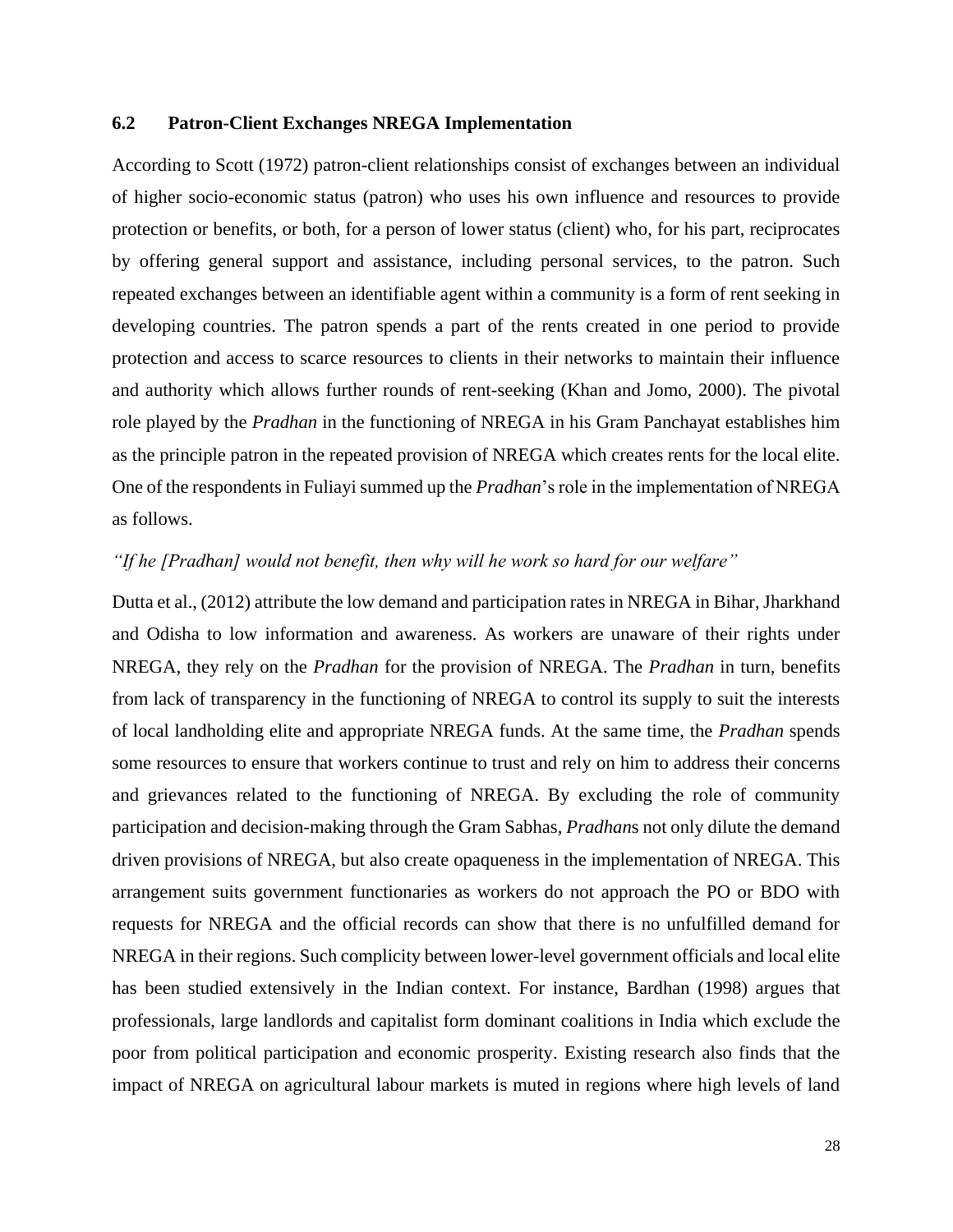inequality have persisted historically (Misra, 2019). In these districts, the class interest of large landlords is adversely affected by an upward pressure on agricultural wages exerted by the guarantee of NREGA employment. Consequently, the elite like the *Pradhan* control the provision of NREGA to ensure that it does not emerge as a credible alternative to private agricultural employment.

#### **6.3 Corruption in NREGA Implementation**

If NREGA employment is provided for 100 days in a year and wages are paid on time, the wage bill of large landlords would rise. In most cases the *Pradhan* or his extended family members are major employers of agricultural labour. Therefore, it is in their interest to curtail the supply of NREGA. Further, ignorance of official procedures creates avenues for corruption and fund embezzlement. Our surveys revealed that the number of days worked by individuals recorded on the NREGA website differed significantly from the number of days workers claimed to have worked. As we were conducting our study shortly after NREGA works ended for the year and since most workers worked on similar projects, it was easy to calculate the number of days that each member of the household worked under NREGA. On average, around 42 percent of our respondents reported working more days under NREGA than what was officially recorded, and the remaining workers had worked fewer number of days. This discrepancy also existed in their wages paid, as payments are released based on the official number of days worked by people. Therefore, workers whose workdays were underreported in the official statistics, were paid less and others were paid more for the same number of days worked.

As outlined previously, the *Pradhan* maintained control of payment schedules and in some cases, he was also in possession of bank account details and withdrawal slips linked to workers accounts. Individual NREGA beneficiaries had no idea how much money was deposited in the account by the state, but only knew the cash payment received by the *Pradhan*. This discrepancy in NREGA records and opaqueness in wage payment is maintained by the *Pradhan* as he controls data entry for NREGA works at the village level. Further, several respondents believed that the *Pradhan* submits several requests to the BDO to ensure the release of NREGA funds. This is important to ensure that corruption rent-seeking continue through the patron-client engagements devised by the *Pradhan*.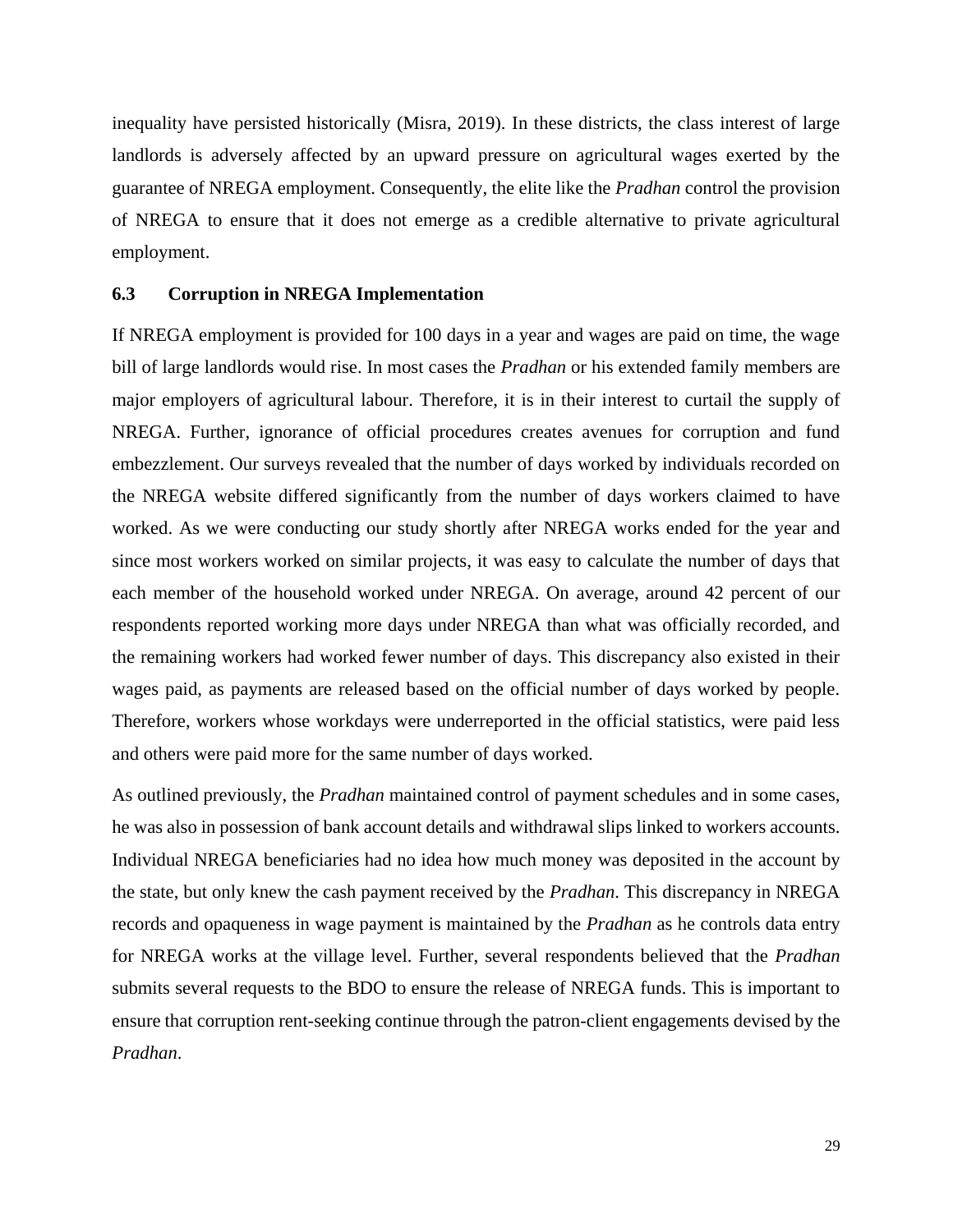# **7. POLICY IMPLICATIONS**

By documenting the functioning of NREGA in one of the poorest regions of UP, this paper aims to explain why NREGA may not be performing well in eastern Uttar Pradesh. Using semistructured interviews and household surveys with government functionaries and NREGA beneficiaries we find that three main factors contribute to the poor and opaque implementation of NREGA in this region. These include: (1) lack of awareness of workers' entitlements, (2) poor administrative capacity, and (3) corruption and collusion between the bureaucracy and local level elected officials.

This paper contributes to the existing literature by arguing that lack of awareness about the provisions of NREGA not only limits participation in public works but also serves as a basis for patron-client relationships to emerge between the local elites, primarily the *Pradhan*s and NREGA beneficiaries. By centralizing all decision-making and NREGA record keeping practices, the *Pradhan*s can engage in rent seeking through corruption and protect their class interests by keeping rural wages depressed. This arrangement also suits local administrators as it insulates them from day to day monitoring and implementation of NREGA. However, this collusion between the local elite and government officials effectively dilutes the demand driven nature of NREGA. Periodic social audits and people's participation in its implementation act as checks and balances on elected representatives and government officials at the local level. Our findings suggest that grassroots organisations like the Mazdoor Kisan Shakti Sansthan in Rajasthan are indispensable to ensure citizens' participation in the functioning of NREGA. In the absence of such organizations, the provision of NREGA may be controlled by the local elite who may benefit from controlling the supply of public employment. However, our study shows that these measures have not been introduced in eastern UP. Similarly, no durable assets have been created to augment agricultural productivity in the region. As consequence the spill over benefits of NREGA have not been realized and there is no change in agricultural productivity or labour demand.

There are three important implications of this study. First, there is an urgent need to increase awareness and administrative capacity at the state and district level. These offices were severely understaffed and ill-equipped to handle the administrative workload of NREGA. This understaffing leads to sub-contracting of important data entry and verification work to part-time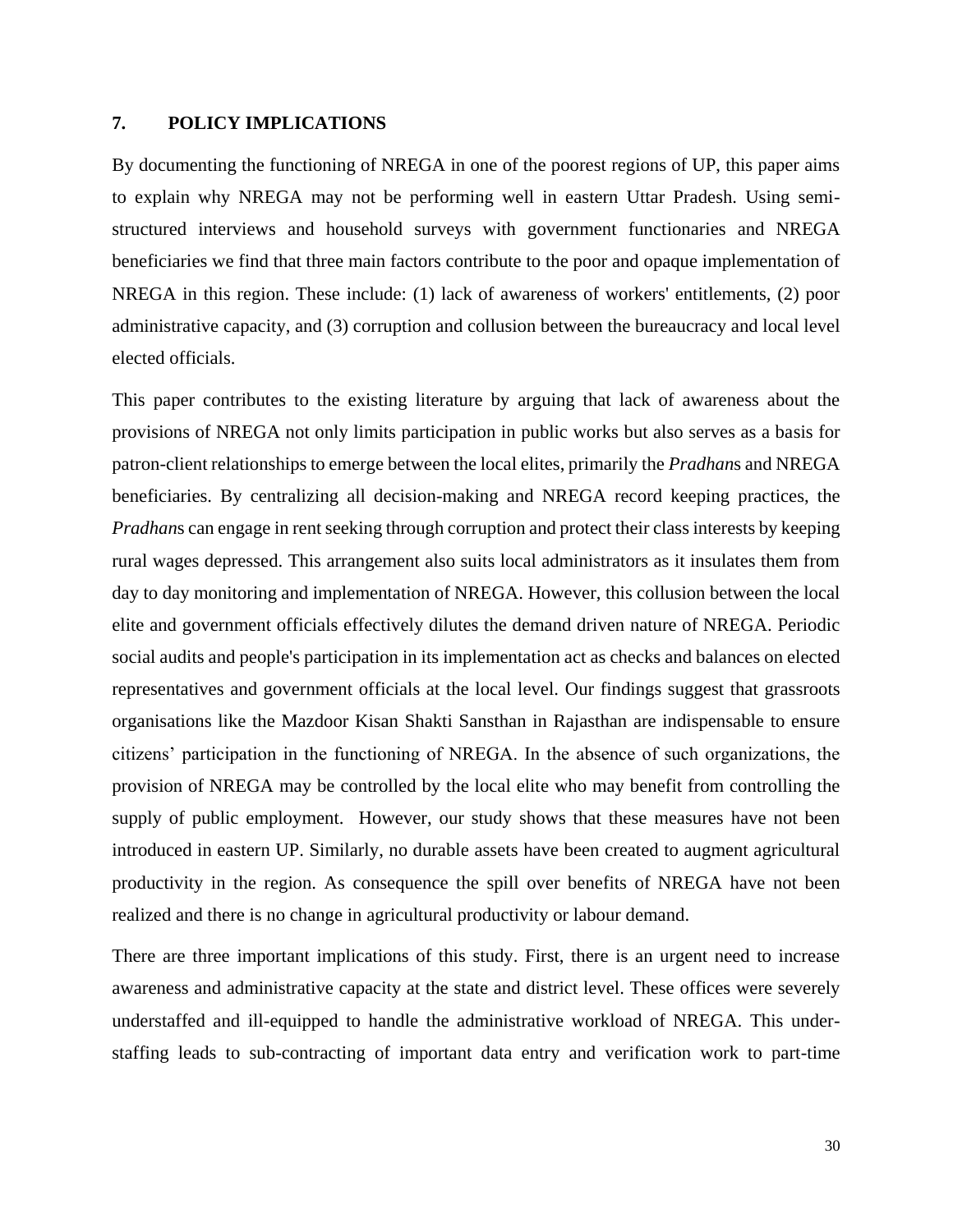employees at the state level and to people affiliated to the *Pradhan*'s at the village level. Not only does this dilute the transparency provisions of the Act, but it also creates avenues for corruption.

Second, information about the provisions of NREGA is shockingly absent even after 10 years of its existence. There is an urgent need to fill this lacuna. In the absence of awareness of entitlements, the demand driven nature of the program is diluted. Therefore, public information campaigns and local self-help groups must be strengthened to ensure that the guarantee of public employment is maintained and NREGA emerges as a credible alternative to low wage and seasonal agricultural employment.

Finally, there is a growing gap between the performance and impact of NREGA between states and regions. Therefore, there is a need to understand the role of local political economy factors that condition and complicate the functioning of NREGA. The role of local elite and their collusion with government officials effectively exclude NREGA beneficiaries from participating in the planning process and maintaining an oversight of funds transfer, works completed and employment generated. Further research is needed to identify the impediments faced by citizens in organizing and participating village level discussions on various aspects of NREGA which can create accountability in its provision.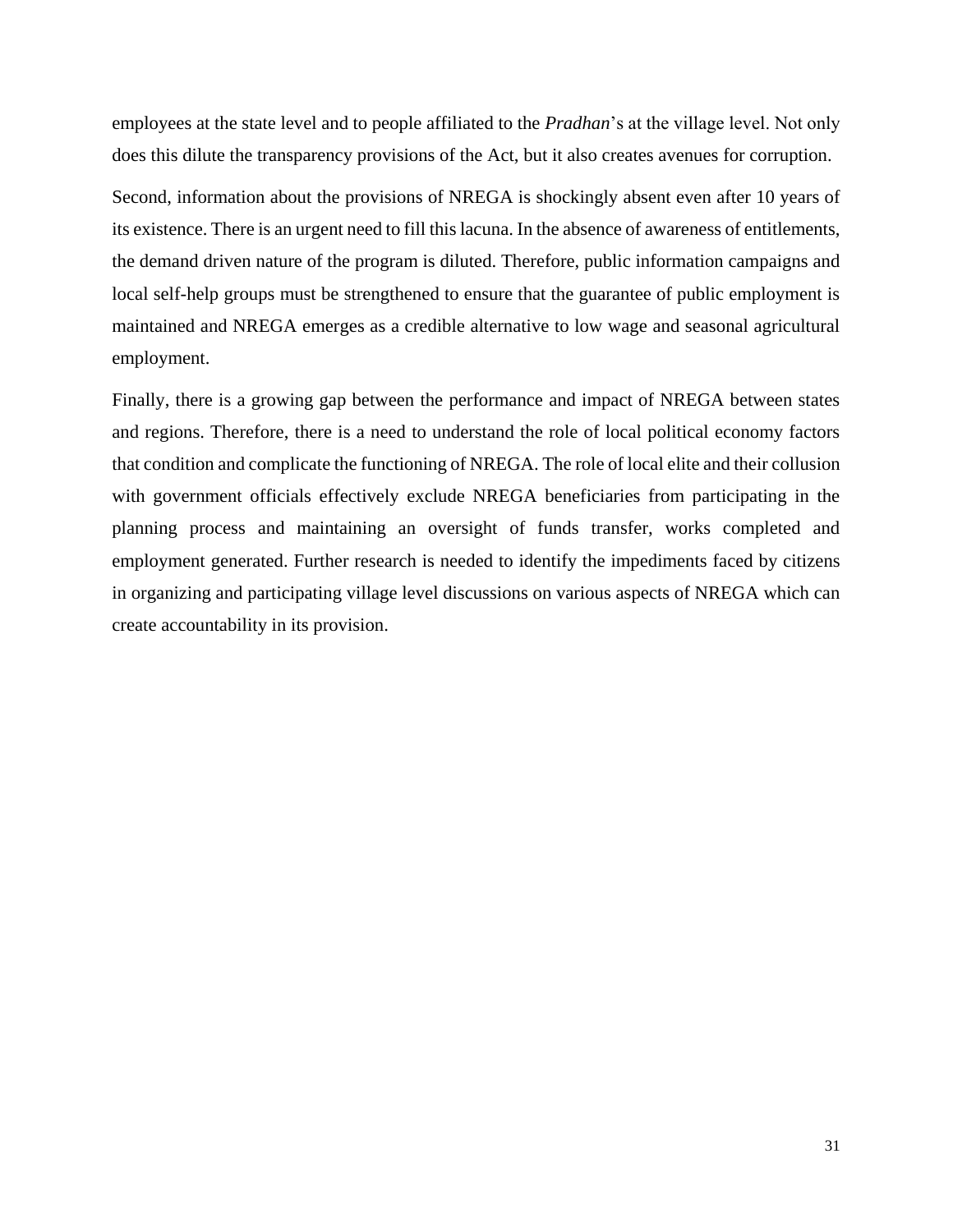### **References**

Abreu, D., P. Bardhan, M. Ghatak, A. Kotwal, D. Mookherjee, and D. Ray (2014): "Wrong numbers: Attack on NREGA is misleading," *Times of India*.

Adak, D. K., R. Gautam, S. Bharati, A. Gharami, M. Pal, and P. Bharati (2006): "Body mass index and chronic energy deficiency of adult males of Central Indian populations," Human biology, 78(2), 161–179.

Adhikari, A., and K. Bhatia (2010): "NREGA Wage Payments: Can we Bank on the Banks?" Economic and Political Weekly, pp. 30–37.

Aggarwal, A. (2016): "The MGNREGA crisis," Economic and Political Weekly, 51(22), 38–43.

Aiyar, Y., and S. Samji (2006): "Improving the Effectiveness of National Rural Employment Guarantee Act," Economic and Political Weekly, pp. 320–326.

\_\_\_\_\_\_\_\_\_(2009): "Transparency and accountability in NREGA: A case study of Andhra Pradesh" .

Ambasta, P., P. V. Shankar, and M. Shah (2008): "Two Years of NREGA: The Road Ahead," Economic and Political Weekly, pp. 41–50.

Anderson, S. (2011): "Caste as an Impediment to Trade," American Economic Journal: Applied Economics, 3(1), 239–263.

Azam, M. (2011): "The impact of Indian job guarantee scheme on labor market outcomes: Evidence from a natural experiment," Available at SSRN 1941959.

Banerjee, A., E. Duflo, C. Imbert, S. Mathew, and R. Pande (2014): "Can e-governance Reduce Capture of Public Programs? Experimental Evidence from a Financial Reform of India's Employment Guarantee," economics. mit. edu/files/10557 (accessed July 1, 2015).

Banerjee, A., and R. Somanathan (2007): "The Political Economy of Public Goods: Some Evidence from India," Journal of development Economics, 82(2), 287–314.

Banerjee, K., and P. Saha (2010): "The NREGA, the Maoists and the Developmental Woes of the Indian State," Economic and Political Weekly, pp. 42–47. 37

Bardhan, P. (1998): "The Political Economy of Development in India (1984)".

Bardhan, P. K. (1980): "Interlocking Factor Markets and Agrarian Development: A Review of Issues," Oxford Economic Papers, 32(1), 82–98.

Basu, A. K. (2013): "Impact of Rural Employment Guarantee Schemes on Seasonal Labor Markets: Optimum Compensation and Workers Welfare," The Journal of Economic Inequality, 11(1), 1–34.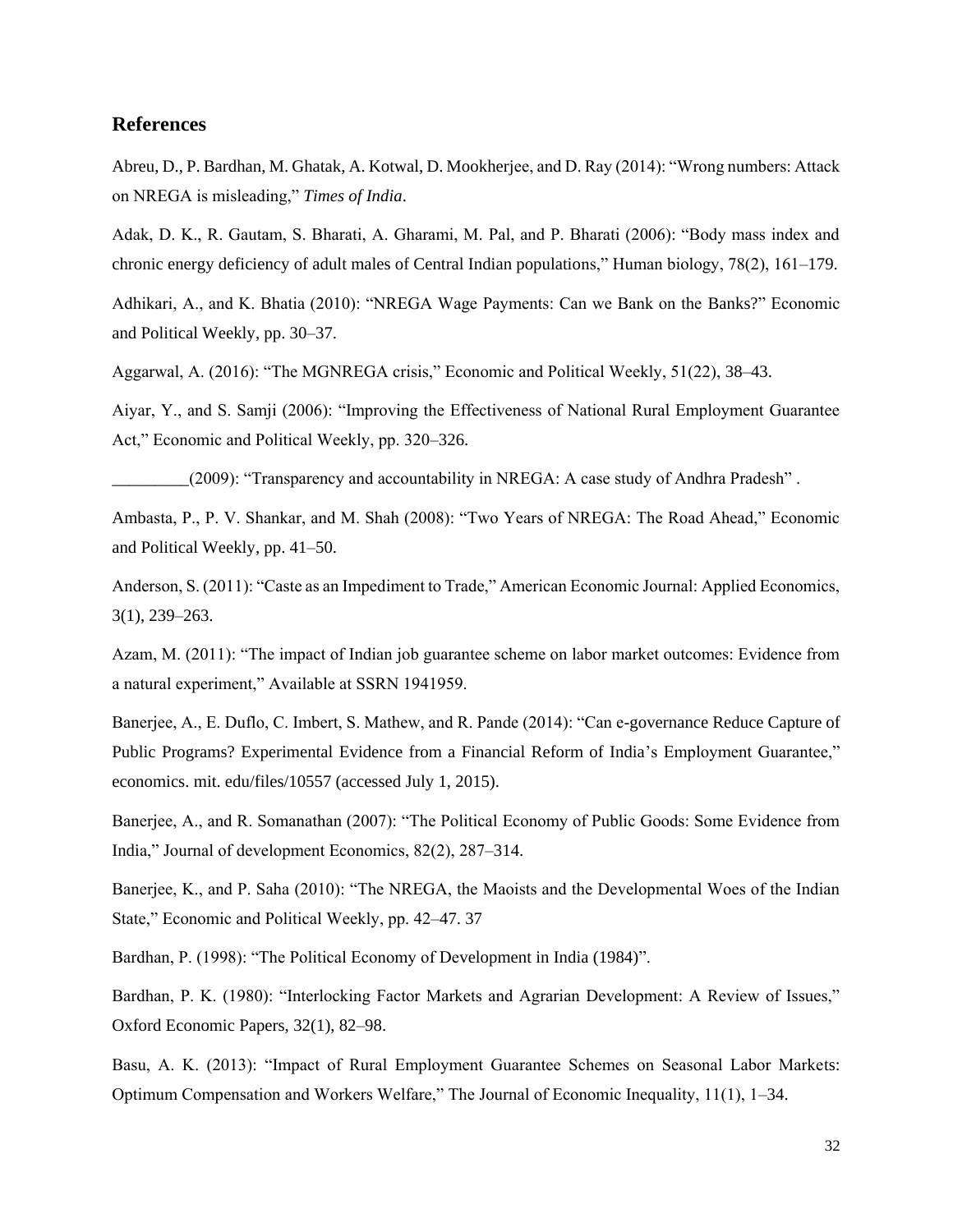Basu, A. K., N. H. Chau, and R. Kanbur (2009): "A Theory of Employment Guarantees: Contestability, Credibility and Distributional Concerns," Journal of Public economics, 93(3), 482– 497.

Basu, P., and K. Sen (2015): "Welfare Implications of India's Employment Guarantee Programme with a Wage Payment Delay".

Baviskar, A. (2003): "Between violence and desire: space, power, and identity in the making of metropolitan Delhi".

Berg, E., S. Bhattacharyya, R. Durgam, M. Ramachandra, et al. (2012): Can Rural Public Works Affect Agricultural Wages? Evidence from India," Centre for the Study of African Economies, Oxford University. Working Paper WPS/2012-05.

Berg, E., S. Bhattacharyya, D. Rajasekhar, and R. Manjula (2018): Can public works increase equilibrium wages? Evidence from India' s National Rural Employment Guarantee," World Development, 103, 239- 254.

Bhagat, K. (2012): Evaluation of NREGA Wells in Jharkhand," Economic & Political Weekly, 47(35), 25.

Bhatia, B., and J. Dreze (2006): Employment Guarantee in Jharkhand: Ground Realities," Economic and Political Weekly, pp. 3198 - 3202.

Bhatti, B. (2012): "Aadhaar-Enabled Payments for NREGA Workers," Economic & Political Weekly, 47(49), 16–19.

Borooah, V. K. (2008): "Deprivation, violence, and conflict: An analysis of Naxalite activity in the districts of India," International Journal of Conflict and Violence (IJCV), 2(2), 317–333.

Bose, N. (2017): "Raising consumption through India's national rural employment guarantee scheme," World Development, 96, 245–263.

Chakraborty, P. (2007): "Implementation of employment guarantee: a preliminary appraisal," Economic and Political Weekly, pp. 548–551.

Commission, P., et al. (2005): "Report of the inter-ministry task group on redressing growing regional imbalances," Government of India, New Delhi. (2014): "Report of the expert group to review the methodology for measurement of poverty," Government of India, New Delhi.

Deininger, K., and Y. Liu (2013): "Welfare and poverty impacts of India's national rural employment guarantee scheme," Evidence from Andhra Pradesh. World Bank Policy Research Working Paper, (6543).

Desai, S., P. Vashishtha, and O. Joshi (2015): "Mahatma Gandhi National Rural Employment Guarantee Act: A Catalyst for Rural Transformation," Discussion paper, eSocialSciences.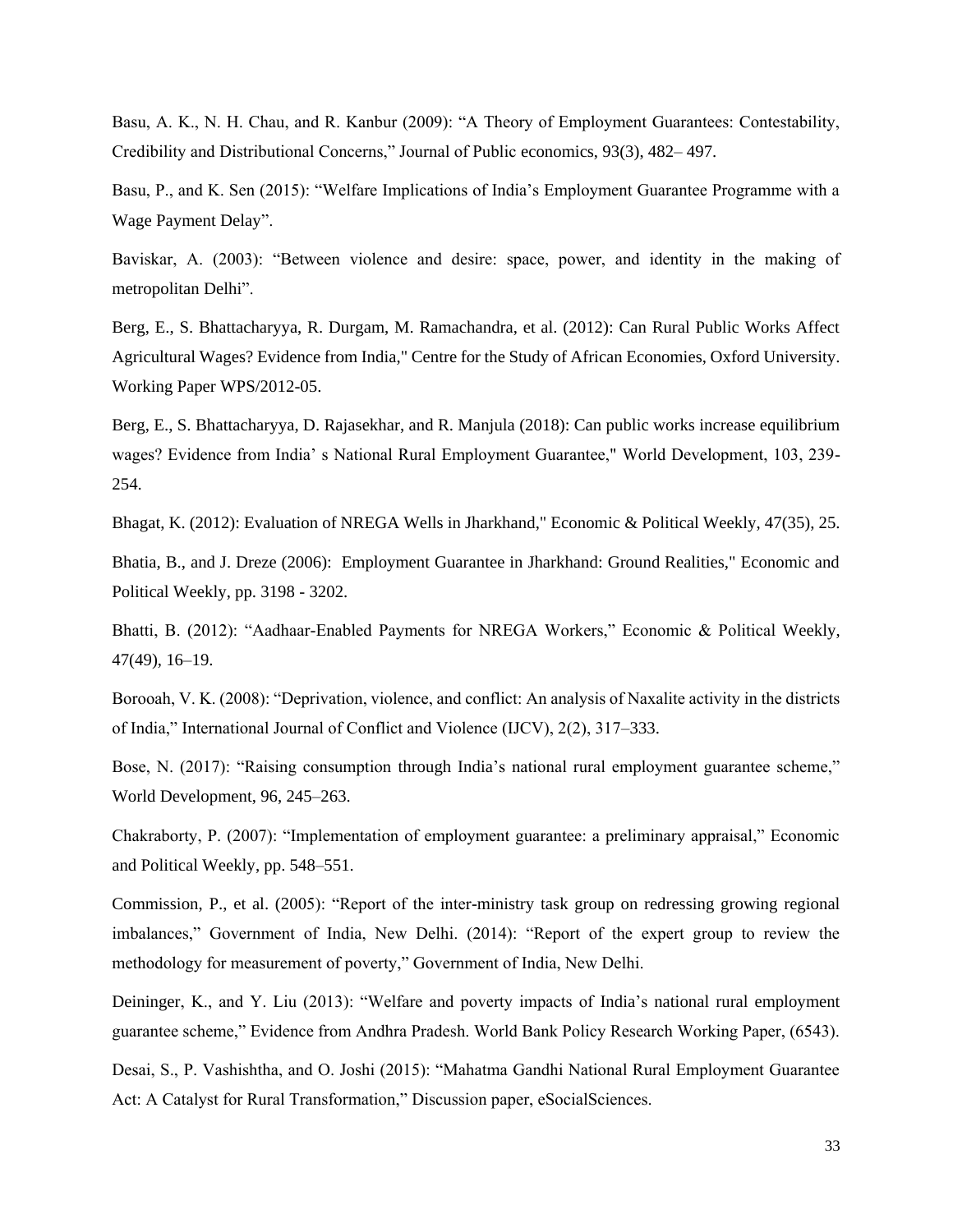Dreze, J., N. Dey, and R. Khera (2006): "NREGA: A Primer," Delhi, India: National Book Trust. Monograph.

Dreze, J., and R. Khera (2009): "The Battle for Employment Guarantee," Frontline, 26(1), 3–16.

Dreze, J., A. Sen, et al. (1999): "India: Economic Development and Social Opportunity," OUP Catalogue.

Dutta, P., R. Murgai, M. Ravallion, and D. Van de Walle (2012): Does India's employment guarantee scheme guarantee employment? The World Bank.

Girard, A. M. (2014): "Stepping into formal politics: Women's engagement in formal political processes in irrigation in rural India," World Development, 57, 1–18.

Guha, R. (2007): "Adivasis, Naxalites and Indian democracy," Economic and Political Weekly, pp. 3305– 3312.

Haq, Z. (2017): "The Black Hole in The Heart," Outlook.

Himanshu, M. (2013): "Mahatma Gandhi national Rural Employment Guarantee Act, 2005 (Mahatma Gandhi NREGA): Operational Guidelines 2013," New Delhi.

Imbert, C., and J. Papp (2015): "Labor Market Effects of Social Programs: Evidence from India's Employment Guarantee," American Economic Journal: Applied Economics, 7(2), 233–263.

Johnson, D. (2009): "How do Caste, Gender and Party Affiliation of Locally Elected Leaders Affect Implementation of NREGA?"

Kareemulla, K., S. Kumar, K. Reddy, C. R. Rao, B. Venkateswarlu, et al. (2010): "Impact of NREGS on Rural Livelihoods and Agricultural Capital Formation," Indian Journal of Agricultural Economics, 65(3), 524–539.

Khan, M. H., and K. S. Jomo (2000): Rents, rent-seeking and economic development: Theory and evidence in Asia. Cambridge University Press.

Khanna, G., and L. Zimmermann (2017): "Guns and butter? Fighting violence with the promise of development," Journal of Development Economics, 124, 120–141.

Khera, R., and N. Nayak (2009): "Women Workers and Perceptions of the National Rural Employment Guarantee Act," Economic and Political Weekly, pp. 49–57.

Klonner, S., and C. Oldiges (2014): "Safety net for India's poor or waste of public funds? Poverty and welfare in the wake of the world's largest job guarantee program," Discussion paper, Discussion Paper Series.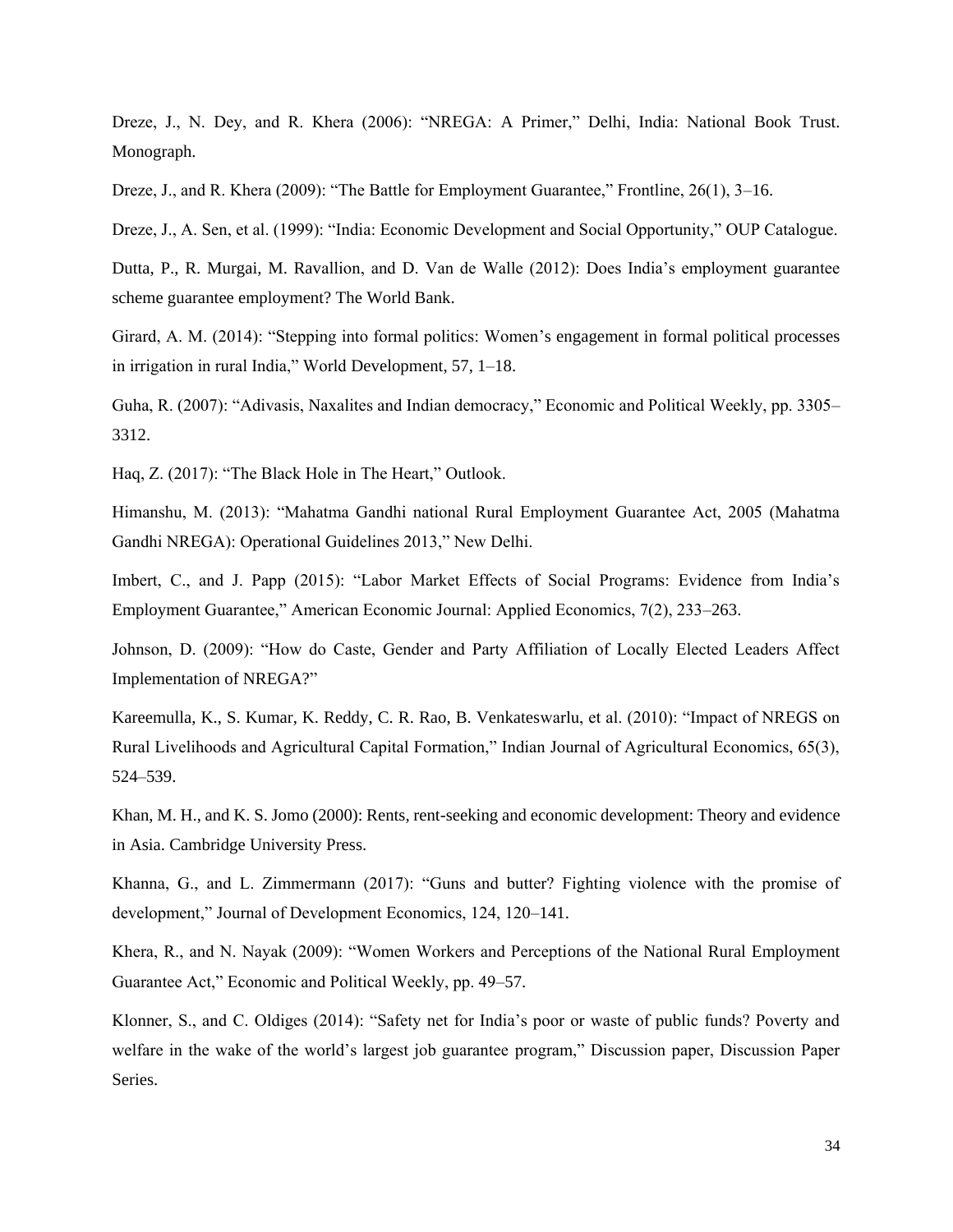Kumar, A., S. Rana, and A. K. Das (2015): "A Marxian 'Moment in the 'Theatre of the Oppressed: Infrapolitics and Making of the 'Naxal Narrative in South-Eastern Uttar Pradesh," Transcience, 6(1).

Kumar, Y., and D. Sah (2015): "Transparency, Disclosers and Governance: NREGA and Social Audits in Madhya Pradesh," Journal of Land and Rural Studies, 3(1), 102–120.

Mani, S., J. R. Behrman, S. Galab, and P. Reddy (2014): "Impact of the NREGS on Schooling and Intellectual Human Capital".

Mann, N., and V. Pande (2012): MGNREGA Sameeksha: An Anthology of Research Studies on the Mahatma Gandhi National Rural Employment Guarantee Act, 2005 2006–2012. Orient Blackswan Private Limited.

Misra, K., 2019. Is India's Employment Guarantee Program Successfully Challenging Her Historical Inequalities?. UMass Amherst Economics Working Papers.

Mookherjee, D. (2014): "MNREGA: Populist Leaky Bucket or Successful Anti-poverty Programme?". Ideas for India.

Mukhopadhyay, A., M. Sharan, et al. (2015): "The National Rural Employment Guarantee Scheme in Rajasthan: Rationed funds and Their Allocation Across Villages".

Muralidharan, K., P. Niehaus, and S. Sukhtankar (2016): "General Equilibrium Effects of (Improving) Public Employment Programs: Experimental Evidence from India," Department of Economics, University of California, San Diego, processed.

Niehaus, P., and S. Sukhtankar (2013): "Corruption Dynamics: The Golden Goose Effect," American Economic Journal: Economic Policy, 5(4), 230–269.

*Pradhan*, N. (2013): "Persistence of Informal Credit in Rural India: Evidence from All-India Debt and Investment Survey and Beyond".

PTI (2014): "SC nod for CBI probe into alleged irregularities in MGNREGA," *livemint.*

Raabe, K., R. Birner, M. Sekher, K. Gayathridevi, A. Shilpi, E. Schiffer, et al. (2010): "How to overcome the governance challenges of implementing NREGA," IFPRI discussion papers series.

Ranaware, K., U. Das, A. Kulkarni, and S. Narayanan (2015): "MGNREGA Works and Their Impacts," Economic & Political Weekly, 50(13), 53–61.

Rashid, O. (2013): "*Kols* in UP: A life without rights," The Hindu.

Ravallion, M., D. van de Walle, P. Dutta, and R. Murgai (2015): "Empowering Poor People Through Public Information? Lessons from a Movie in Rural India," Journal of Public Economics, 132, 13–22.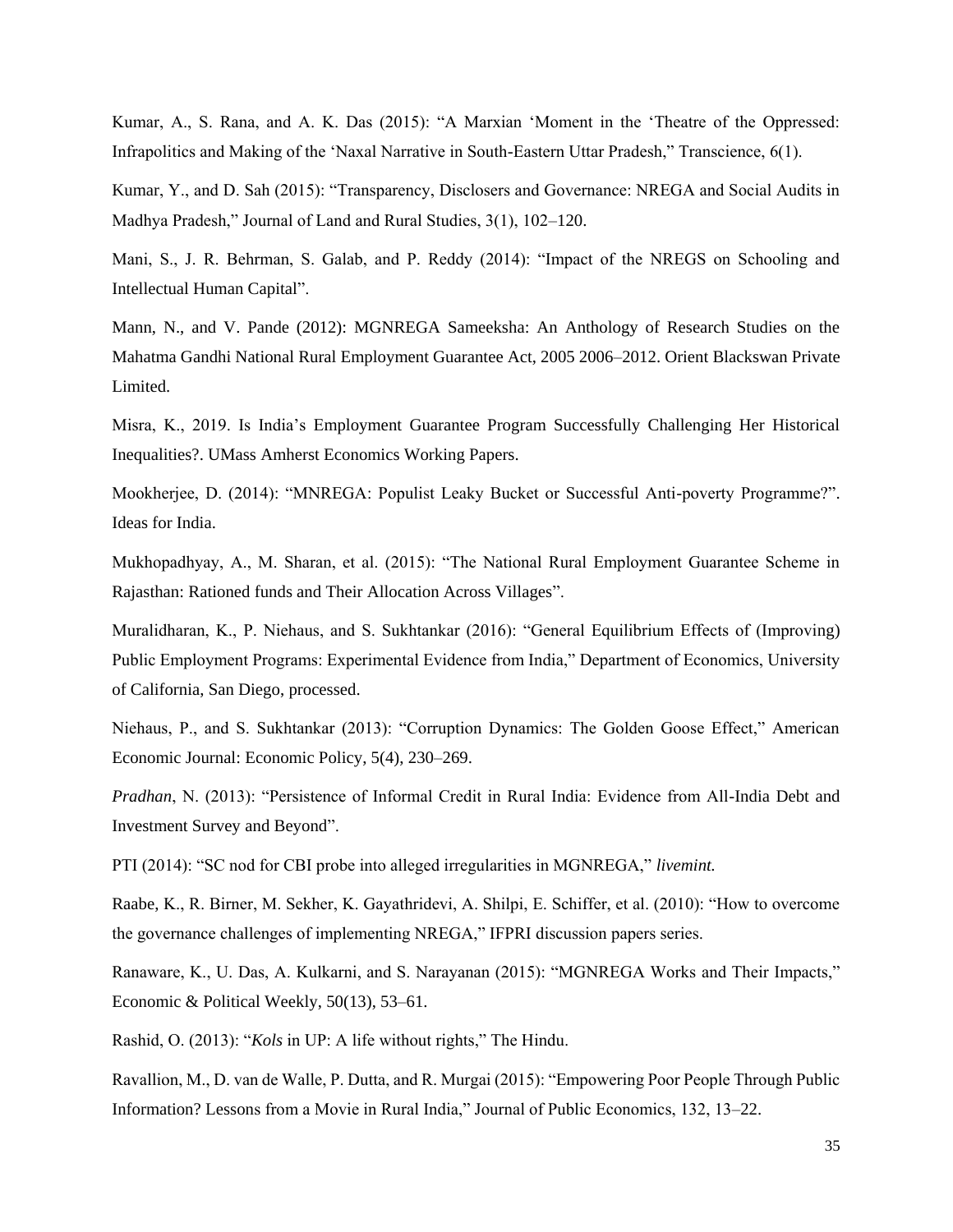Sabhikhi, I. (2012): "NREGA: Wages are Often Denied or Delayed, with Corruption Rife," The Economic Times.

Scott, J. C. (1972): "Patron-client politics and political change in Southeast Asia," American political science review, 66(1), 91–113.

Shah, M. (2008): "Radicalism of NREGA," Economic and Political Weekly, 43(23), 4–74. Shankar, K. (1996): "Bonded Agricultural Labour in India of 1996: Case of Hallia Block in UP," Economic and Political Weekly, pp. 2215–2217.

Singh, A. K., and S. Mehrotra (2014): Land policies for equity and growth: transforming the agrarian structure in Uttar Pradesh. SAGE Publications India.

Singh, B. (2009): "Land of Chandrakanta still a mystery," The Times of India. Srinivas, M. N., and M. Marriot (1955): "The Social System of a Mysore Village in Village India. Studies in the Little Community."

Srivastava, R. S., et al. (2005): "Bonded labor in India: Its incidence and pattern".

Subbarao, K. (1997): "Public Works as an Anti-Poverty Program: An Overview of Cross-Country Experience," American journal of agricultural economics, 79(2), 678–683.

Tsaneva, M., and U. Balakrishnan (2018): "The Effect of a Workfare Programme on Psychological Wellbeing in India," The Journal of Development Studies, pp. 1–17.

Verma, M. K. (2016): "Development Induced Displacement, SEZs and the State of Farmers in India: Some Insights from the Recent Experiences," National Human Rights Commission India, 15.

Verma, R. K. (1991): "Caste and Bihar Politics," Economic and Political Weekly, pp. 1142–1144.

Zimmermann, L. (2012): "Labor Market Impacts of a Large-Scale Public Works Program: Evidence from the Indian Employment Guarantee Scheme".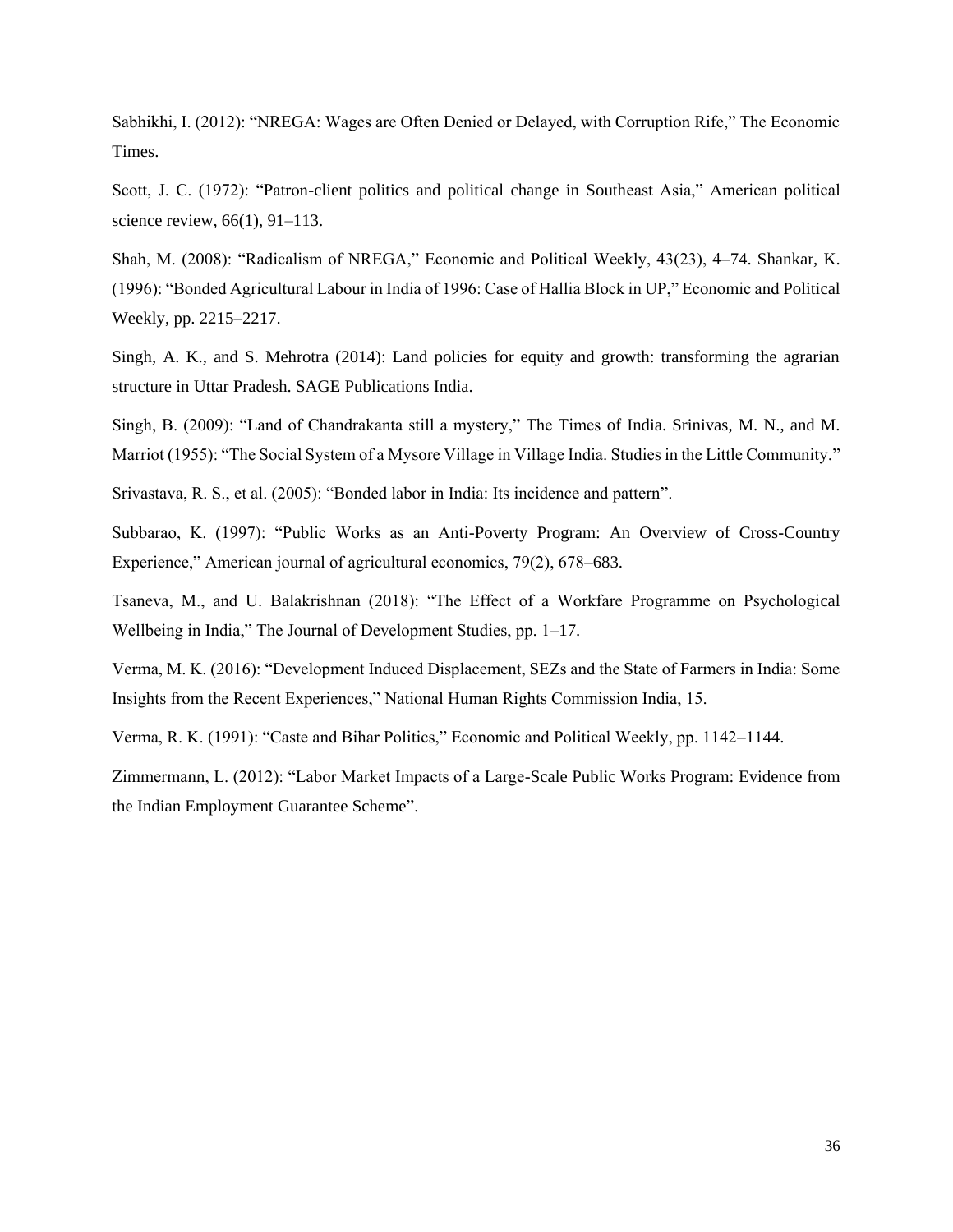Figure 1: Mirzpur, Uttar Pradesh



(a) Uttar Pradesh



(b) Mirzapur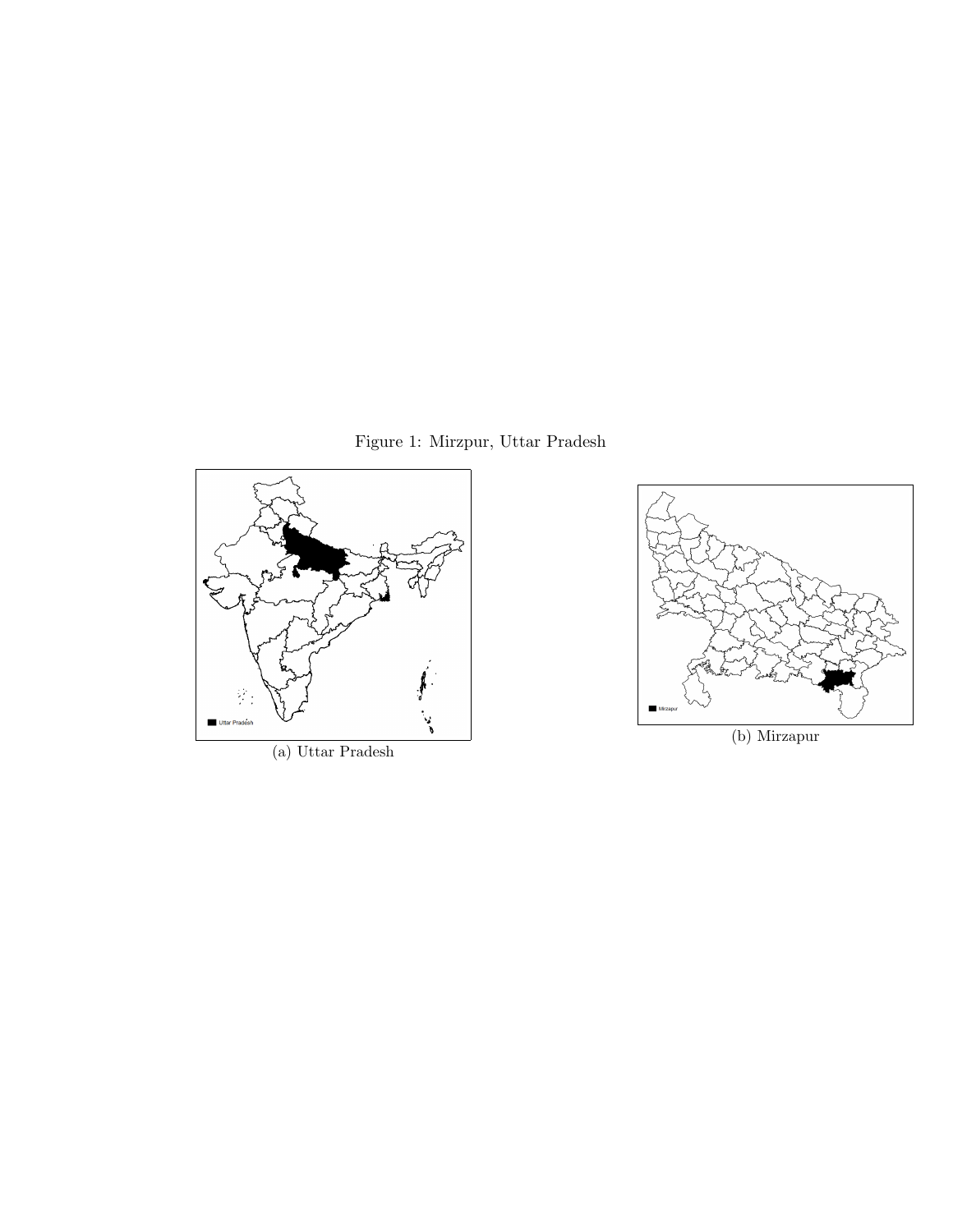| Variable                       | Sample           | Mirzapur    | Uttar Pradesh |
|--------------------------------|------------------|-------------|---------------|
|                                | $\left(1\right)$ | $2^{\circ}$ | 3)            |
| Percent Scheduled Castes       | 38               | 28          | 23            |
| Percent Scheduled Tribes       | 5                | 0.9         | 0.7           |
| Rural Literacy Rates           | 32               | 67          | 65            |
| Scheduled Castes Literacy Rate | 35               | 56          | 60            |
| Scheduled Tribes Literacy Rate | 39               | 57          | 54            |
| Percent Cultivators            | 31               | 23          | 36            |
| Percent Agricultural Labour    | 46               | 42          | 36            |
| Population                     | 973              | 2 million   | $155$ million |

Table 1: Socio-Economic Characteristics of the Sample

Note: This table shows population percentages of socio-economic indicators of our sample, the district of Mirzapur and the state of Uttar Pradesh in columns (1), (2) and (3) respectively. The values for the sample characteristics are calculated using survey data which comprises of a random sample of NREGA workers in 2016. The district and state-level measures are taken from the Census of India, 2011. All state and district level statistics are reported for rural sectors of the economy including the total population estimates.

| Name of the Village | Scheduled Castes<br>$\left(1\right)$ | (2)      | Scheduled Tribes Other Backward Tribes<br>(3) | Muslims<br>(4) | Kols<br>(5) | Upper Caste Hindus<br>(6) | Total<br>(7) |
|---------------------|--------------------------------------|----------|-----------------------------------------------|----------------|-------------|---------------------------|--------------|
|                     |                                      |          |                                               |                |             |                           |              |
| Babura Bhairodayal  | 21                                   | $\Omega$ | 5                                             | $\theta$       | 14          |                           | 40           |
| Babura Kala         | 5                                    |          | 10                                            | $\Omega$       | 11          |                           | 28           |
| Babura Raghunath    | 13                                   |          |                                               | <sub>b</sub>   | 11          |                           | 30           |
| Badauha             | 4                                    |          |                                               |                | 24          |                           | 31           |
| Banawa              | 81                                   |          | 17                                            |                |             |                           | 101          |
| Deohut              | 13                                   | h        |                                               |                | 40          |                           | 61           |
| Fuliyari            | 60                                   | 20       | 38                                            | $\Omega$       | 126         | 13                        | 257          |
| Gaurya              | 8                                    |          | 5                                             | 2              | 105         |                           | 124          |
| Halia               | 45                                   |          |                                               | 4              | 25          |                           | 78           |
| Khutha              | 48                                   |          |                                               | $\Omega$       | 5           |                           | 62           |
| Maheshpur           | 63                                   | 5        | 25                                            | 16             | $\Omega$    |                           | 108          |
| Parshiyakala        | 10                                   | $\Omega$ | 8                                             | 3              | 32          | $\Omega$                  | 53           |
| Total               | 371                                  | 49       | 108                                           | 34             | 393         | 18                        | 973          |

Table 2: Distribution of social groups by Gram Panchayats in the sample

Note: This table shows the distribution of our sample across the twelve Gram Panchayats of Halia block of Mirzapur.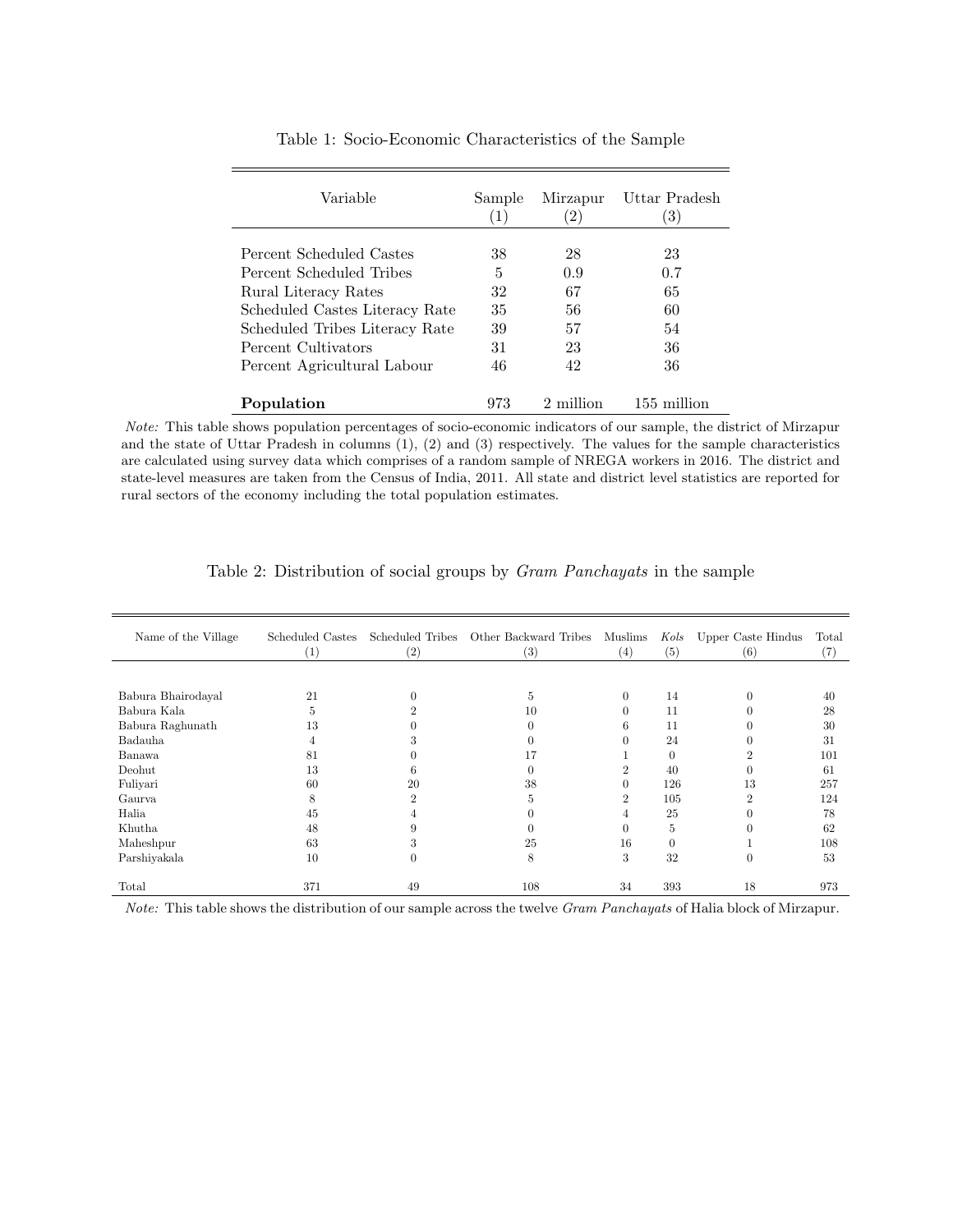| Variable                  | Scheduled Castes | Scheduled Tribes | Other Backward Tribes | Muslims           | Kols  | Upper Caste Hindus |
|---------------------------|------------------|------------------|-----------------------|-------------------|-------|--------------------|
|                           | (1)              | (2)              | (3)                   | $\left( 4\right)$ | (5)   | (6)                |
| Household<br>Average      | 5.40             | 6.04             | 5.62                  | 5.94              | 5.65  | 5.67               |
| <b>Size</b>               |                  |                  |                       |                   |       |                    |
| Average Age               | 44.75            | 44.94            | 44.45                 | 45.06             | 44.61 | 40.05              |
| Women-headed House-       | 0.33             | 0.26             | 0.35                  | 0.18              | 0.41  | 0.44               |
| holds                     |                  |                  |                       |                   |       |                    |
| Illiterate                | 0.65             | 0.62             | 0.73                  | 0.74              | 0.73  | 0.39               |
| <b>Below Poverty Line</b> | 0.64             | 0.59             | 0.66                  | 0.50              | 0.57  | 0.78               |
| Ration Card               | 0.94             | 0.92             | 0.85                  | 0.94              | 0.90  | 0.94               |
| Katcha Floor              | 0.98             | 0.99             | 0.98                  | 1.00              | 0.99  | 1.00               |
| Solar Energy              | 0.80             | 0.86             | 0.81                  | 0.91              | 0.88  | 0.94               |
| Water from open wells     | 0.89             | 0.93             | 0.93                  | 0.97              | 0.92  | 1.00               |
| Toilet                    | 0.15             | 0.06             | 0.07                  | 0.18              | 0.07  | 0.17               |
| <b>Bicycles</b>           | 0.82             | 0.69             | 0.81                  | 0.88              | 0.77  | 1.00               |
| Mobile Phone              | 0.47             | 0.39             | 0.41                  | 0.35              | 0.48  | 0.56               |
| Farm animals (mostly      | 2.05             | 2.00             | 2.16                  | 2.38              | 2.00  | 2.44               |
| goats)                    |                  |                  |                       |                   |       |                    |
| Migration                 | 0.33             | 0.45             | 0.50                  | 0.62              | 0.31  | 0.55               |
|                           |                  |                  |                       |                   |       |                    |
| Number of House-          | 371              | 49               | 108                   | 34                | 393   | 18                 |
| holds                     |                  |                  |                       |                   |       |                    |

Table 3: Descriptive Statistics: Household Characteristics

Note: This table presents socio-economic characteristics of surveyed households by social group. Average household size refers to the number of individuals living in a separate dwelling and average age refers to the age of the household head. Literacy status is reported for the head of the household. For all other indicators, the table reports the proportion of households headed by women or own a certain asset like bicycle or mobile phone. Farm animals reports the average number of animals owned by the household and migration refers to the proportion of households from which at least one member lives and works outside the village for more than six months in a year.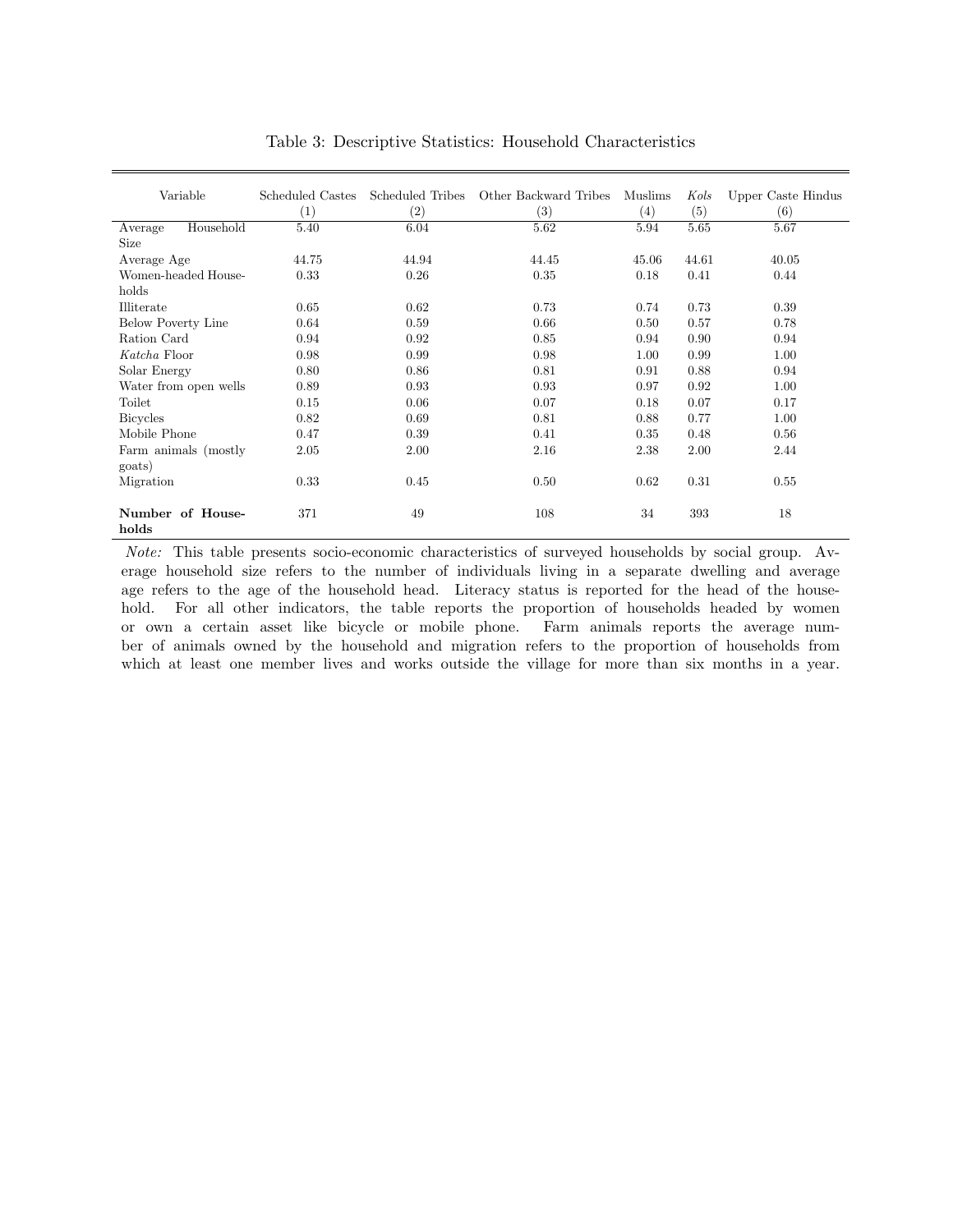| Variable                                            | Scheduled Castes | <b>Scheduled Tribes</b> | Other Backward Tribes | Muslims | kols  | Upper Caste Hindus |
|-----------------------------------------------------|------------------|-------------------------|-----------------------|---------|-------|--------------------|
|                                                     | (1)              | (2)                     | (3)                   | (4)     | (5)   | (6)                |
| Applying<br>Panel<br>А.<br>for<br>NREGA works       |                  |                         |                       |         |       |                    |
| NREGA Job-Cards present                             | 0.91             | 0.92                    | 0.94                  | 0.76    | 0.90  | 0.94               |
| Households never requested                          | 0.80             | 0.88                    | 0.79                  | 0.56    | 0.83  | 0.94               |
| NREGA employment<br>Households<br>involved<br>in    | 0.22             | 0.12                    | 0.23                  | 0.29    | 0.24  | 0.22               |
| NREGA planning                                      |                  |                         |                       |         |       |                    |
| of<br>Panel<br>В.<br>Provision<br>NREGA employment  |                  |                         |                       |         |       |                    |
| Participation by Women                              | 0.12             | 0.16                    | 0.15                  | 0.15    | 0.12  | 0.06               |
| No of NREGA workdays (Re-                           | 27.81            | 31.00                   | 31.81                 | 25.18   | 30.66 | 25.00              |
| spondents)<br>No of NREGA workdays (Of-<br>ficial)  | 20.62            | 20.67                   | 24.18                 | 18.35   | 29.65 | 36.39              |
| - Provision of 100 days of                          | 0.07             | 0.10                    | 0.10                  | 0.06    | 0.10  | 0.17               |
| <b>NREGA</b><br>Payment without Work                | 0.03             | 0.10                    | 0.02                  | 0.00    | 0.06  | 0.06               |
| Panel C. Payment of Wages                           |                  |                         |                       |         |       |                    |
| Bank or Post Office Account                         | 0.92             | 0.92                    | 0.94                  | 0.91    | 0.92  | 0.89               |
| Reported Legal Minimum                              | 97.22            | 99.86                   | 104.08                | 110.62  | 95.26 | 102.33             |
| Wage<br>Average daily wage received<br>under NREGA  | 63.06            | 59.37                   | 68.93                 | 63.45   | 70.89 | 86.08              |
| Delay of two weeks or more                          | 0.72             | $0.80\,$                | 0.63                  | 0.50    | 0.72  | 0.89               |
| Panel D. Supporting Facili-<br>ties at work site    |                  |                         |                       |         |       |                    |
| Absence of Health-care facil-<br>ities              | 0.97             | 1.00                    | 0.99                  | 1.00    | 0.98  | 1.00               |
| Absence of Childcare Facili-<br>ties                | 0.93             | 0.98                    | 0.96                  | 0.97    | 0.94  | 1.00               |
| Panel E. Grievance Redressal<br>and Impact of NREGA |                  |                         |                       |         |       |                    |
| Approached solely Pradhan<br>with problems          | 0.93             | 1.00                    | $\rm 0.95$            | 0.88    | 0.94  | 0.89               |
| No impact of NREGA on<br>overall welfare            | 0.95             | 0.96                    | 0.95                  | 1.00    | 0.95  | 0.94               |
| No impact of NREGA on<br>savings                    | 0.10             | 0.18                    | 0.07                  | 0.06    | 0.15  | 0.17               |
| Should NREGA continue                               | 0.99             | 1.00                    | 1.00                  | 1.00    | 0.99  | $\mathbf{1}$       |
| Number of Households                                | 371              | 49                      | 108                   | 34      | 393   | 18                 |

#### Table 4: NREGA Participation by our Respondents

Note: This table summarizes the different aspects of NREGA participation by the respondents. The responses are based on participant's awareness, perceptions and experience in working with NREGA. Average number of work days and average daily wages (in nominal terms) are based on actual work done and payments received by our respondents. All other variables are proportions of households who report not having applied for NREGA employment or receiving payment without work etc. These replies are based on workers' past experiences with NREGA planning and implementation.